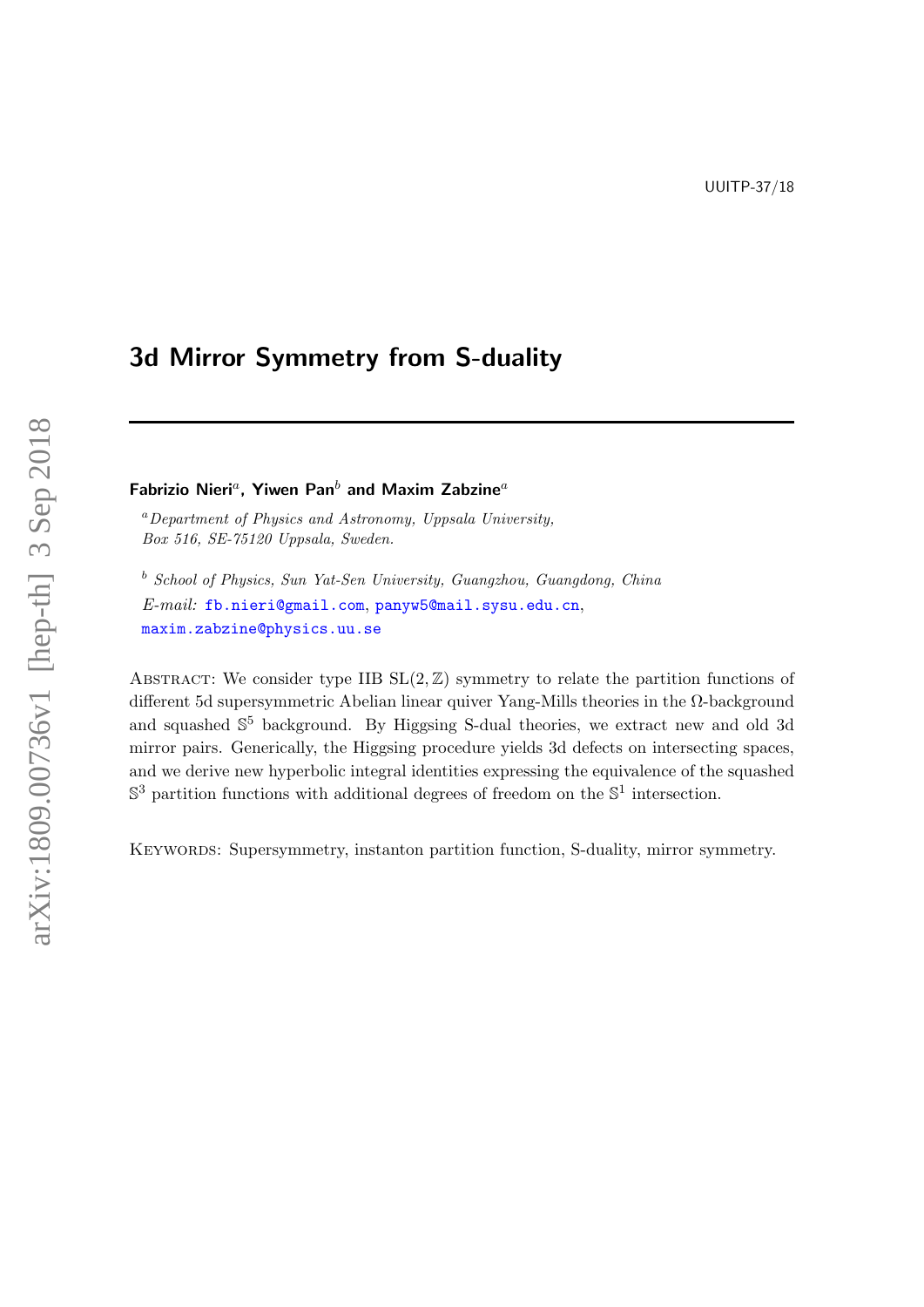### Contents

| 1        | Introduction                                                                          |                                                                                      | $\mathbf{1}$     |
|----------|---------------------------------------------------------------------------------------|--------------------------------------------------------------------------------------|------------------|
| $\bf{2}$ | 5d instanton partition functions                                                      |                                                                                      | $\bf{3}$         |
|          | 2.1                                                                                   | Duality frames                                                                       | $\overline{5}$   |
|          | 2.2                                                                                   | $\mathbb{S}^5$ partition functions                                                   | $\boldsymbol{6}$ |
| $\bf{3}$ | Mirror symmetry                                                                       |                                                                                      | 8                |
|          | 3.1                                                                                   | Higgsing, residues and mirror symmetry                                               | 9                |
|          | 3.2                                                                                   | Warming up: SQED/XYZ duality                                                         | 13               |
|          | 3.3                                                                                   | Generalization: intersecting SQED/XYZ duality                                        | 13               |
|          | 3.4                                                                                   | Generalization: non-Abelian SQCDA/XYZ duality                                        | 14               |
|          | 3.5                                                                                   | Generalization: intersecting non-Abelian SQCDA/XYZ duality                           | 15               |
|          | 3.6                                                                                   | Quiver gauge theories                                                                | 16               |
| 4        | Discussion and outlook                                                                |                                                                                      | 16               |
|          | A Special functions                                                                   |                                                                                      | 17               |
|          |                                                                                       | <b>B</b> Derivation of the $\mathbb{S}_{(1)}^3 \cup \mathbb{S}_{(2)}^3$ matrix model | 19               |
|          | C $\mathbb{S}^3$ and $\mathbb{S}^3_{(1)} \cup \mathbb{S}^3_{(2)}$ partition functions |                                                                                      |                  |
|          |                                                                                       | D The refined topological vertex and DIM algebra                                     | 26               |

### <span id="page-1-0"></span>1 Introduction

One of the most beautiful features in the family of 3d gauge theories with  $\mathcal{N} = 4$  supersymmetry is the existence of mirror symmetry [\[1\]](#page-29-0). When 3d supersymmetric gauge theories admit brane constructions through D3 branes suspended between  $(p, q)$  branes  $[2-6]$  $[2-6]$ , mirror symmetry can be understood from the  $SL(2, \mathbb{Z})$  symmetry of type IIB string theory. From the QFT perspective, mirror symmetry is deeply related to S-duality of the boundary conditions in 4d  $\mathcal{N} = 4$  supersymmetric Yang-Mills theory (SYM) [\[7\]](#page-30-1), and for Abelian theories it can also be traced back to the existence of a natural  $SL(2, \mathbb{Z})$  action on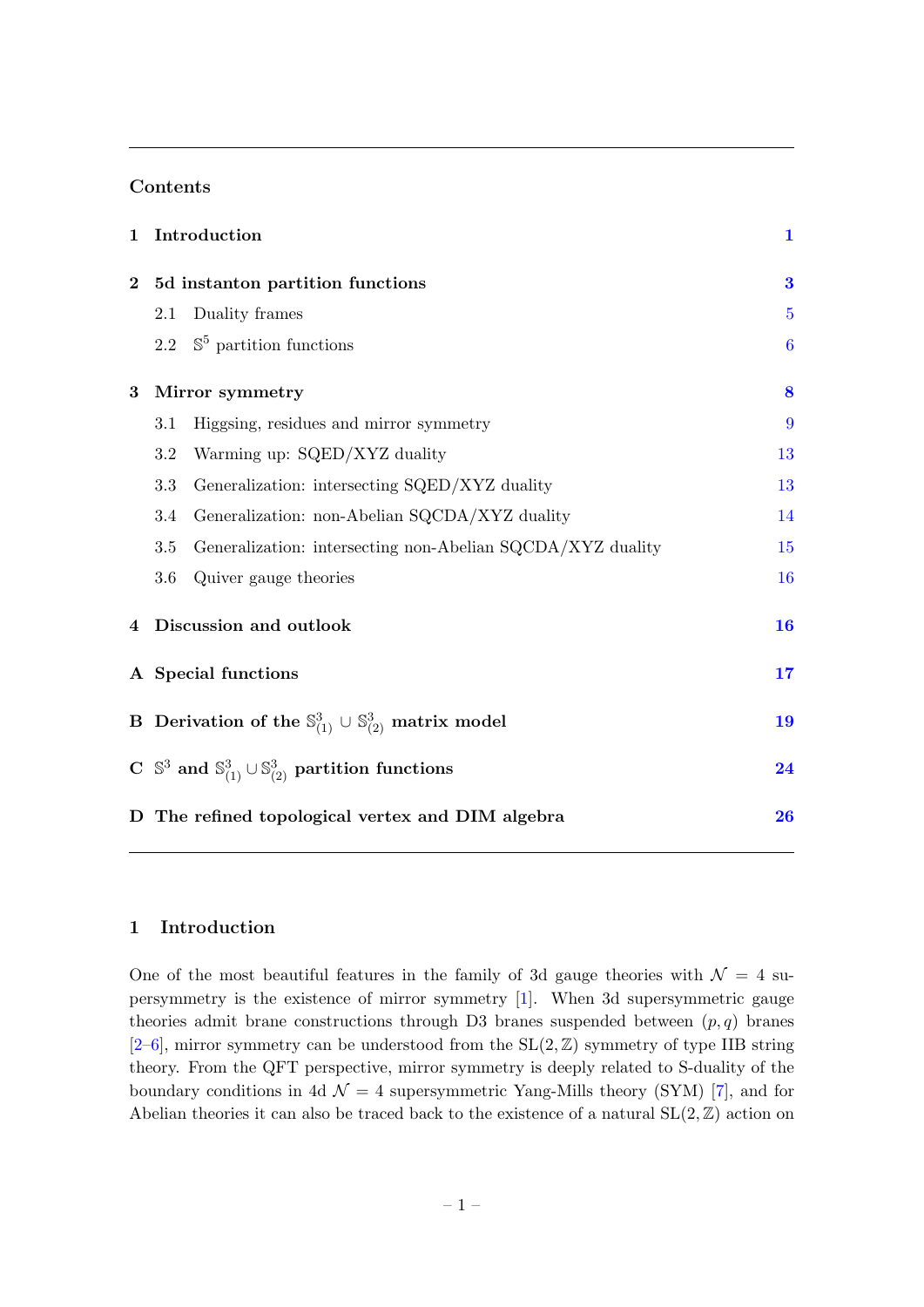path integrals (functional Fourier transform) [\[8,](#page-30-2) [9\]](#page-30-3). For non-Abelian theories, this action can be implemented at the level of localized partition functions [\[10,](#page-30-4) [11\]](#page-30-5). Moreover, the class of 3d  $\mathcal{N} = 4$  theories can be deformed in many interesting ways to  $\mathcal{N} = 2$ , such as the inclusion of masses, Fayet-Iliopoulos (FI) parameters for Abelian factors in the gauge group, or superpotential terms. While the reduced supersymmetry implies a weaker control over the dynamics, mirror-like dualities are known to exist for a long time  $[12-14]$  $[12-14]$ . Lately, this has been a very active research field, and significant progress is made possible thanks to the careful analysis of (monopole) superpotentials [\[15–](#page-30-8)[22\]](#page-30-9). In many cases, the IR equivalence of proposed dual pairs has been tested using the exact evaluation of supersymmetric observables through localization, such as the (squashed)  $\mathbb{S}^3$  partition function [\[23,](#page-30-10) [24\]](#page-31-0). In fact, over the past few years, the results of supersymmetric localization (see e.g.  $[25]$  for a review) have been systematically exploited to predict and test dual pairs.

In this paper, we continue the study of 3d dualities inherited from the  $SL(2, \mathbb{Z})$  symmetry of type IIB string theory. Our strategy is to consider first 5d  $\mathcal{N}=1$  SYM theories with unitary gauge groups engineered by  $(p, q)$ -webs in type IIB string theory in which the  $SL(2, \mathbb{Z})$ action can be manifestly realized, for instance, through the exchange of D5 and NS5 branes (a.k.a. the fiber-base or S-duality [\[26,](#page-31-2) [27\]](#page-31-3)). Secondly, we engineer codimension 2 defects of the parent 5d theories by the Higgsing procedure [\[28,](#page-31-4) [29\]](#page-31-5), and in simple configurations we can identify candidate 3d mirror pairs (this is the perspective also adopted in [\[30–](#page-31-6)[32\]](#page-31-7)). In order to be able to explicitly test their IR equivalence through the exact evaluation and comparison of the partition functions, we focus on 5d Abelian linear quivers in which the instanton corrections can be easily resummed [\[33\]](#page-31-8). In fact, the fiber-base dual picture of such theories provides a very simple duality frame for the resulting 3d theories, which look free. Our reference example is 5d SQED with one fundamental and one anti-fundamental flavors and its fiber-base dual. From this very simple example, we can already extract nontrivial dualities for 3d non-Abelian theories. One of our main results is indeed a non-Abelian version of the basic  $SQED/XYZ$  duality. Remarkably, this duality has implicitly appeared in [\[34\]](#page-31-9) (at the level of the squashed  $\mathbb{S}^3$  partition function) as an intermediate step to test the mirror dual of  $(A_1, A_{2n-1})$  Argyres-Douglas (AD) theories reduced to 3d, which has been shown to follow from an involved cascade of sequential confinement and mirror symmetry [\[20,](#page-30-11) [21\]](#page-30-12) starting from the 3d reduction of the 4d "Lagrangian" description [\[35,](#page-31-10) [36\]](#page-31-11). Here, we provide a first principle derivation of this crucial bridge from the 5d physics viewpoint.

Another motivation for this paper comes from the recent studies of supersymmetric gauge theories on intersecting spaces [\[37](#page-31-12)[–43\]](#page-32-0). In our case, we are interested in pairs of 3d theories supported on two codimension 2 orthogonal spaces in the ambient 5d space (which we take to be either the  $\Omega$ -background  $\mathbb{C}^2_{\mathfrak{q}, \mathfrak{t}^{-1}} \times \mathbb{S}^1$  or the squashed  $\mathbb{S}^5$  [\[44](#page-32-1)[–54\]](#page-32-2)), interacting along a common codimension 4 locus  $(\dot{S}^1)$  where additional degrees of freedom live. A natural question is whether 3d mirror symmetry survives in these more complicated configurations, and we can successfully generalize and test some of the old and the newly proposed dualities in this more refined setup too by studying the relevant compact and non-compact space partition functions.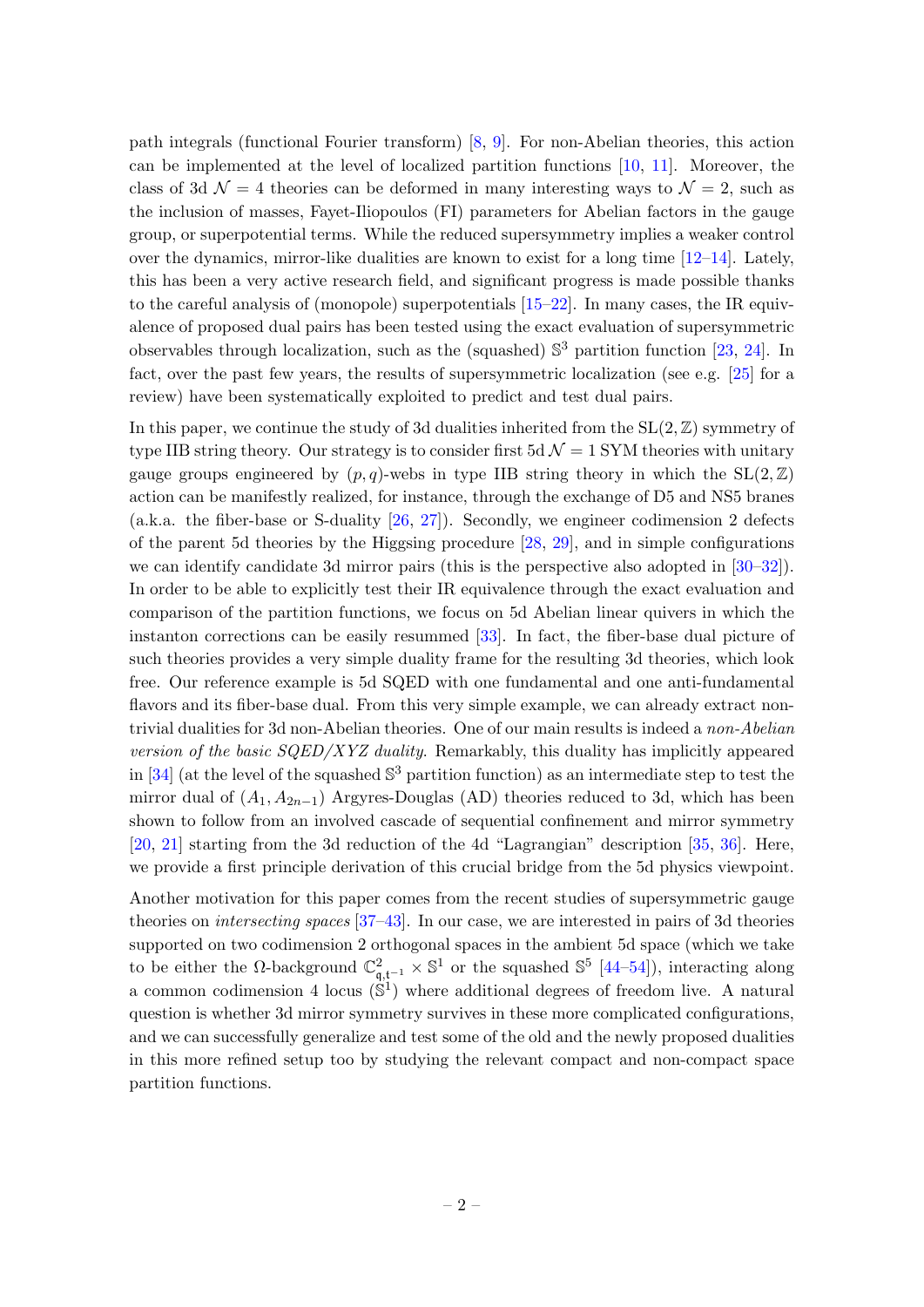The rest of the paper is organized as follows. In section [2,](#page-3-0) we review instanton partition functions of 5d Abelian linear quiver theories on  $\mathbb{C}^2_{\mathfrak{q},\mathfrak{t}^{-1}} \times \mathbb{S}^1$  through the refined topological vertex, exploiting their  $(p, q)$ -web realization in type IIB string theory or M-theory on toric Calabi-Yau 3-folds. In particular, the slicing invariance of the refined topological vertex implies the equivalence of supersymmetric partition functions of different looking field theories (duality frames) associated to the same string geometry. Two of the duality frames are exactly related by S-duality in type IIB, but we also discuss another one. In section [3,](#page-8-0) we extract candidate 3d mirror pairs by following the Higgsings of the parent 5d theories across different duality frames, and compare the resulting partition functions. For special Higgsings, the 3d theories live on a single component codimension 2 subspace in the 5d ambient space, in which case we reproduce known results and propose a new mirror pair which is a non-Abelian version of the basic SQED/XYZ. However, we show that generic Higgsings produce 3d/1d coupled theories which live on distinct codimension 2 subspaces mutually intersecting along codimension 4 loci, and we generalize and test the dualities in these cases too. In section [4,](#page-16-1) we discuss further our results and outline possible applications and extensions for future research. In appendix [A,](#page-17-0) we collect the definitions of the special functions which we use throughout the paper. In appendix [B](#page-19-0) and [C,](#page-24-0) we present few technical definitions and derivations. In appendix [D,](#page-26-0) we collect useful information and notation of the refined topological vertex.

#### <span id="page-3-0"></span>2 5d instanton partition functions

In this section, we review the instanton partition functions of 5d Abelian linear quiver theories with unitary gauge groups in the  $\Omega$ -background, usually denoted by  $\mathbb{C}^2_{\mathfrak{q},\mathfrak{t}^{-1}} \times \mathbb{S}^1$ . The geometric engineering of these theories through  $(p, q)$ -webs in type IIB string theory or M-theory on toric Calabi-Yau 3-folds [\[4–](#page-29-2)[6,](#page-30-0) [55–](#page-32-3)[57\]](#page-32-4) allows us to perform the various computations using the topological vertex formalism [\[58–](#page-32-5)[61\]](#page-32-6). In this paper, we mainly follow the conventions of [\[62\]](#page-33-0), summarized in appendix [D.](#page-26-0) In a nutshell, in any toric diagram there is a frame in which one associates internal white arrows which point in the same (preferred/instanton) direction and correspond to unitary gauge groups, with the ranks determined by their number in each segment (one in this paper); consecutive gauge groups are coupled through bi-fundamental hypers, while non-compact white arrows correspond to (anti-)fundamental hypers.

Our reference examples are the diagrams listed in Figure [1.](#page-4-0) By explicit computation, it is easy to verify that the associated topological amplitudes correspond respectively to the instanton partition functions of: i) the  $U(1)$  theory with one fundamental and one antifundamental hypers  $(SQED); ii)$  the theory of four free hypers and "resummed instantons", which will be simply referred to as the "free theory"; *iii*) the  $U(1) \times U(1)$  theory with one bi-fundamental hyper. This agrees with the thumb rule mentioned above.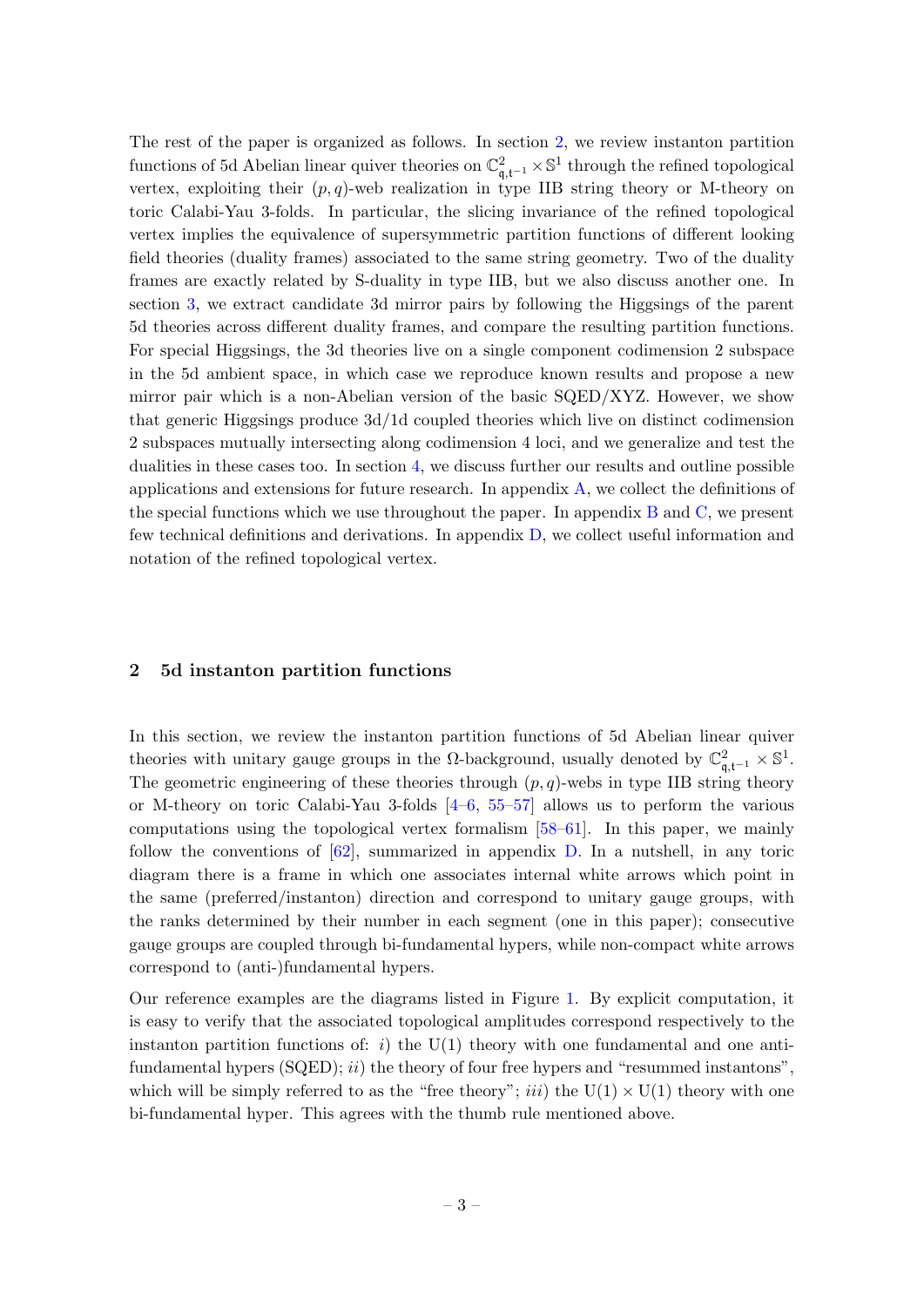

<span id="page-4-0"></span>**Figure 1.** From left to right, the diagrams correspond to 5d  $U(1)$  gauge theories with 2 hypers, a free theory, and  $U(1)^2$  quiver theory with one bi-fundamental hyper multiplet.

The first diagram, corresponding to the  $U(1)$  theory, has amplitude

$$
Z_1 \equiv \left[ \prod_{i=1}^2 \frac{1}{(Q_i \mathfrak{p}^{1/2}; \mathfrak{q}, \mathfrak{t}^{-1})_{\infty}} \right] \sum_{\lambda} (\mathfrak{p}^{-1/2} Q_0)^{|\lambda|} \frac{N_{\emptyset \lambda} (Q_1 \mathfrak{p}^{1/2}; \mathfrak{q}, \mathfrak{t}^{-1}) N_{\lambda \emptyset} (Q_2 \mathfrak{p}^{1/2}; \mathfrak{q}, \mathfrak{t}^{-1})}{N_{\lambda \lambda} (1; \mathfrak{q}, \mathfrak{t}^{-1})},
$$
\n(2.1)

where  $\mathfrak{p} \equiv \mathfrak{q} \mathfrak{t}^{-1}$ . The prefactor in front of the instanton sum can be identified with the perturbative or 1-loop contribution. We refer to appendix [A](#page-17-0) for the definition of q-Pochhammer symbols and Nekrasov's function.

The second diagram, corresponding to the free theory, has amplitude given by

<span id="page-4-1"></span>
$$
Z_2 \equiv \frac{Z_{\text{Resummed}}(Q_0, Q_1, Q_2)}{\left[\prod_{i=1}^2 (Q_i \mathfrak{p}^{1/2}; \mathfrak{q}, \mathfrak{t}^{-1})_\infty (Q_0 \mathfrak{p}^{1/2}; \mathfrak{q}, \mathfrak{t}^{-1})_\infty (Q_0 Q_1 Q_2 \mathfrak{p}^{1/2}; \mathfrak{q}, \mathfrak{t}^{-1})_\infty\right]} \ . \tag{2.2}
$$

Notice that the term in brackets contains the same perturbative contribution as before, and the whole bracket represents the contribution of four free hypers. However, the resummation of instantons has also produced the factor

$$
Z_{\text{Resummed}}(Q_0, Q_1, Q_2) \equiv (Q_0 Q_1; \mathfrak{q}, \mathfrak{t}^{-1})_{\infty} (Q_0 Q_2 \mathfrak{p}; \mathfrak{q}, \mathfrak{t}^{-1})_{\infty} ,
$$
 (2.3)

which, being in the numerator, looks like the contribution of some exotic matter. Here, we simply take it as a computational result.<sup>[1](#page-0-0)</sup>

Finally, the third diagram, corresponding to the  $U(1) \times U(1)$  theory, has amplitude

$$
Z_3 \equiv \left[ \frac{1}{(Q_0 \mathfrak{p}^{1/2}; \mathfrak{q}, \mathfrak{t}^{-1})_{\infty}} \right] \sum_{\lambda_1, \lambda_2} (\mathfrak{p}^{-1/2} Q_1)^{|\lambda_1|} (\mathfrak{p}^{-1/2} Q_2)^{|\lambda_2|} \frac{N_{\lambda_1 \lambda_2} (Q_0 \mathfrak{p}^{1/2}; \mathfrak{q}, \mathfrak{t}^{-1})}{N_{\lambda_1 \lambda_1} (1; \mathfrak{q}, \mathfrak{t}^{-1}) N_{\lambda_2 \lambda_2} (1; \mathfrak{q}, \mathfrak{t}^{-1})} \ . \tag{2.4}
$$

The prefactor in front of the instanton sum can be identified with the perturbative contribution of the bi-fundamental hyper.

 $\overline{1}$ These contributions, sometimes called non-full spin content, are better explained in 6d [\[63,](#page-33-1) [64\]](#page-33-2).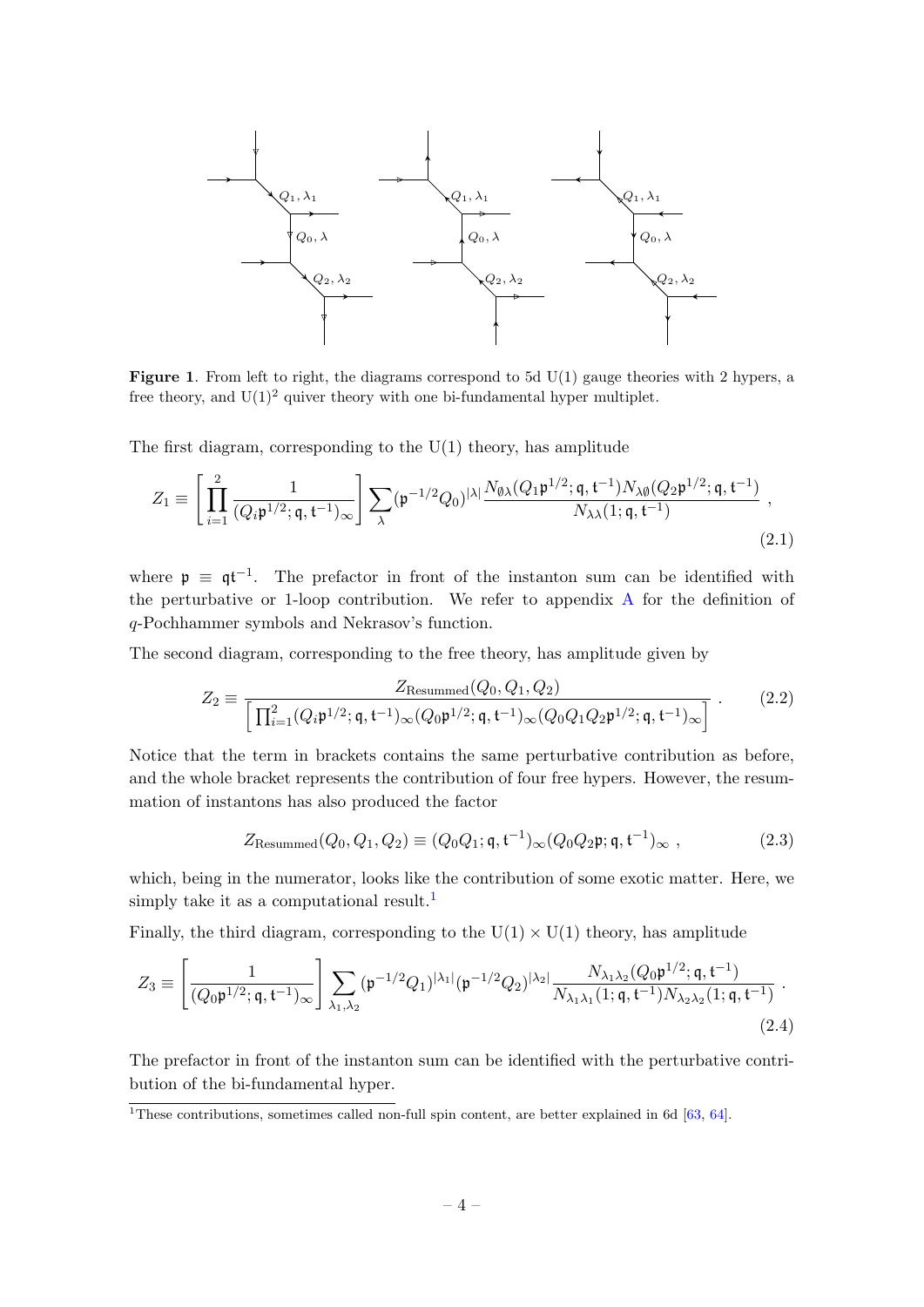The above computation can be generalized to more complicated toric diagrams. For instance, a strip of  $2N$  vertices can be associated to three QFT frames, corresponding respectively to: *i*) the U(1)<sup>N-1</sup> theory coupled to  $N-2$  bi-fundamentals, one fundamental at first node and one anti-fundamental at last node;  $ii)$  the theory of 2N free hypers and "resummed instantons"; *iii*) the U(1)<sup>N</sup> theory coupled to  $N-1$  bi-fundamentals. A similar triality relation among distinct gauge theories has been recently obtained also in 6d [\[65,](#page-33-3) [66\]](#page-33-4).

#### <span id="page-5-0"></span>2.1 Duality frames

The three configurations in Figure [1](#page-4-0) share the same toric diagram. In fact, they all give equivalent amplitudes. Let us start by focusing on the first two diagrams in Figure [1.](#page-4-0) They can be understood as two different  $(p, q)$ -webs related by S-duality in type IIB string theory, under which D5 and NS5 branes are exchanged. Upon a clockwise rotation by 90 degrees, the S-duality is represented by Figure [2.](#page-5-1) Since D5s correspond to horizontal



<span id="page-5-1"></span>**Figure 2.** S-duality between the two  $(p, q)$ -webs.

 $(1,0)$  branes, NS5s correspond to vertical  $(0,1)$  branes and diagonal segments correspond to  $(1, 1)$  branes, the duality map is indeed represented by the S element in  $SL(2, \mathbb{Z})$  acting on the  $(p, q)$  charge vectors. In this particularly simple example, we can explicitly check the invariance of the amplitude. We can expand  $Z_1$  and  $Z_2$  in series of  $Q_0$ , and both  $Z_1$ and  $Z_2$  equal

$$
Z_1 = \left[ \prod_{i=1}^2 \frac{1}{(Q_i \mathfrak{p}^{1/2}; \mathfrak{q}, \mathfrak{t}^{-1})} \right] \left[ 1 + \frac{Q_0}{(\mathfrak{q} - 1)(\mathfrak{t} - 1)} (\mathfrak{q} Q_2 + \mathfrak{t} Q_1 - (\mathfrak{q} \mathfrak{t})^{1/2} (1 + Q_1 Q_2)) + \dots \right] =
$$
  
= 
$$
\left[ \prod_{i=1}^2 \frac{1}{(Q_i \mathfrak{p}^{1/2}; \mathfrak{q}, \mathfrak{t}^{-1})} \right] \left[ 1 - \frac{(\mathfrak{q}^{1/2} Q_2 - \mathfrak{t}^{1/2})(\mathfrak{t}^{1/2} Q_1 - \mathfrak{q}^{1/2})}{(1 - \mathfrak{q})(1 - \mathfrak{t})} Q_0 + \dots \right] = Z_2 , \quad (2.5)
$$

confirming one of the predictions. More generally,  $(p, q)$ -webs constructed by gluing verti-cally N copies of the left diagram in Figure [2](#page-5-1) or constructed by gluing horizontally N copies of the right diagram are S-dual to each other and hence give equivalent amplitudes: the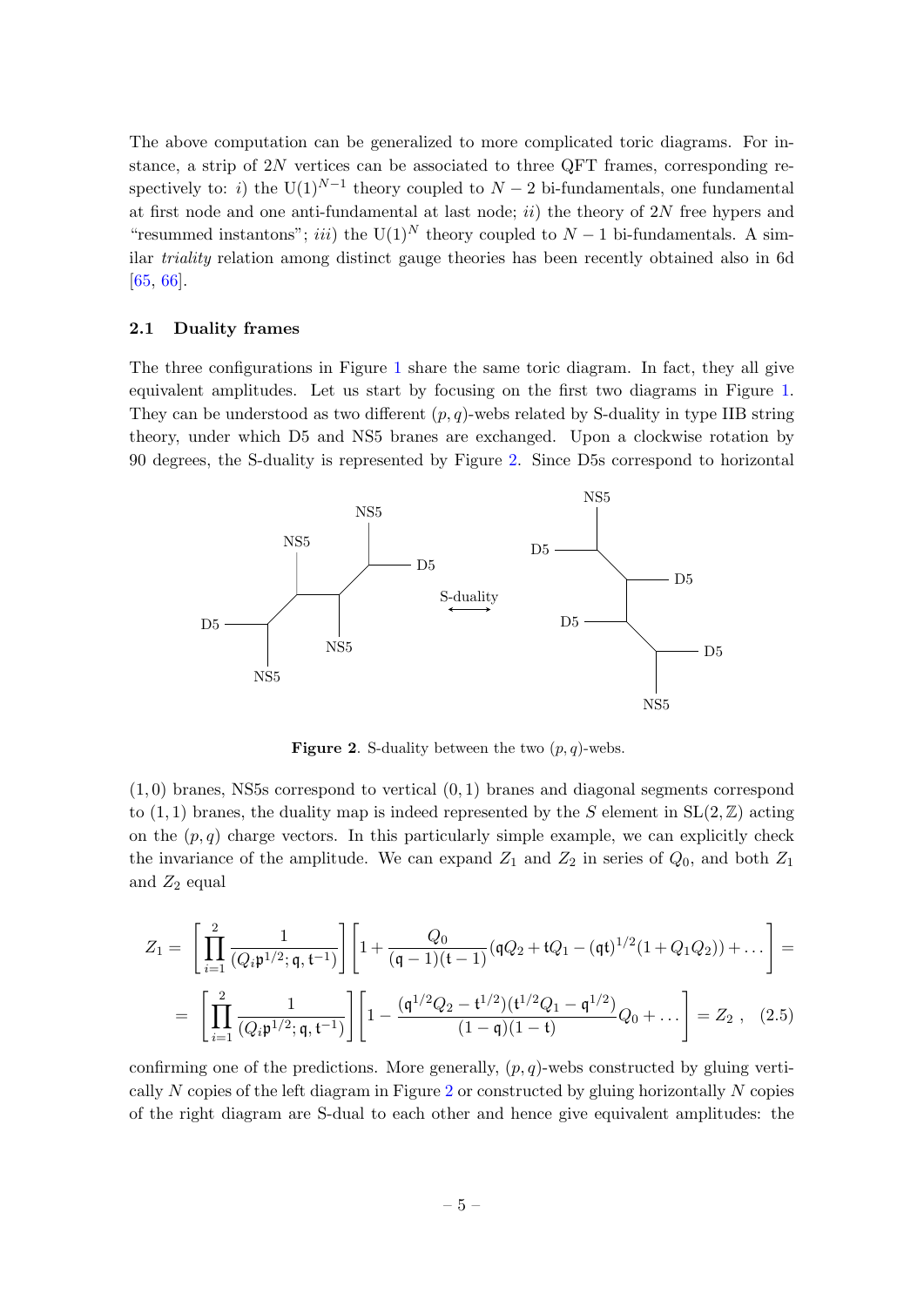former is nothing but the U(N) SQCD, while the latter is a linear U(2)<sup>N-1</sup> quiver with bifundamental hypers between gauge nodes and one fundamental and one anti-fundamental hypers at each ends.

The third duality frame is related to the first one by a clockwise rotation by 45 degree of the (1, 1) branes, which acts as the  $STS^{-1}$  element in  $SL(2, \mathbb{Z})$  on the  $(p, q)$  charge vector. One can verify that  $Z_1 = Z_2 = Z_3$  using the identities of [\[62\]](#page-33-0).

The map between the Kähler parameters of the string geometry and the physical masses and coupling constants of the gauge theory depends on the duality frame. First of all, it is convenient to introduce exponential variables

<span id="page-6-1"></span>
$$
\mathfrak{q} \equiv e^{2\pi i \beta \epsilon_1} , \qquad \mathfrak{t} \equiv e^{-2\pi i \beta \epsilon_2} , \qquad Q_{1,2} \equiv e^{2\pi i \beta a_{1,2}} , \qquad Q_0 \equiv e^{2\pi i \beta a_0} , \qquad (2.6)
$$

where  $\beta$  measures the  $\mathbb{S}^1$  radius. In the frame corresponding to the U(1) theory, we can identify

$$
a_1 \equiv -i(\Sigma - \tilde{M}), \qquad a_2 \equiv i(\Sigma - M), \qquad Q_0(Q_1Q_2)^{1/2} \equiv e^{-2\pi\beta \frac{8\pi^2}{g^2}}, \qquad (2.7)
$$

where M,  $\tilde{M}$  are the 5d fundamental and anti-fundamental masses,  $\Sigma$  is the v.e.v. of the vector multiplet scalar and  $q$  is the YM coupling.

Similarly, on the  $U(1) \times U(1)$  side we can identify

<span id="page-6-2"></span>
$$
a_0 \equiv \mathrm{i}(\Sigma_{12} - M_{\text{bif}}) \ , \quad \mathfrak{p}^{-1/2} Q_{1,2} \equiv e^{-2\pi \beta \frac{8\pi^2}{g_{1,2}^2}} \ , \tag{2.8}
$$

where  $M_{\text{bif}}$  is the 5d bi-fundamental mass,  $\Sigma_{12} \equiv \Sigma_1 - \Sigma_2$  and  $\Sigma_{1,2}$  are the v.e.v.'s of the vector multiplet scalars and  $g_{1,2}$  are the YM couplings.

#### <span id="page-6-0"></span> $2.2$  $\mathbb{S}^5$  partition functions

In this section, we use the refined topological string/Nekrasov partition functions in the various duality frames to write  $\mathbb{S}^5$  partition functions related by type IIB  $SL(2,\mathbb{Z})$  transformations. The study of compact space partition functions is useful because one can get rid of subtleties related to boundary conditions, at the price of introducing an integration over some modulus. The round  $\mathbb{S}^5 \equiv \{(z_1, z_2, z_3) \in \mathbb{C}^3 \mid |z_1|^2 + |z_2|^2 + |z_3|^2 = 1\}$  admits a toric U(1)<sup>3</sup> action given by  $z_{\alpha} \to e^{i\varphi_{\alpha}} z_{\alpha}$ . Denoting by  $e_{\alpha}$  the corresponding vector fields, the vector  $R = e_1 + e_2 + e_3$  is the so-called Reeb vector, and it describes the Hopf fibration  $U(1) \to \mathbb{S}^5 \to \mathbb{CP}^2$ . A useful generalization is obtained by replacing the Reeb vector with  $R = \omega_1 e_1 + \omega_2 e_2 + \omega_3 e_3$  ( $\omega_i \in \mathbb{R}_{>0}$ ), and the resulting manifold is referred to as the squashed  $\mathbb{S}^5$  and the  $\omega$ 's as squashing (or equivariant) parameters. We refer to [\[67\]](#page-33-5) for further details of this geometry.

The partition functions of 5d  $\mathcal{N}=1$  gauge theories on the (squashed)  $\mathbb{S}^5$  can be computed via localization. In the Coulomb branch localization scheme [\[50–](#page-32-7)[53\]](#page-32-8) (as opposed to the Higgs branch scheme [\[37,](#page-31-12) [43,](#page-32-0) [68\]](#page-33-6)), the result is given in terms of a matrix-like integral over the constant vector multiplet scalar in the Cartan subalgebra of the gauge group. It is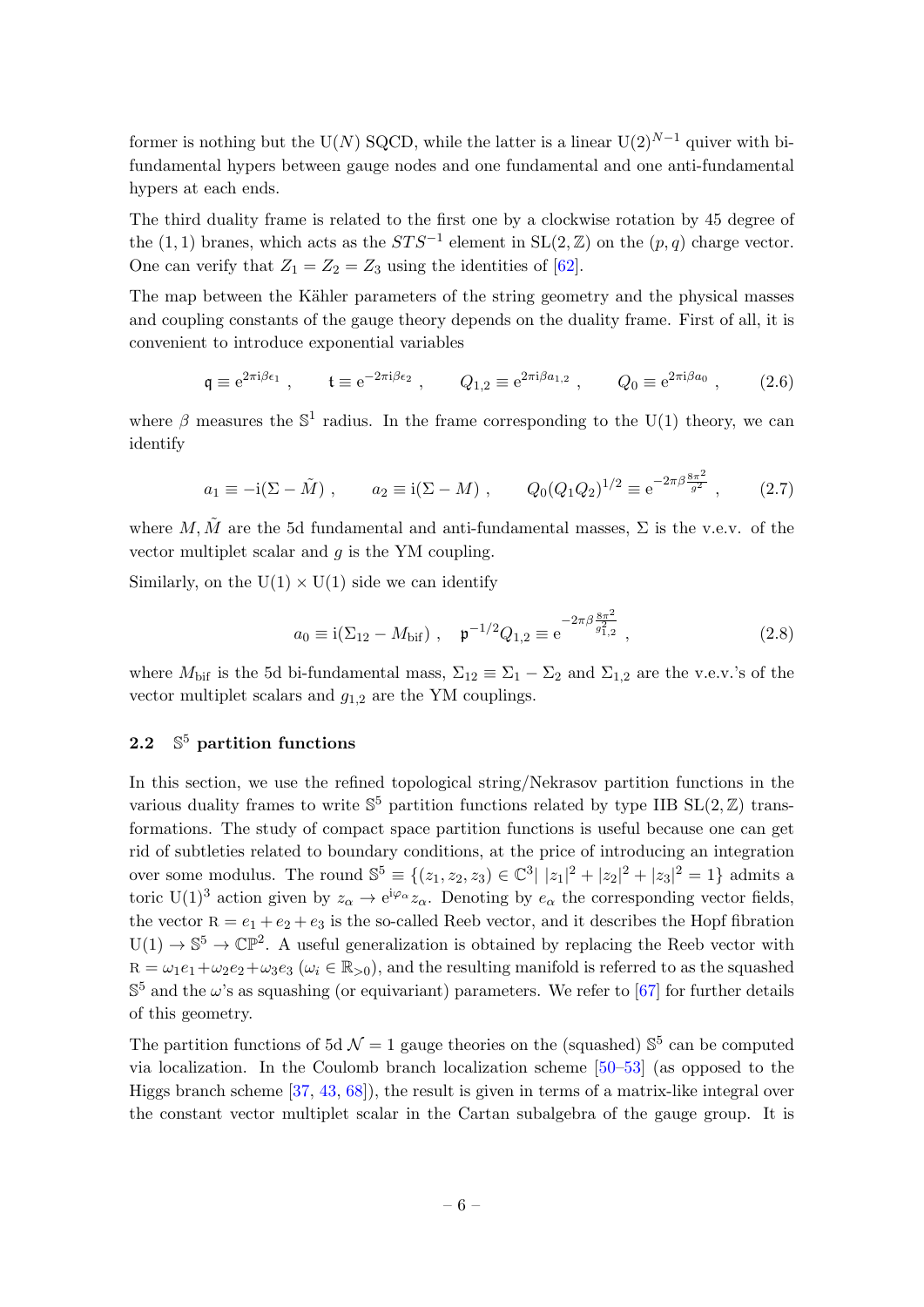known that the integrand can be constructed by gluing three Nekrasov partition functions [\[50,](#page-32-7) [53,](#page-32-8) [67,](#page-33-5) [69,](#page-33-7) [70\]](#page-33-8), one for each fixed point of the toric action on  $\mathbb{CP}^2$ , with equivariant parameters  $\epsilon_{1,2}$  and radius  $\beta$  of the  $\Omega$ -background related to (complexified) squashing parameters. For each of the fixed points labeled by  $\alpha = 1, 2, 3$ , where the space looks like a copy of  $\mathbb{C}^2_{\mathfrak{q},\mathfrak{t}^{-1}} \times \mathbb{S}^1_{\beta}$ , we can choose

<span id="page-7-0"></span>
$$
\begin{array}{c|cccc}\n & 1 & 2 & 3\\
\hline\n\epsilon_1 & \omega_1 + \omega_2 & \omega_2 + \omega_3 & \omega_1 + \omega_3\\
\epsilon_2 & \omega_3 & \omega_1 & \omega_2\\
\beta & 1/\omega_1 & 1/\omega_2 & 1/\omega_3\n\end{array} \tag{2.9}
$$

On the  $U(1)$  theory side (frame 1), the product of Nekrasov partition functions yields

$$
\left| Z_{1} \right|^{3} \equiv \frac{e^{-\frac{i\pi}{6} \left( B_{33}(-i(\Sigma - \tilde{M}) + \frac{\omega}{2}) + B_{33}(i(\Sigma - M) + \frac{\omega}{2}) \right)}}{S_{3}(-i(\Sigma - \tilde{M}) + \frac{\omega}{2}) S_{3}(i(\Sigma - M) + \frac{\omega}{2})} \left| Z_{\text{inst}|U(1)}^{\mathbb{C}^{2} \times \mathbb{S}^{1}}(g; \Sigma, M, \tilde{M}) \right|^{3}, \tag{2.10}
$$

where  $\omega \equiv \omega_1 + \omega_2 + \omega_3$  and  $|\cdot|^3$  denotes the product of three objects with parameters related by table [\(2.9\)](#page-7-0). Notice that the 1-loop contributions have fused into triple Sine functions (and exponential factors) by using the definition  $(A.13)$ .

On the free theory side (frame 2), the product of  $q$ -Pochhammer symbols yields

$$
\left| Z_{2} \right|^{3} \equiv \frac{\prod_{\pm} e^{-\frac{i\pi}{6} \left( B_{33} \left( \pm \frac{8\pi^{2} i}{g^{2}} + \frac{i}{2} (\tilde{M} - M) + \frac{\omega}{2} \right) - B_{33} \left( \pm \frac{8\pi^{2} i}{g^{2}} + \frac{i}{2} (M + \tilde{M}) - i \Sigma \right) \right)}}{e^{\frac{i\pi}{6} \left( B_{33} \left( -i \left( \Sigma - \tilde{M} \right) + \frac{\omega}{2} \right) + B_{33} \left( i \left( \Sigma - M \right) + \frac{\omega}{2} \right) \right)}} \times \frac{1}{S_{3} \left( -i \left( \Sigma - \tilde{M} \right) + \frac{\omega}{2} \right) S_{3} \left( i \left( \Sigma - M \right) + \frac{\omega}{2} \right)} \prod_{\pm} \frac{S_{3} \left( \pm \frac{8\pi^{2} i}{g^{2}} + \frac{i}{2} (M + \tilde{M}) - i \Sigma \right)}{S_{3} \left( \pm \frac{8\pi^{2} i}{g^{2}} + \frac{i}{2} (\tilde{M} - M) + \frac{\omega}{2} \right)} \,. \tag{2.11}
$$

Using  $Z_1 = Z_2$  (type IIB S-duality), after removing common exponential factors on both sides and integrating with the classical action, we can obtain the identity<sup>[2](#page-0-0)</sup>

<span id="page-7-1"></span>
$$
Z_{\rm SQED}^{\rm S^5} = Z_{\rm free}^{\rm S^5} \,, \tag{2.12}
$$

where we defined the squashed  $\mathbb{S}^5$  partition function of the SQED by

$$
Z_{\text{SQED}}^{\mathbb{S}^5} \equiv \int d\Sigma \, Z_{\text{SQED}}^{\text{cl}}(g; \Sigma) \, Z_{\text{SQED}}^{1\text{-loop}}(\Sigma, M, \tilde{M}) \left| Z_{\text{inst}|U(1)}^{\mathbb{C}^2 \times \mathbb{S}^1}(g; \Sigma, M, \tilde{M}) \right|^3, \tag{2.13}
$$

$$
Z_{\text{SQED}}^{\text{cl}}(g;\Sigma) \equiv e^{-\frac{8\pi^3}{\omega_1 \omega_2 \omega_3} \frac{\Sigma^2}{g^2}},
$$
  
\n
$$
Z_{\text{SQED}}^{1-\text{loop}}(\Sigma, M, \tilde{M}) \equiv \frac{1}{S_3(-i(\Sigma - \tilde{M}) + \frac{\omega}{2})S_3(i(\Sigma - M) + \frac{\omega}{2})},
$$
\n(2.14)

<sup>&</sup>lt;sup>2</sup>The identity is actually stronger because it is really an identity even before taking the integral.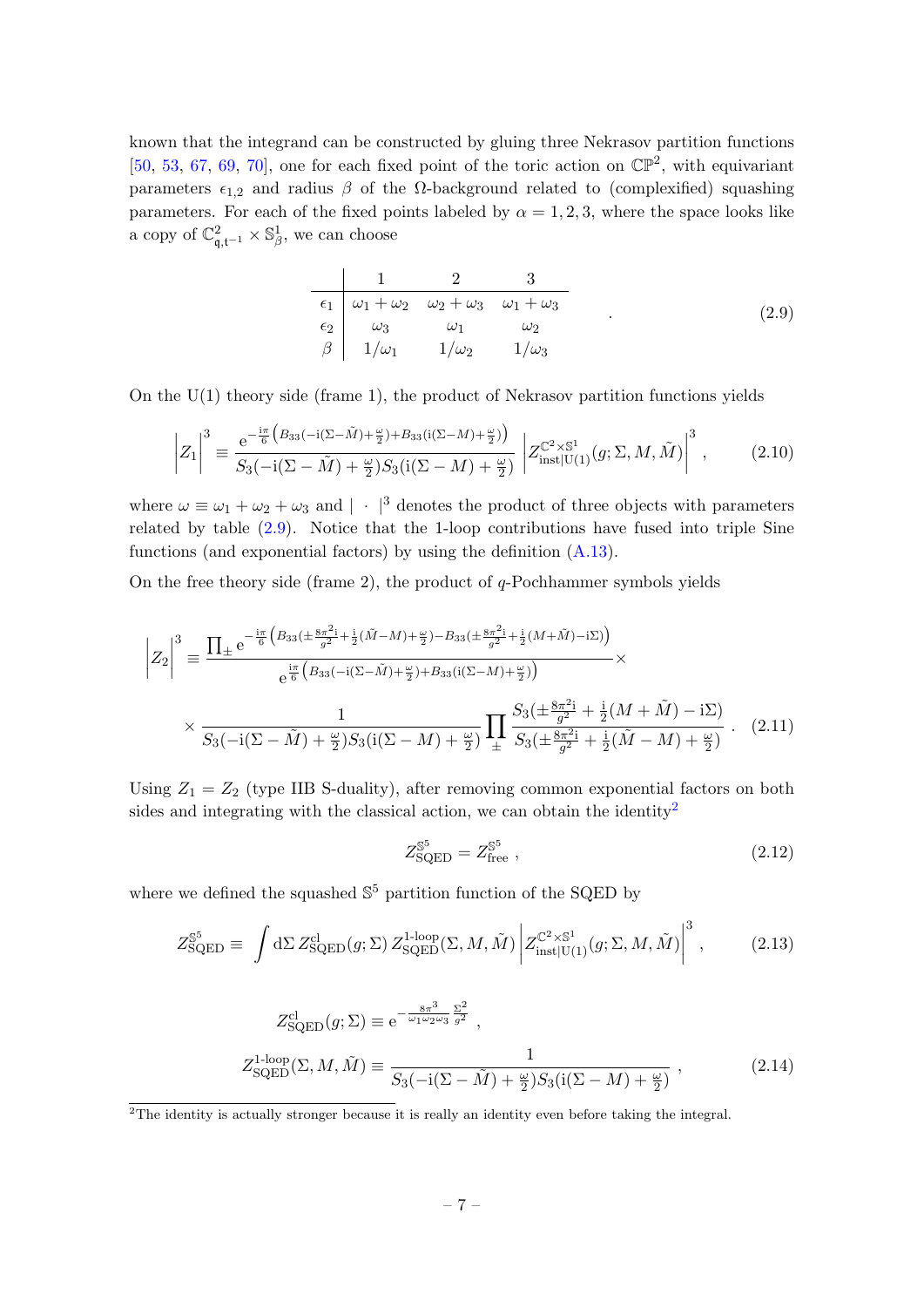and the "Fourier-like transform" of the squashed  $\mathbb{S}^5$  partition function of free theory by

$$
Z_{\text{free}}^{\mathbb{S}^5} \equiv \int d\Sigma \, \mathrm{e}^{\frac{8\pi^3 i \Sigma (iM + i\tilde{M} - \omega)}{g^2 \omega_1 \omega_2 \omega_3}} Z_{\text{Resummed}}(\Sigma, M, \tilde{M}, g) \, Z_{\text{free}}^{1-\text{loop}}(\Sigma, M, \tilde{M}, g) \;, \tag{2.15}
$$

$$
Z_{\text{Resummed}}(\Sigma, M, \tilde{M}, g) \equiv e^{-\frac{8\pi^3 (iM - \frac{\omega}{2})(i\tilde{M} - \frac{\omega}{2})}{g^2}} \prod_{\pm} S_3(-i\Sigma \pm \frac{8\pi^2 i}{g^2} + \frac{i}{2}(M + \tilde{M})),
$$
  

$$
Z_{\text{free}}^{1-\text{loop}}(\Sigma, M, \tilde{M}, g) \equiv \frac{1}{S_3(-i(\Sigma - \tilde{M}) + \frac{\omega}{2})S_3(i(\Sigma - M) + \frac{\omega}{2})} \times \frac{1}{\frac{1}{2}} \times \prod_{\pm} \frac{1}{S_3(\pm \frac{8\pi^2 i}{g^2} + \frac{i}{2}(\tilde{M} - M) + \frac{\omega}{2})} .
$$
 (2.16)

As for the  $\Omega$ -background case, we simply take this result as a computational fact and we do not attempt to give here a gauge theory interpretation, which is not needed for the purposes of this paper.

On the  $U(1) \times U(1)$  side (frame 3), we can write

$$
\left| Z_3 \right|^3 \equiv \frac{e^{-\frac{i\pi}{6}B_{33}(i\Sigma_{12}-iM_{\text{bif}}+\frac{\omega}{2})}}{S_3(i(\Sigma_{12}-M_{\text{bif}})+\frac{\omega}{2})} \left| Z_{\text{inst}|U(1)^2}^{C^2 \times \mathbb{S}^1} (g_1, g_2; \Sigma_{12}, M_{\text{bif}}) \right|^3, \tag{2.17}
$$

and in order to reproduce the squashed  $\mathbb{S}^5$  partition function we need to bring the exponential factor on the other side and integrate with the classical action, namely

$$
Z_{\text{U}(1)^2}^{\mathbb{S}^5} \equiv \int d\Sigma_1 d\Sigma_2 Z_{\text{U}(1)^2}^{\text{cl}}(g_1, g_2; \Sigma_1, \Sigma_2) Z_{\text{U}(1)^2}^{\text{1-loop}}(\Sigma_{12}, M_{\text{bif}}) \left| Z_{\text{inst}|U(1)^2}^{\mathbb{C}^2 \times \mathbb{S}^1}(g_1, g_2; \Sigma_{12}, M_{\text{bif}}) \right|^3, \tag{2.18}
$$

$$
Z_{\text{U}(1)^2}^{\text{cl}}(g_1, g_2; \Sigma_1, \Sigma_2) \equiv e^{-\frac{8\pi^3}{\omega_1 \omega_2 \omega_3} \left(\frac{\Sigma_1^2}{g_1^2} + \frac{\Sigma_2^2}{g_2^2}\right)},
$$
  
\n
$$
Z_{\text{U}(1)^2}^{\text{1-loop}}(\Sigma_{12}, M_{\text{bif}}) \equiv \frac{1}{S_3(i(\Sigma_{12} - M_{\text{bif}}) + \frac{\omega}{2})}.
$$
\n(2.19)

Substituting  $Z_3 = Z_2 = Z_1$  and using the dictionary  $(2.6)$ – $(2.8)$ , one can obtain two more identities. In the following, we are going to focus on first one, namely type IIB S-duality in relation to 3d mirror symmetry.

#### <span id="page-8-0"></span>3 Mirror symmetry

In this section, we will follow type IIB S-duality acting on 5d gauge theories, and extract mirror dual partition functions of 3d gauge theories defined on the squashed  $\mathbb{S}^3$  or on the intersecting space  $\mathbb{S}_{(1)}^3 \cup \mathbb{S}_{(2)}^3 \subset \mathbb{S}^5$ . The spheres  $\mathbb{S}_{(\alpha)}^3$  are submanifolds associated to the equations  $z_{\alpha} = 0$ ,  $\alpha = 1, 2, 3$ . We will focus on  $\mathbb{S}_{(1)}^3$  and  $\mathbb{S}_{(2)}^3$ , which clearly intersect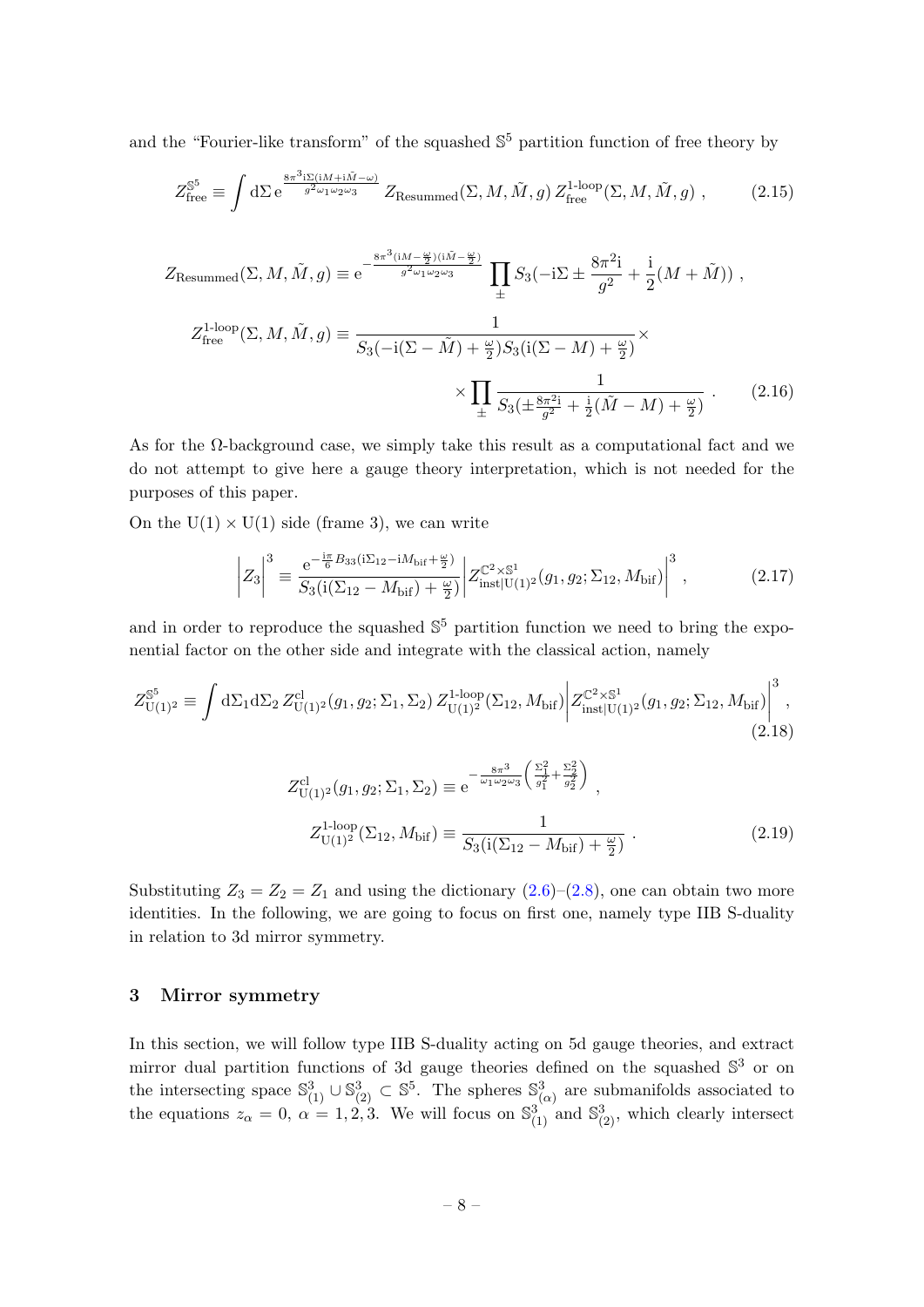

<span id="page-9-1"></span>Figure 3. The brane moves of a simple type of Higgsing applied to a 5d linear quiver gauge theory. The NS5s fill the 012348 directions, while the D5s fill the 012347 directions, hence 78 represents the  $(p, q)$ -plane (here we are slightly simplifying the picture). The D3s are stretched along the 6 direction and fill also the 012 and/or 034 directions, hence they all share a common direction and are supported on two orthogonal planes inside the 5-brane worldvolumes.

transversally<sup>[3](#page-0-0)</sup> along the circle  $|z_3| = 1$ . We will denote the squashing parameters of  $\mathbb{S}_{(1)}^3$  and  $\mathbb{S}_{(2)}^3$  by  $b_{(1)} = \sqrt{\omega_2/\omega_3}$  and  $b_{(2)} = \sqrt{\omega_1/\omega_3}$  respectively, and we will set  $Q_{(\alpha)} \equiv b_{(\alpha)} + b_{(\alpha)}^{-1}$  $\dot{}(\alpha)$ as usual. We will review few aspects of gauge theories on this type of geometries in the following, while for further details we refer to [\[38,](#page-31-13) [39\]](#page-31-14).

#### <span id="page-9-0"></span>3.1 Higgsing, residues and mirror symmetry

Higgsing [\[28,](#page-31-4) [29\]](#page-31-5) a higher dimensional bulk theory is an effective procedure for accessing lower dimensional supersymmetric theories that preserve half (or fewer) the supercharges that the bulk theory enjoys. More precisely, the resulting lower dimensional supersymmetric field theories are worldvolume theories of codimension 2 BPS defects inserted into the bulk theory. The procedure can be more easily described when there is a (flat space) brane construction. If the 5d theory  $\mathcal T$  admits a construction in terms of an array of D5s suspended between parallel NS5s, for example when  $\mathcal T$  is a unitary linear quiver gauge theory, then one type of Higgsing amounts to aligning the outermost flavor D5 with the adjacent gauge D5, and subsequently pulling the in-between NS5 away from the array while stretching a number of D3s. See Figure [3](#page-9-1) for an example . At the level of the compact space partition function, Higgsing  $\mathcal T$  implies taking the residues at certain poles of the partition function as a meromorphic function of mass parameters. In practice, when the compact space partition function is written as a Coulomb branch integral, this is often equivalent to computing the residues of the integrand at a collection of poles of the perturbative determinant as a function of the v.e.v.'s of the scalars in the vector multiplet(s).

Let us consider the partition function of the SQED on the squashed  $\mathbb{S}^5$  expressed as an integral as in [\(2.13\)](#page-7-1). In the following we will focus on the poles of  $Z_{\text{SQED}}^{\text{1-loop}}(\Sigma)$  of the form

<span id="page-9-2"></span>
$$
i(\Sigma - M) + \omega/2 = -n^{(1)}\omega_1 - n^{(2)}\omega_2 - n^{(3)}\omega_3 , \quad n^{(\alpha)} \in \mathbb{Z}_{\geq 0} .
$$
 (3.1)

It is sufficient to study the cases with  $n^{(3)} = 0$  as they already demonstrate many core features of more general cases. The cases  $n^{(3)} \neq 0$  are a straightforward generalization. As

 $\overline{3}$ The intersection is transversal from the perspective of the two  $\mathbb{C}$ 's in the two individual tubular neighborhoods  $\mathbb{C} \times \mathbb{S}^1 \subset \mathbb{S}^3_{(1) \text{or}(2)}$ . Put differently, the two complex planes intersect only at the origin.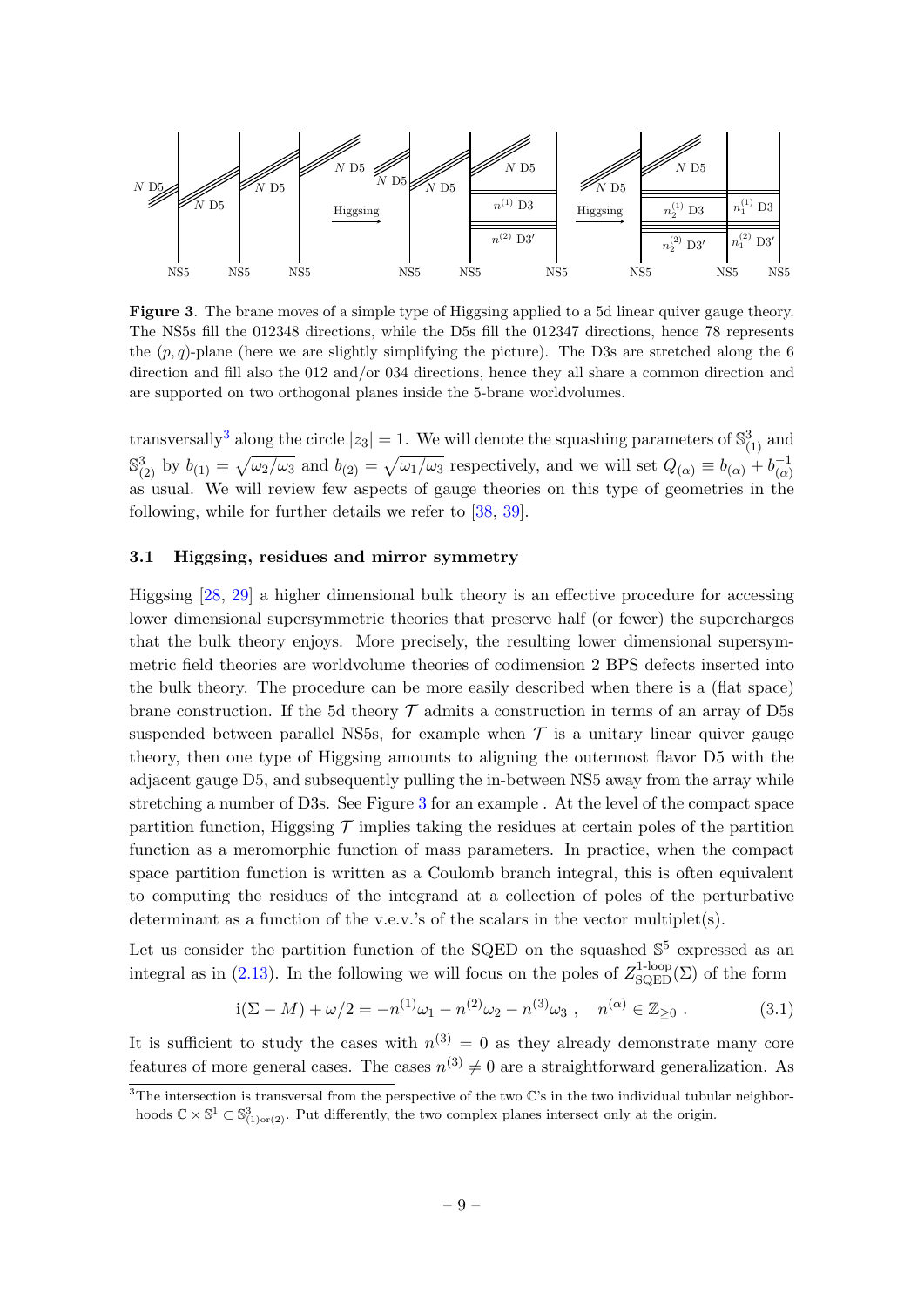was extensively discussed in [\[39\]](#page-31-14), the residue of the integrand can be organized into the partition function of a 5d/3d/1d coupled system. Indeed, upon taking the residue, a few things happen which we now summarize (we refer to [\[39\]](#page-31-14) for a full account, and to appendix [B](#page-19-0) for the sketch of a slightly different derivation). The non-perturbative factors and the classical factor are simply evaluated at the pole  $\Sigma^* = M + i\omega/2 + in^{(1)}\omega_1 + in^{(2)}\omega_2$ . Because of the different  $\mathbb{S}^1$  periodicities at the fixed points  $|z_\alpha|=1$  labeled by  $\alpha=1,2,3$  as in table  $(2.9)$ , the  $n<sup>(1)</sup>$  dependence in the first instanton partition function drops out, and it only depends on  $n^{(2)}$ , and similarly the second depends only on  $n^{(1)}$ , while the third depends on both. Therefore, among the three instanton partition functions associated to the three fixed points, two simply reduce to the vortex partition functions of two SQCDAs with gauge groups  $\mathrm{U}(n^{(2)})$  and  $\mathrm{U}(n^{(1)})$  supported on  $(\mathbb{C}_{t^{-1}} \times \mathbb{S}^1)_{(1)}$  and  $(\mathbb{C}_{\mathfrak{q}} \times \mathbb{S}^1)_{(2)}$  respectively, while the remaining one encodes the vortex partition functions of the two  $\text{SQCDA},^4$  $\text{SQCDA},^4$  now supported on  $(\mathbb{C}_{\mathfrak{q}} \times \mathbb{S}^1)_{(3)}$  and  $(\mathbb{C}_{t^{-1}} \times \mathbb{S}^1)_{(3)}$  respectively, and their intricate interaction along the common  $\mathbb{S}^1$  at the origin. Schematically, we have the reduction

$$
Z_{SQED}^{cl}(\Sigma) \Big| Z_{inst|SQED}^{\mathbb{C}^2 \times \mathbb{S}^1}(\Sigma) \Big|^3 \xrightarrow{\Sigma = \Sigma^*} Z_{SQED}^{cl}(\Sigma^*) \times \times \Big( Z_{vortex|U(n^{(2)})}^{\mathbb{C}_{i \text{nst}}^{\mathbb{C}_{i \text{c}}}(\Sigma)} \Big)_{(1)} \underbrace{\Big( Z_{vortex|U(n^{(2)})}^{\mathbb{C}_{q} \times \mathbb{S}^1} Z_{int,|U(n^{(2)}) \times U(n^{(1)})}^{\mathbb{S}_{i \text{c}}} Z_{int|U(n^{(2)}) \times U(n^{(1)})}^{\mathbb{S}_{i \text{c}}} Z_{vortex|U(n^{(1)})}^{\mathbb{C}_{i \text{c}}} \Big)_{(2)}^{(\Sigma_{vortex|U(n^{(1)})})} \Big)_{(3)} \underbrace{\Big( Z_{vortex|U(n^{(1)})}^{\mathbb{C}_{q} \times \mathbb{S}^1} (Z_{inst|U(1)}^{\mathbb{C}_{q} \times \mathbb{S}^1} (Z_{inst|U(1)}^{\mathbb{C}_{i \text{c}}}(\Sigma^*)) \Big)_{(3)} }_{(4)} \Big)
$$
\n
$$
Z_{inst|U(1)}^{\mathbb{C}^2 \times \mathbb{S}^1} \Big( Z_{inst|U(1)}^{\mathbb{C}^2 \times \mathbb{S}^1} \Big)_{(4)} (3.2)
$$

where the "extra" factors are remnants that will eventually cancel out in the final result. Also, the residue of the 1-loop factors can be simplified to

<span id="page-10-0"></span>
$$
\operatorname{Res}_{\Sigma \to \Sigma^*} Z_{\operatorname{SQED}}^{\operatorname{1-loop}}(\Sigma) = Z_{\operatorname{HM}}^{\mathbb{S}^5}(\tilde{M} - M) \times \dots \,, \tag{3.3}
$$

where  $Z_{\rm HM}^{\rm S^5}(M) \equiv S_3({\rm i}M + \omega/2)^{-1}$  denotes the 1-loop determinant of a free hyper of mass  $M$  on the squashed  $\mathbb{S}^5$ , while the dots denote 1-loop determinant factors similar to those which would arise in a Higgs branch localization computation of SQCDAs on each  $\mathbb{S}^3$ [\[71,](#page-33-9) [72\]](#page-33-10), plus interaction terms. Because of the form of the q, t parameters at each fixed point and the 3d holomorphic block factorization of  $\mathbb{S}^3$  partition functions [\[73](#page-33-11)[–75\]](#page-33-12), one can readily understand that the above reduction describes the partition function of the combined system of two SQCDA on  $\mathbb{S}^3_{(1)}$  and  $\mathbb{S}^3_{(2)}$ , interacting through additional degrees of freedom at the common  $\mathbb{S}^1$ .<sup>[5](#page-0-0)</sup>

To make our life easier when dealing with the defect theories, it is convenient to recast the above Higgs branch-like representation of the partition function sketched above, into a Coulomb branch-like integral, making the structure of the worldvolume theories manifest.

<sup>&</sup>lt;sup>4</sup>We refer to the U(n) SYM theory coupled to  $n_f$  fundamental,  $n_f$  anti-fundamental and 1 adjoint chiral multiplets with SQCDA.

<sup>&</sup>lt;sup>5</sup>Notice that a generalization to the three-component subspace  $\mathbb{S}^3_{(1)} \cup \mathbb{S}^3_{(2)} \cup \mathbb{S}^3_{(3)} \subset \mathbb{S}^5$  features in the Higgs branch localization on  $\mathbb{S}^5$  [\[43\]](#page-32-0).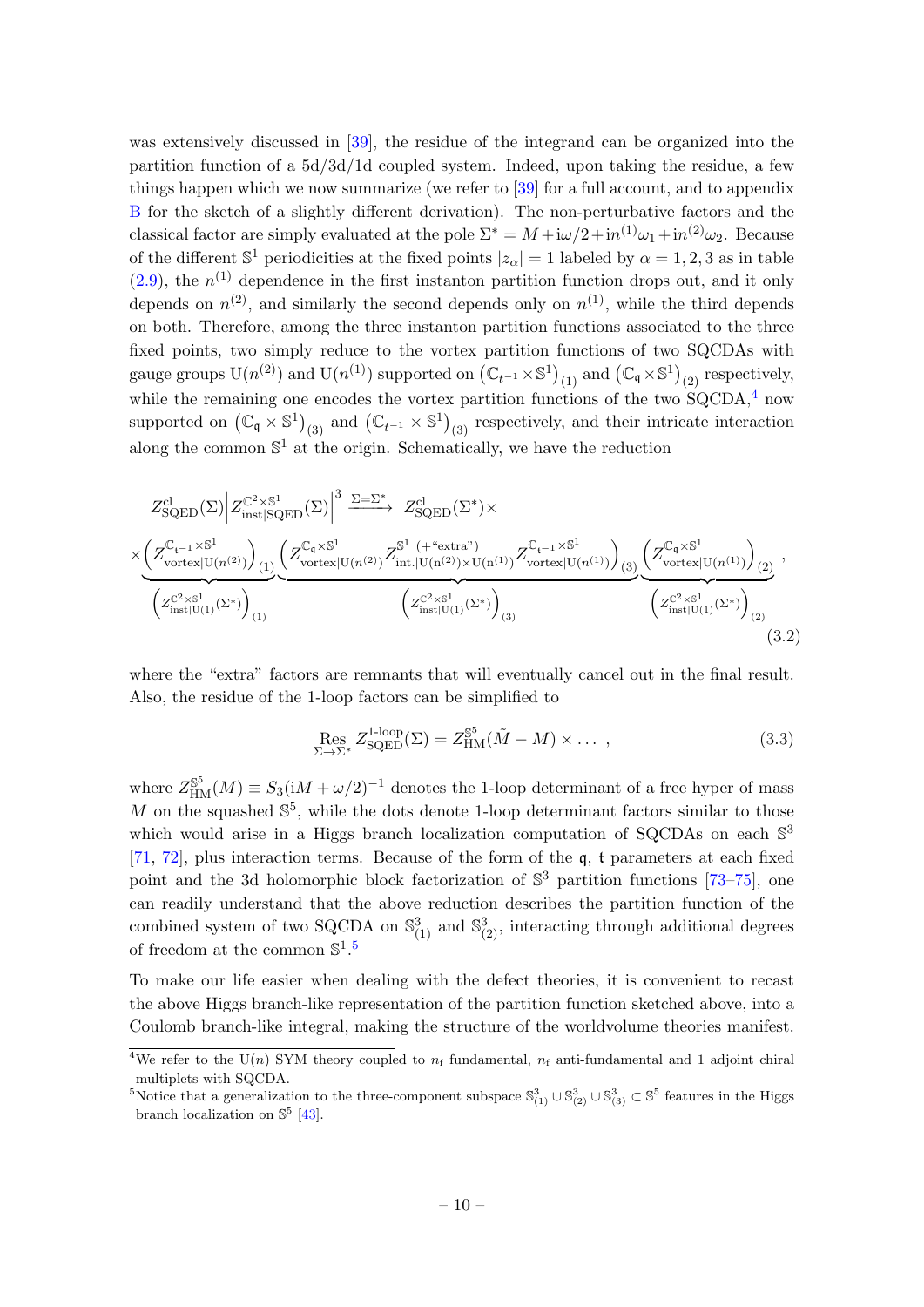

<span id="page-11-0"></span>Figure 4. The quiver structure of the  $5d/3d/1d$  theory describing the 5d theory in the presence of intersecting codimension 2 defects. The hyper or chiral multiplets supported on spheres of different dimensions are indicated by their colors.

This is possible thanks to the following non-trivial observation: one can reorganize all the (intricated) factors into an elegant matrix integral, namely

Proposition 1 (residues).  
\n
$$
\frac{\text{Res } Z_{\text{SQED}}^{\text{cl}}(\Sigma) Z_{\text{SQED}}^{\text{1-loop}(\Sigma)} \Big| Z_{\text{inst}|SQED}^{\mathbb{C}^2 \times \mathbb{S}^1}(\Sigma) \Big|^3}{Z_{\text{SQED}}^{\text{cl}}(M + i\omega/2) Z_{\text{HM}}^{\mathbb{S}^5}(\tilde{M} - M)} =
$$
\n
$$
= \int \prod_{\alpha=1}^2 \prod_{a=1}^{n_a^{(\alpha)}} \frac{d\sigma_a^{(\alpha)}}{2\pi i n^{(\alpha)}} Z_{\text{U}(n^{(1)})\text{-SQCDA}}^{\mathbb{S}^3}(\sigma^{(1)}) Z_{\text{1d chiral}}^{\mathbb{S}^1}(\sigma^{(1)}, \sigma^{(2)}) Z_{\text{U}(n^{(2)})\text{-SQCDA}}^{\mathbb{S}^3}(\sigma^{(2)}) \equiv
$$
\n
$$
\equiv Z_{\text{U}(n^{(1)})\text{-SQCDA}\cup\text{U}(n^{(2)})\text{-SQCDA}}^{\mathbb{S}^3}(\sigma^{(3)})
$$
\n(3.4)

<span id="page-11-1"></span>The explicit expression of the integrand of the matrix model on the r.h.s. can be found in appendix [C,](#page-24-0) and the definition of the integral is given by the Jeffrey-Kirwan prescription discussed in [\[39\]](#page-31-14). The proof of this equality relies on formal manipulations of Nekrasov's functions and brute force computational checks, as briefly explained in appendix [B.](#page-19-0)

To summarize, the result of the residue computation can be naturally interpreted as the partition function of a free hyper multiplet on the squashed  $\mathbb{S}^5$  in the presence of two BPS codimension 2 defects supported respectively on  $\mathbb{S}^3_{(1)}$  and  $\mathbb{S}^3_{(2)}$  which intersect along a common  $\mathbb{S}^1 = \mathbb{S}^3_{(1)} \cap \mathbb{S}^3_{(2)}$ . Each defect is characterized by its worldvolume theory, being 3d  $\mathcal{N} = 2 \text{ U}(n^{(\alpha)})$ -SQCDA with  $\alpha = 1, 2$  respectively. It is crucial to emphasize that the two defect worldvolume theories interact at an  $\mathbb{S}^1$ , which harbors a pair of additional 1d  $\mathcal{N}=2$ chiral multiplets transforming in the bi-fundamental representation of the two 3d gauge groups. Figure [4](#page-11-0) summarizes the quiver structure of the 5d/3d/1d coupled system. Each SQCDA on  $\mathbb{S}^3_{(\alpha)}$  contains one fundamental, one anti-fundamental and one adjoint chiral multiplet, of masses  $m^{(\alpha)}$ ,  $\tilde{m}^{(\alpha)}$  and  $m^{(\alpha)}_{\text{adj}}$  respectively. The FI term is turned on with coefficient  $\zeta_{(\alpha)}$ . These parameters can be identified with the 5d hyper multiplet masses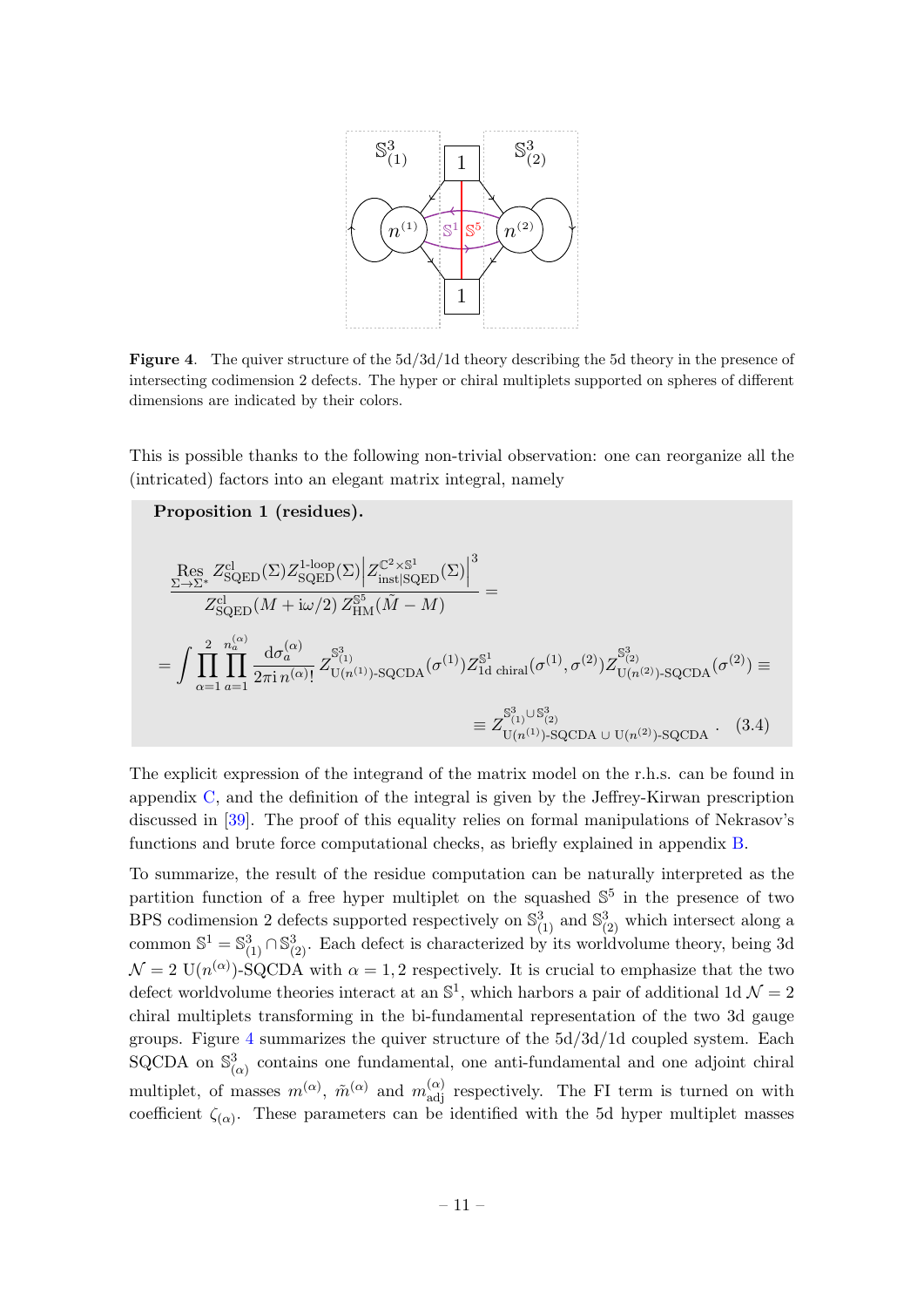and gauge coupling according to the dictionary

<span id="page-12-0"></span>
$$
m^{(\alpha)} = \lambda_{\alpha} \left( M + \frac{i}{2} (\omega + \omega_{\alpha}) \right) , \qquad \tilde{m}^{(\alpha)} = \lambda_{\alpha} \left( \tilde{M} + \frac{i}{2} (\omega - \omega_{\alpha}) \right) ,
$$

$$
m^{(\alpha)}_{\text{adj}} = i \omega_{\alpha} \lambda_{\alpha} , \qquad \zeta_{(\alpha)} = \frac{8\pi^2 \lambda_{\alpha}}{g^2} , \qquad (3.5)
$$

where  $\lambda_{\alpha} \equiv \sqrt{\omega_{\alpha}/\omega_1 \omega_2 \omega_3}$ . The 3d chiral multiplets  $q, \tilde{q}$  couple to the bulk hyper multiplet  $q_{\text{bulk}}^6$  $q_{\text{bulk}}^6$  via cubic superpotentials  $q_{(1)}\tilde{q}_{(1)}q_{\text{bulk}}$  and  $q_{(2)}\tilde{q}_{(2)}q_{\text{bulk}}$ , leading to the mass relations

$$
b_{(1)}m^{(1)} - b_{(2)}m^{(2)} = \frac{1}{2}(b_{(2)}^2 - b_{(1)}^2) , \qquad b_{(1)}\tilde{m}^{(1)} - b_{(2)}\tilde{m}^{(2)} = -\frac{1}{2}(b_{(2)}^2 - b_{(1)}^2) ,
$$

$$
b_{(1)}m_{\text{adj}}^{(1)} - b_{(2)}m_{\text{adj}}^{(2)} = i(b_{(2)}^2 - b_{(1)}^2) . \qquad (3.6)
$$

In other words, the theories on  $\mathbb{S}^3_{(1)}$  and  $\mathbb{S}^3_{(1)}$  share the same U(1) flavor group. The FI parameters in the two theories are also related by  $(b\zeta)_{(1)} = (b\zeta)_{(2)}$ , indicating that the two theories also share the same  $U(1)$  topological symmetry.

Now we are ready to extract candidate 3d mirror pairs. The two sides of the fiber/base duality between frame 1 and 2 share the same poles in the integrand. In fact, the integral equality trivially follows from the equality of the integrand, and therefore by taking the residue at the same pole  $\Sigma \to \Sigma^*$  on both sides (and dropping the common factors), we extract a family of *non-trivial* integral identities labeled by non-negative integers  $n^{(1)}$  and  $n^{(2)}$ , namely

Proposition 2 (master identity).

$$
Z_{U(n^{(1)})\text{-}SQCDA\ \cup\ U(n^{(2)})\text{-}SQCDA}^{S_{(1)}^3\cup S_{(2)}^3} =
$$
\n
$$
= \exp\left[\frac{8\pi^3}{g^2\omega_1\omega_2\omega_3}(-i(M+\tilde{M})+\omega)(n^{(1)}\omega_1+n^{(2)}\omega_2) - \frac{16\pi^3}{g^2\omega_3}n^{(1)}n^{(2)}\right] \times
$$
\n
$$
\times \prod_{\alpha=1}^2 \prod_{k=0}^{n^{(\alpha)}-1} \frac{S_2\left(i(\tilde{M}-M)+\omega+k\omega_{\alpha}|\omega_3,\omega_{\gamma}\right)}{S_2\left(-(k+1)\omega_{\alpha})|\omega_3,\omega_{\gamma}\right)\prod_{\pm}S_2\left(\pm\frac{8\pi^2i}{g^2}+\frac{i}{2}(\tilde{M}-M)+\frac{\omega}{2}+k\omega_{\alpha}|\omega_3,\omega_{\gamma}\right)} \times
$$
\n
$$
\times \prod_{k=1}^{n^{(1)}} \prod_{\ell=1}^{n^{(2)}} \frac{\prod_{\pm} S_1\left(\pm\frac{8\pi^2i}{g^2}+\frac{i}{2}(\tilde{M}-M)+\frac{\omega}{2}+(k-1)\omega_1+(\ell-1)\omega_2|\omega_3\right)}{S_1\left(i(\tilde{M}-M)+\omega+(k-1)\omega_1+(\ell-1)\omega_2|\omega_3\right)},\tag{3.7}
$$

<span id="page-12-1"></span>where  $\gamma = 1, 2$  when  $\alpha = 2, 1$ . We refer to appendix [A](#page-17-0) for the definitions of the double Sine and single Sine functions. Notice that this mathematical identity, which we will refer to as the *master identity*, is new and provides a huge generalization of the hyperbolic identity

<sup>&</sup>lt;sup>6</sup>The 5d hyper multiplet has two scalars  $q_{\text{bulk}}$ ,  $\tilde{q}_{\text{bulk}}$ . It can be decomposed into two 3d  $\mathcal{N}=2$  chiral multiplets, into which  $q_{\text{bulk}}$  and  $\tilde{q}_{\text{bulk}}$  enter separately.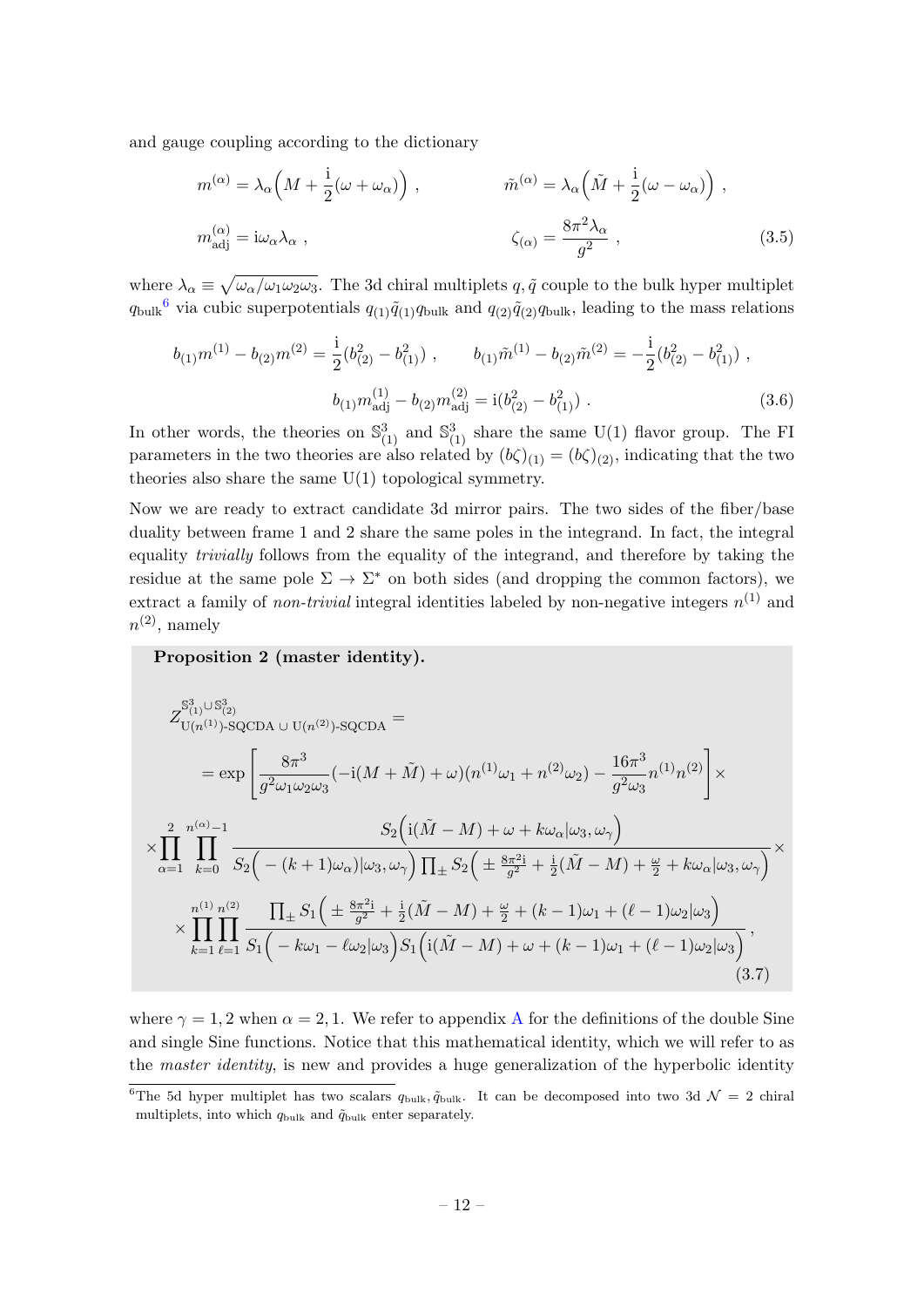in Theorem 5.6.8 of [\[76\]](#page-33-13). The proof relies on formal manipulations of Nekrasov's functions and brute force computational checks. We will shortly see that these integral identities, derived from type IIB S-duality, capture 3d  $\mathcal{N}=2$  mirror symmetry on intersecting  $\mathbb{S}^3$ 's.

#### <span id="page-13-0"></span>3.2 Warming up: SQED/XYZ duality

We begin with a warm-up exercise to see that the well-known Abelian mirror symmetry between 3d  $\mathcal{N} = 2$  SQED and the XYZ model arises from the integral identities discussed above. For this, we consider  $n^{(1)} = 1$  and  $n^{(2)} = 0$ . Upon substituting in [\(3.5\)](#page-12-0), the master equality [\(3.7\)](#page-12-1) implies

$$
\frac{Z_{\text{U(1)-SQCDA}}^{\mathbb{S}_{(1)}^3}}{s_b\left(\frac{\mathrm{i}Q}{2} + m_{\text{adj}}\right)_{(1)}} = \left[ e^{-\pi\mathrm{i}\zeta(m+\tilde{m})} s_b\left(\frac{\mathrm{i}Q}{2} + m - \tilde{m}\right) s_b\left(-\zeta - \frac{m - \tilde{m}}{2}\right) s_b\left(+\zeta - \frac{m - \tilde{m}}{2}\right) \right]_{(1)}.\tag{3.8}
$$

We refer to appendix  $A$  for the definition of the double sine function. This integral equality is nothing but the mirror symmetry relation between 3d  $\mathcal{N}=2$  SQED and the XYZ model at the level of  $\mathbb{S}^3_{(1)}$  partition functions. As expected, the complexified masses of the three free chiral multiplets in the XYZ model, namely (suppressing the label  $(1)$ )

$$
m_{X,Y} \equiv \pm \zeta - \frac{m - \tilde{m}}{2} - \frac{\mathrm{i}Q}{2} , \qquad m_Z \equiv m - \tilde{m} , \qquad (3.9)
$$

satisfy

$$
m_X + m_Y + m_Z = -iQ \t\t(3.10)
$$

signaling the presence of the superpotential  $XYZ$ . On the SQED side, the additional 1-loop factor signals the presence of a decoupled chiral multiplet  $\beta_1$  interacting with the adjoint chiral  $\Phi$  through the superpotential  $\beta_1\Phi$ .

#### <span id="page-13-1"></span>3.3 Generalization: intersecting SQED/XYZ duality

Now we are ready to generalize the mirror symmetry relation between the SQED and XYZ models to intersecting spheres. Dropping from both sides the common 1-loop factors like  $\prod_{\alpha=1}^2 s_b (iQ/2 + m_{\text{adj}})_{(\alpha)}$ , the master equality  $(3.7)$  with  $n^{(1)} = n^{(2)} = 1$  implies a more involved integral identity, namely

$$
Z_{\text{SQED U SQED}}^{\mathbb{S}_{(1)}^3 \cup \mathbb{S}_{(2)}^3} = \frac{\sin \frac{i\pi}{2} \left( b_{(1)} m_X^{(1)} + b_{(2)} m_X^{(2)} \right) \sin \frac{i\pi}{2} \left( b_{(1)} m_Y^{(1)} + b_{(2)} m_Y^{(2)} \right)}{\sin \frac{i\pi}{2} \left( b_{(1)} m_{\text{adj}}^{(1)} + b_{(2)} m_{\text{adj}}^{(2)} \right) \sin \frac{i\pi}{2} \left( b_{(1)} (m_Z + m_{\text{adj}})^{(1)} + b_{(2)} (m_Z + m_{\text{adj}})^{(2)} \right)}} \times \frac{1}{\sqrt{\sum_{\alpha=1}^{2}} \left[ e^{-\pi i \zeta (m + \tilde{m})} s_b \left( \frac{\mathrm{i} Q}{2} + m_Z \right) s_b \left( \frac{\mathrm{i} Q}{2} + m_X \right) s_b \left( \frac{\mathrm{i} Q}{2} + m_Y \right) \right]_{(\alpha)}}, \quad (3.11)
$$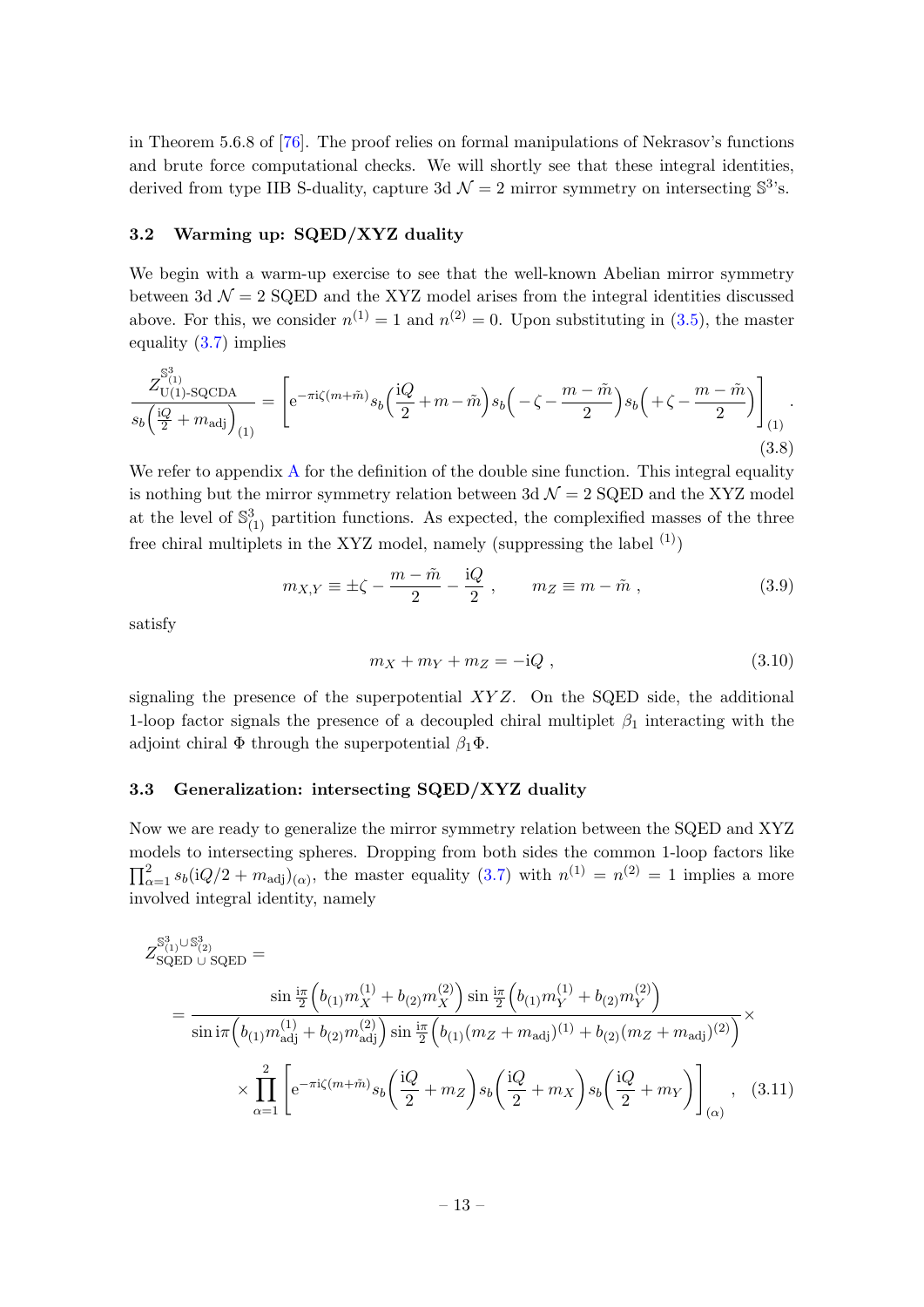where the masses in the XYZ models are defined as usual by (we suppress the label  $(α)$ )

$$
m_{X,Y} \equiv \pm \zeta - \frac{m - \tilde{m}}{2} - \frac{\mathrm{i}Q}{2} , \qquad m_Z \equiv m - \tilde{m} . \tag{3.12}
$$

The l.h.s. of the above identity is the partition function of two SQED on  $\mathbb{S}^3_{(1)}$  and  $\mathbb{S}^3_{(2)}$ , coupled through a pair of 1d bi-fundamental chiral multiplets along the common  $\mathbb{S}^1$  intersection. The r.h.s. can be naturally interpreted as the partition function of two XYZ models on  $\mathbb{S}^3_{(1)}$  and  $\mathbb{S}^3_{(2)}$ , coupled to a pair of 1d free Fermi multiplets and another pair of 1d chiral multiplets on  $\mathbb{S}^1$ . The fact that the masses of the 1d multiplets are combinations of those of the 3d multiplets indicates the presence of a certain 1d superpotential that involves both the 3d and 1d chiral multiplets. As a result, the 1d multiplets are charged under the 3d global symmetries, in particular, the Fermi multiplets are charged under the 3d topological U(1) symmetry.

#### <span id="page-14-0"></span>3.4 Generalization: non-Abelian SQCDA/XYZ duality

We can now move to discuss more interesting examples, generalizing the previous Abelian examples to non-Abelian gauge groups. Let us start by considering  $n^{(1)} > 0$ ,  $n^{(2)} = 0$ , in which case the master equality specializes to

$$
Z_{U(n^{(1)})\text{-}SQCDA}^{S_{(1)}^3} = \left[ e^{-\pi i n \zeta (m+\tilde{m})} \prod_{\mu=0}^{n-1} s_b \left( \frac{iQ}{2} + m_{\Phi\mu} \right) s_b \left( \frac{iQ}{2} + m_{Z\mu} \right) s_b \left( \frac{iQ}{2} + m_{X\mu} \right) s_b \left( \frac{iQ}{2} + m_{Y\mu} \right) \right]_{(1)} ,
$$
\n(3.13)

where we used the shorthand notations (suppressing again the label  $(1)$ )

$$
m_{X\mu} \equiv \zeta - \frac{m - \tilde{m}}{2} - \frac{\mathrm{i}Q}{2} - \mu m_{\text{adj}} , \quad m_{Y\mu} \equiv -\zeta - \frac{m - \tilde{m}}{2} - \frac{\mathrm{i}Q}{2} - (n - 1 - \mu) m_{\text{adj}} ,
$$
  

$$
m_{Z\mu} \equiv m - \tilde{m} + \mu m_{\text{adj}} , \qquad m_{\Phi\mu} \equiv (\mu + 1) m_{\text{adj}} . \tag{3.14}
$$

For convenience, we can reorganize the following products

<span id="page-14-1"></span>
$$
\prod_{\mu=0}^{n-1} s_b \left( \frac{\mathrm{i}Q}{2} + m_{\Phi\mu} \right) = \frac{1}{\prod_{\mu=1}^n s_b \left( \mathrm{i}Q/2 - \mu m_{\text{adj}} - \mathrm{i}Q \right)} ,\qquad(3.15)
$$

$$
\prod_{\mu=0}^{n-1} s_b \left( \frac{\mathrm{i}Q}{2} + m_{Z\mu} \right) = \frac{s_b \left( \mathrm{i}Q/2 + m - \tilde{m} + (n-1)m_{\text{adj}} \right)}{\prod_{\mu=0}^{n-2} s_b \left( \mathrm{i}Q/2 - m + \tilde{m} - \mu m_{\text{adj}} - \mathrm{i}Q \right)} ,\tag{3.16}
$$

and move the denominators to the l.h.s. of [\(3.13\)](#page-14-1). Defining the leftover mass on the r.h.s.

$$
m_Z \equiv m_{Z(n-1)} = m - \tilde{m} + (n-1)m_{\text{adj}} , \qquad (3.17)
$$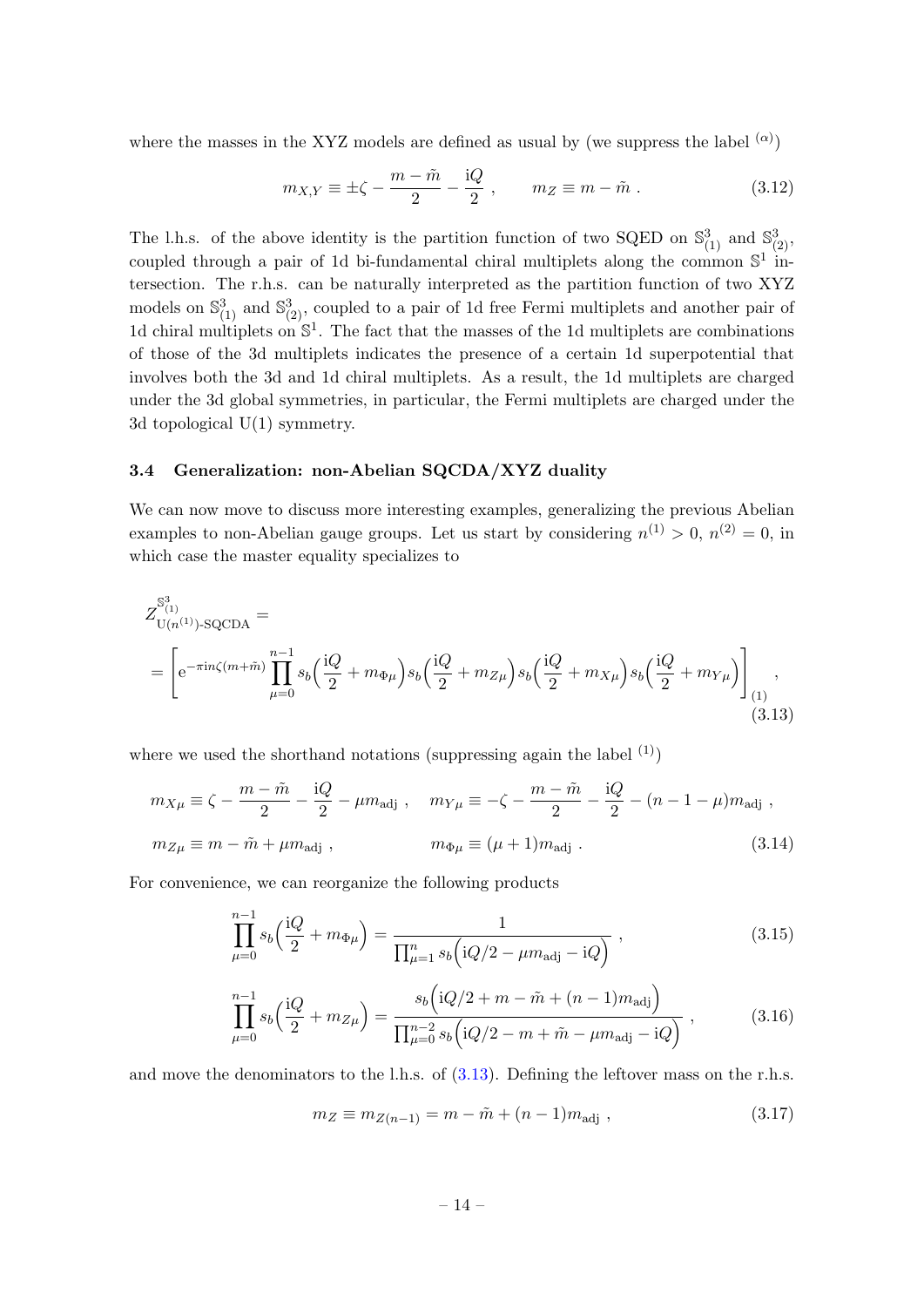

<span id="page-15-1"></span>Figure 5. Another duality that can be obtained by integrating over the FI parameter, viewed as the "mass" for the topological  $U(1)$  symmetry.

one easily finds the masses satisfy

$$
m_{X\mu} + m_{Y\mu} + m_Z = -iQ , \qquad \mu = 0, \dots, n-1 , \qquad (3.18)
$$

which is compatible with the superpotential  $\sum_{\mu=0}^{n-1} X_{\mu} Y_{\mu} Z$ . On the l.h.s., the additional 1loop factors are compatible with free chiral multiplets  $\beta_{\mu}$  and  $\gamma_{\mu}$  interacting with the adjoint chiral  $\Phi$  and the quarks  $q, \tilde{q}$  through the superpotential  $\sum_{\mu=0}^{n-2} \gamma_{\mu} \tilde{q} \Phi^{\mu} q + \sum_{\mu=1}^{n} \beta_{\mu} \Phi^{\mu}$ .

The mathematical relation  $(3.13)$  has implicitly appeared in  $[34]$  as an intermediate step to test another duality, involving the  $SU(n)$  theory coupled to one fundamental, one antifundamental and one adjoint chiral on the one hand, and the  $U(1)$  theory coupled to n hypers on the other hand as shown in Figure [5,](#page-15-1) which was motivated by the study of the mirror dual of  $(A_1, A_{2n-1})$  AD theories reduced to 3d [\[20,](#page-30-11) [21\]](#page-30-12). This duality is simply related to ours by gauging the topological U(1). Hence, we have physically interpreted and derived both dualities as  $3d \mathcal{N} = 2$  mirror symmetry descending from type IIB S-duality.

#### <span id="page-15-0"></span>3.5 Generalization: intersecting non-Abelian SQCDA/XYZ duality

It is now straightforward to take the further generalization  $n^{(1)}, n^{(2)} > 0$ . In this case, the master identity yields

$$
Z_{U(n^{(1)})\text{-}SQCDA\ \cup\ U(n^{(2)})\text{-}SQCDA}^{S_{(1)}^3=0} =\n\prod_{\alpha=1}^{2} \left[ e^{-\pi i n \zeta (m+\tilde{m})} \prod_{\mu=0}^{n-1} s_b \left( \frac{iQ}{2} + m_{\Phi\mu} \right) s_b \left( \frac{iQ}{2} + m_{Z\mu} \right) s_b \left( \frac{iQ}{2} + m_{X\mu} \right) s_b \left( \frac{iQ}{2} + m_{Y\mu} \right) \right]_{(\alpha)} \times
$$
\n
$$
\times \prod_{\mu=0}^{n^{(1)}-1} \prod_{\nu=0}^{n^{(2)}-1} \frac{\sin \frac{\pi i}{2} \left( b_{(1)} (m_{X\mu} - m_{\Phi\mu})^{(1)} + b_{(2)} (m_{X\mu} - m_{\Phi\nu})^{(2)} + i b_{(2)}^2 + i b_{(1)}^2 \right) \left( X \to Y \right)}{\sin \pi i \left( b_{(1)} m_{\Phi\mu}^{(1)} + b_{(2)} m_{\Phi\nu}^{(2)} \right) \sin \frac{\pi i}{2} \left( b_{(1)} (m_{Z\mu} + m_{\Phi\mu})^{(1)} + b_{(2)} (m_{Z\nu} + m_{\Phi\nu})^{(2)} \right)} \tag{3.19}
$$

where we used the same shorthand notations as before. We can reorganize the factors as we did in the previous subsection, and the difference compared to the previous result (besides the doubling of all factors) is the presence of the additional 1-loop contributions from the 1d matter living on the  $\mathbb{S}^{(1)}$  intersection, represented by the last line. This picture provides the generalization of the non-Abelian SQCDA/XYZ duality to the more complicated geometry involving 1d degrees of freedom, and we have shown that it also descends from type IIB S-duality.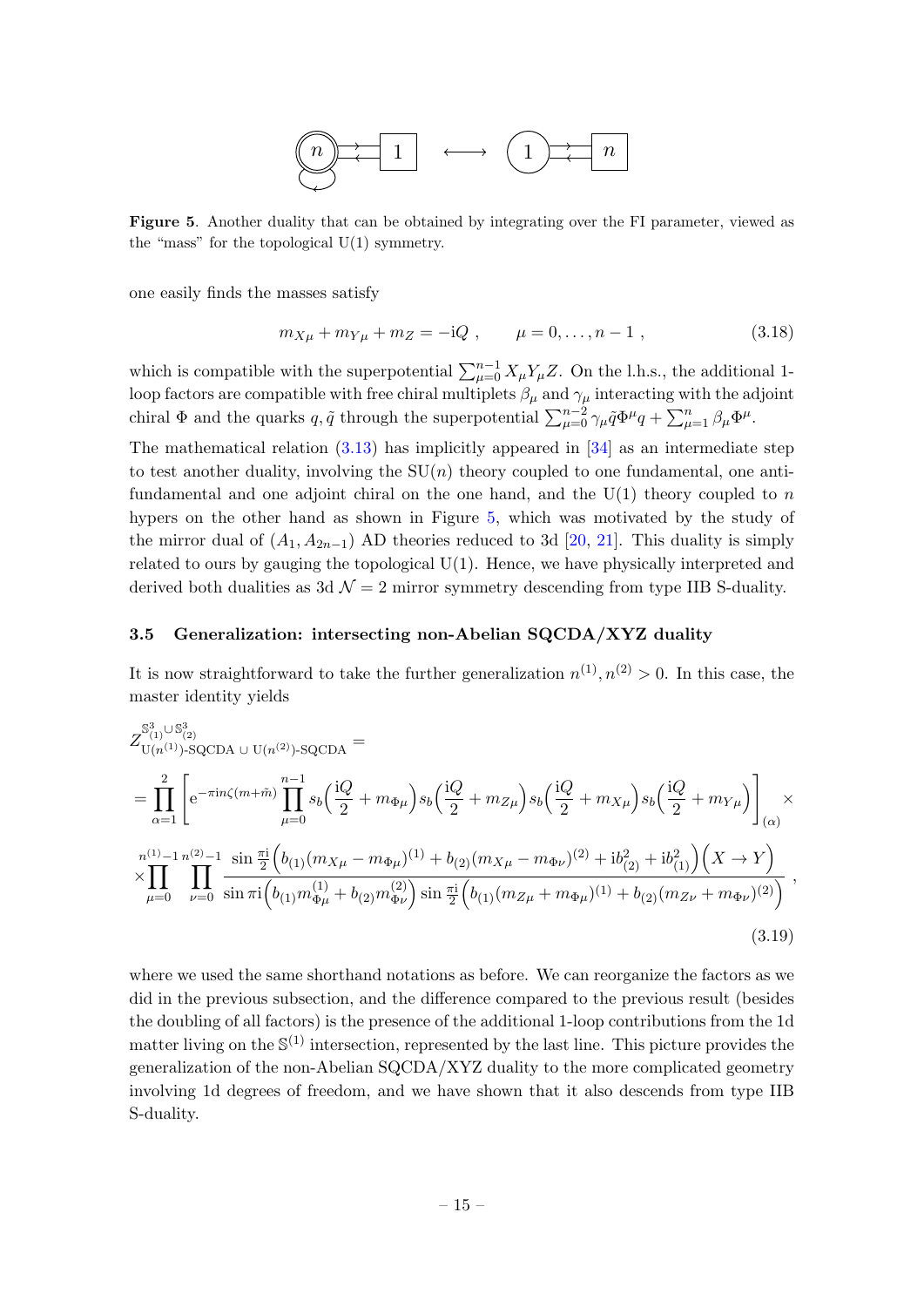

<span id="page-16-2"></span>Figure 6. Quiver worldvolume theories of intersecting codimension 2 defects following from Higgsing twice. The purple arrows denote bi-fundamental 1d chiral multiplets, while the blue dotted lines denote 1d Fermi multiplets.

It is worth noting that one can further integrate over the FI parameters  $\zeta_{(i)}$  to obtain the intersecting space version of the  $SU(n)$ -SQCDA/U(1) duality mentioned at the end of the last subsection. However, the fact that the FI parameters on each component space are related by  $(b\zeta)_{(1)} = (b\zeta)_{(2)}$  implies integration with the constraint  $\delta(\sum_{a=1}^{n^{(1)}} (b^{-1}\sigma_a)_{(1)} +$  $\sum_{a=1}^{n^{(2)}} (b^{-1} \sigma_a)_{(2)}$ , whose field theory interpretation remains unclear to us at the moment.

#### <span id="page-16-0"></span>3.6 Quiver gauge theories

It is possible to generalize the above computations to quiver gauge theories. As shown in Figure [3,](#page-9-1) one could start from a 5d linear quiver gauge theory and engineer intersecting codimension 2 defects with quiver worldvolume theories by multiple Higgsings. For example, it is not hard to convince oneself that by Higgsing twice the 5d linear quiver gauge theory with two U(1) gauge nodes, one will obtain 3d quiver theories of the form depicted in Figure [6.](#page-16-2) It is possible to apply the Higgsing procedure by taking the residues of the resulting partition functions and their fiber/base dual, and repeat the computations in the previous discussions. However, the technical computations are more involved and we do not consider them here explicitly.

#### <span id="page-16-1"></span>4 Discussion and outlook

In this paper, we have studied a class of 3d  $\mathcal{N}=2$  non-Abelian gauge theories which can be realized as codimension 2 defects in the parent 5d  $\mathcal{N}=1$  Abelian gauge theories, which in turn can be realized in type IIB string theory. Generically, the defect theories are not supported on a single component subspace, instead, they live on mutually orthogonal submanifolds intersecting at codimension 4 loci where additional degrees of freedom live. We have considered some implications of type IIB  $SL(2, \mathbb{Z})$  symmetry for these systems, and we have generalized to this class of more complicated geometries the known fact that type IIB S-duality reduces to 3d mirror symmetry. Using the refined topological vertex, we have been able to test this idea in simple cases where the parent 5d gauge theory is simply the SQED with two flavors, while the dual 3d theories are SQCDA with two chirals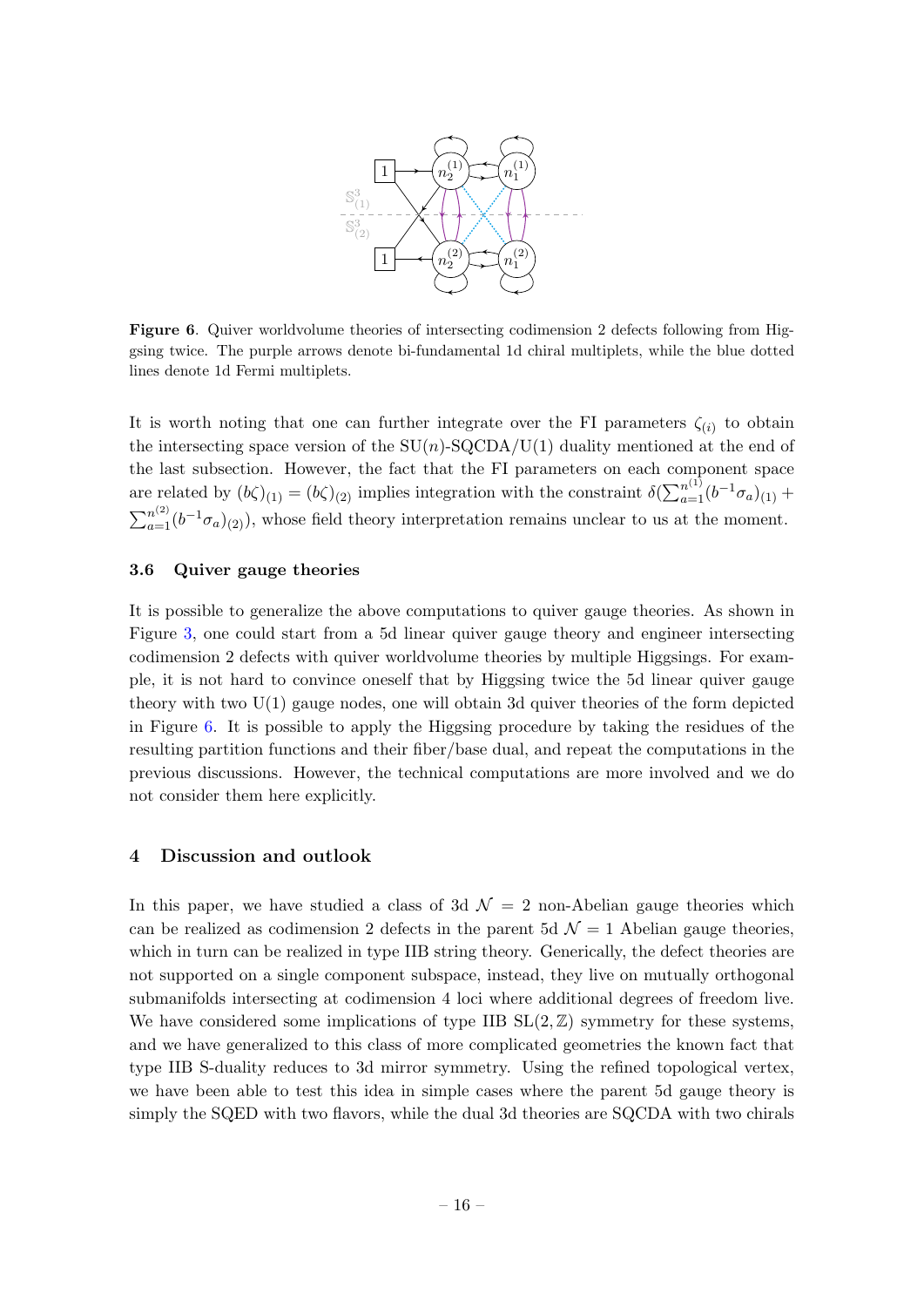and a generalized XYZ model. Interestingly enough, the QFT/string theory methods have also allowed us to physically explain existing integral identities in the math literature, and moreover, to derive new ones and interpret them as the equivalence of partition functions of mirror dual theories on (intersecting) squashed spheres.

Along the lines of this paper, one should also be able to study more complicated 5d theories and hence derive new or generalized 3d mirror pairs. As byproduct, one may also obtain new mathematical identities expressing the equivalence of dual partition functions. Moreover, what we have discussed in this paper is expected to have a higher dimensional lift [\[77\]](#page-33-14) by considering 6d theories engineered by periodic  $(p, q)$ -webs [\[57,](#page-32-4) [78,](#page-33-15) [79\]](#page-33-16) and the resulting 4d/2d defect theories.

Finally, it is worth noting that the type of 3d/1d defects that we have considered in this paper appear in the Higgs branch localization approach to SQCD on  $\mathbb{S}^5$  [\[43\]](#page-32-0), whose partition functions are identified with correlators in the q-Virasoro modular triple [\[80\]](#page-33-17). Therefore, another interesting route of investigation would be the study of type IIB  $SL(2,\mathbb{Z})$ symmetry from the viewpoint of the BPS/CFT and 5d AGT correspondences [\[81–](#page-34-0)[95\]](#page-34-1) and the DIM algebra [\[96,](#page-34-2) [97\]](#page-34-3), whose representation theory is known to govern the topological amplitudes associated to toric CY 3-folds or  $(p, q)$ -webs [\[98](#page-34-4)[–101\]](#page-35-0). From this perspective, the  $SL(2, \mathbb{Z})$  symmetry group is identified with the automorphism group of the DIM algebra, and it would be interesting to systematically study how different q-deformed correlators are related to each other. In turn, this perspective may give powerful tools for handling 3d mirror symmetry very efficiently. This is a topic which deserves further investigations, and in appendix [D](#page-26-0) we have collected few preliminary comments and background material for the interested readers.

#### Acknowledgments

We thank S. Pasquetti for valuable comments and discussions. We also thank the Simons Center for Geometry and Physics (Stony Brook University) for hospitality during the program "Localization Techniques in Quantum Field Theories", at which some of the research for this paper was performed. F.N. also thanks N. Haouzi and P. Koroteev for discussions, and UC Berkeley and UC Davis for hospitality. The research of F.N. and M.Z. is supported in part by Vetenskapsrådet under grant  $\#2014$ -5517, by the STINT grant and by the grant "Geometry and Physics" from the Knut and Alice Wallenberg foundation. Y.P. is supported by the 100 Talents Program of Sun Yat-sen University under Grant No.74130-18831116.

#### <span id="page-17-0"></span>A Special functions

In this appendix, we recall the definitions of several special functions which we use in the main body. Below, r is a positive integer, and  $\vec{\omega} \equiv (\omega_1, \ldots, \omega_r)$  is a collection of non-zero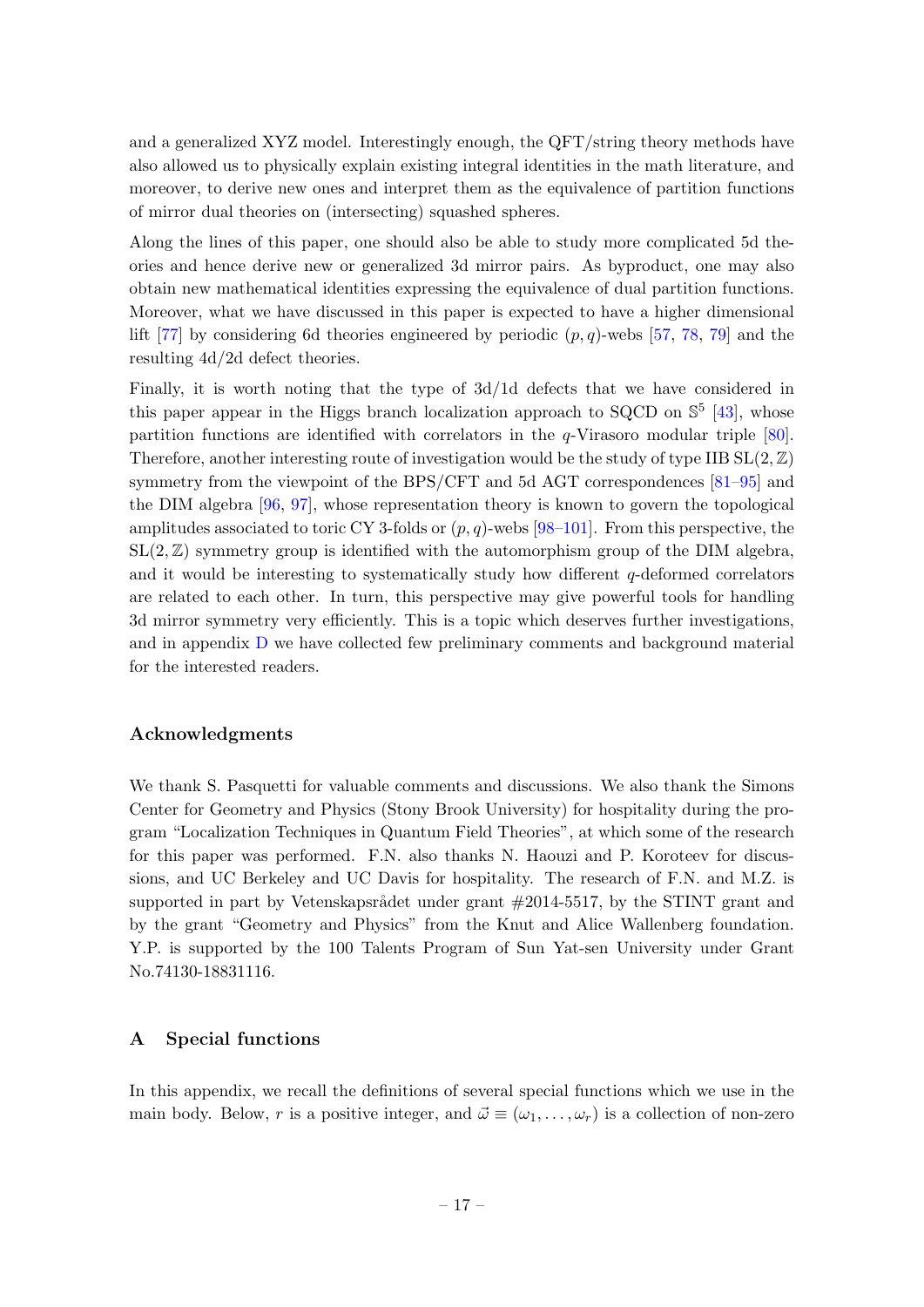complex parameters. We frequently take  $r = 1, 2, 3$  for concreteness. We refer to [\[102\]](#page-35-1) for further details.

The **multiple Bernoulli polynomials**  $B_{rn}(X|\vec{\omega})$  are defined by the generating function

$$
\frac{t^r e^{Xt}}{\prod_{i=1}^r e^{\omega_i t} - 1} \equiv \sum_{m \ge 0} B_{rn}(X|\vec{\omega}) \frac{t^n}{n!} . \tag{A.1}
$$

In particular, we use  $B_{22}(X|\vec{\omega})$  and  $B_{33}(X|\vec{\omega})$  in this note, and they are given explicitly by

$$
B_{22}(X|\vec{\omega}) \equiv \frac{X^2}{\omega_1 \omega_2} - \frac{\omega_1 + \omega_2}{\omega_1 \omega_2} X + \frac{\omega_1^2 + \omega_2^2 + 3\omega_1 \omega_2}{6\omega_1 \omega_2} ,
$$
\n(A.2)\n
$$
B_{33}(X|\vec{\omega}) \equiv B_{33}(X) = \frac{X^3}{\omega_1 \omega_2 \omega_3} - \frac{3(\omega_1 + \omega_2 + \omega_3)}{2\omega_1 \omega_2 \omega_3} X^2 +
$$

$$
+\frac{\omega_1^2 + \omega_2^2 + \omega_3^2 + 3\omega_1\omega_2 + 3\omega_2\omega_3 + 3\omega_3\omega_1}{2\omega_1\omega_2\omega_3}X +-\frac{(\omega_1 + \omega_2 + \omega_3)(\omega_1\omega_2 + \omega_2\omega_3 + \omega_3\omega_1)}{4\omega_1\omega_2\omega_3}.
$$
 (A.3)

The q-Pochhammer symbols are defined as

$$
(x; q_1, \dots, q_r)_{\infty} \equiv \prod_{n_1, \dots, n_r=0}^{\infty} (1 - x q_1^{n_1} \dots q_r^{n_r}) \quad \text{when all } |q_i| < 1.
$$
 (A.4)

Other regions in the q-planes are defined through the replacements

$$
(x;q_1,\ldots,q_r)_{\infty} \to \frac{1}{(q_i^{-1}x;q_1,\ldots,q_i^{-1},...,q_r)_{\infty}}.
$$
 (A.5)

The **multiple Sine functions**  $S_r(X|\vec{\omega})$  can be defined by the  $\zeta$ -regularized product

$$
S_r(X|\vec{\omega}) \simeq \prod_{m_1,\dots,m_r \in \mathbb{N}} \left( X + \sum_{i=1}^r m_i \omega_i \right)^{(-1)^{r+1}} \left( -X + \sum_{i=1}^r (m_i + 1)\omega_i \right). \tag{A.6}
$$

 $S_r(X|\vec{\omega})$  is symmetric in all  $\omega_i$ , has the reflection property  $S_r(X|\vec{\omega}) = S_r(\omega - X|\vec{\omega})^{(-1)^{r+1}}$ for  $\omega \equiv \omega_1 + \ldots + \omega_r$ , the homogeneity property  $S_r(\lambda X | \lambda \vec{\omega}) = S_r(X | \vec{\omega})$  for  $\lambda \in \mathbb{C}^\times$ , and the shift property

$$
S_r(X + \omega_i|\vec{\omega}) = \frac{S_r(X|\vec{\omega})}{S_{r-1}(X|\hat{\omega})}, \quad \hat{\omega} \equiv (\omega_1, \omega_{i-1}, \omega_{i+1}, \dots, \omega_r).
$$
 (A.7)

The single Sine function  $S_1(X|\vec{\omega})$  is simply defined as

$$
S_1(X|\vec{\omega}) \equiv 2\sin(\pi X/\omega_1) \tag{A.8}
$$

The **double Sine function**  $S_2(x|\vec{\omega})$  enjoys a factorization property when  $\text{Im}(\omega_1/\omega_2) \neq 0$ , namely

$$
S_2(X|\vec{\omega}) = e^{\frac{i\pi}{2}B_{22}(X|\vec{\omega})} (e^{2\pi i X/\omega_1}; e^{2\pi i \omega_2/\omega_1})_\infty (e^{2\pi i X/\omega_2}; e^{2\pi i \omega_1/\omega_2})_\infty.
$$
 (A.9)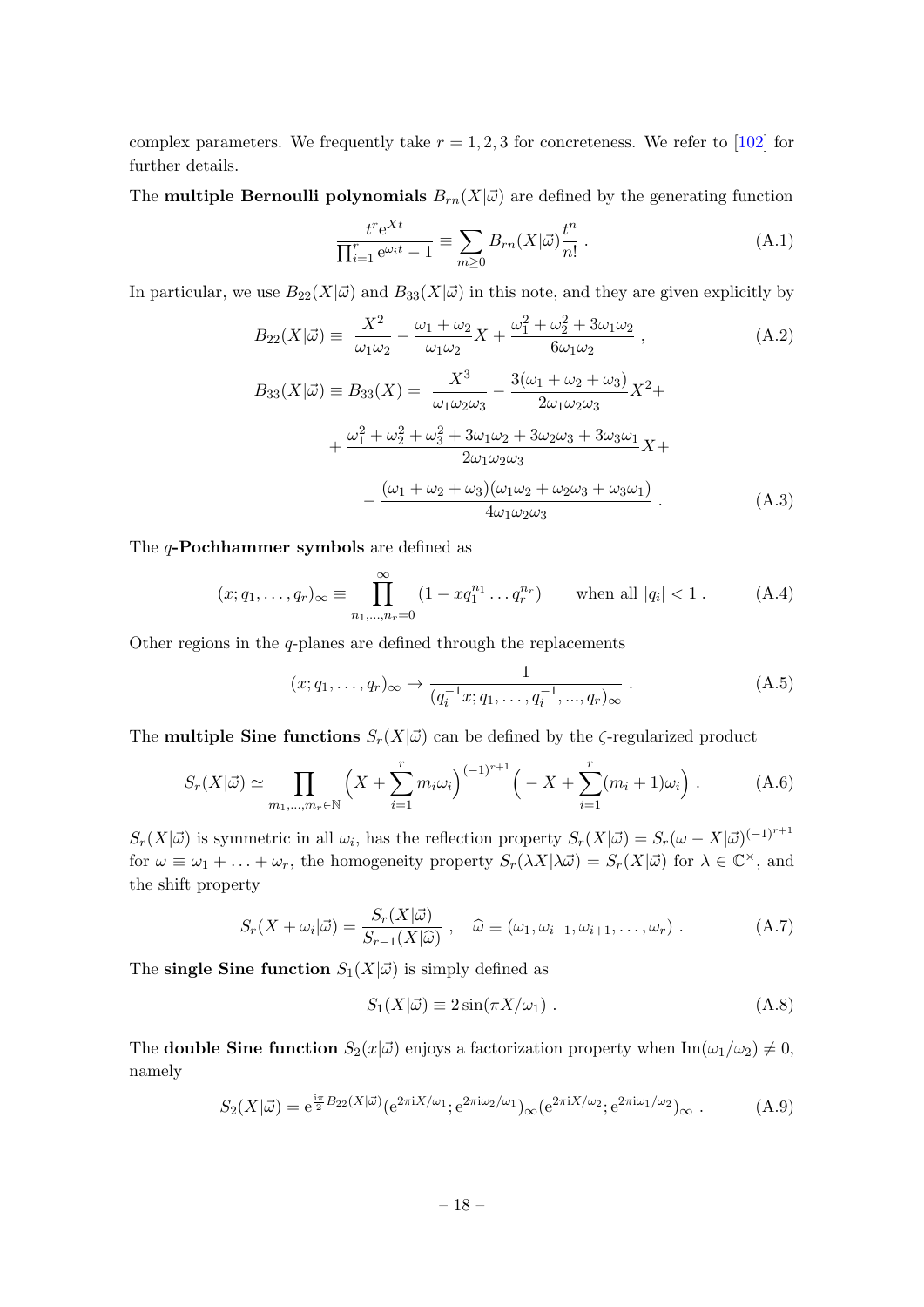There is also a shifted version of the double Sine function which is often denoted by  $s<sub>b</sub>(X)$ where  $b \equiv \sqrt{\omega_1/\omega_2}$ , related to  $S_2(X|\vec{\omega})$  by

$$
S_2(X|\vec{\omega}) \equiv s_b \left( -\frac{\mathrm{i}Q}{2} + \frac{\mathrm{i}X}{\sqrt{\omega_1 \omega_2}} \right) ,\qquad (A.10)
$$

where  $Q \equiv b + b^{-1}$ . In terms of the double sine  $s_b(x)$ , the factorization is rewritten as

$$
s_b\left(-\frac{\mathrm{i}Q}{2}+X\right) = \mathrm{e}^{\frac{\mathrm{i}\pi}{2}B_{22}(-\mathrm{i}X|b,b^{-1})}(\mathrm{e}^{2\pi bX};\mathrm{e}^{2\pi\mathrm{i}b^2})_{\infty}(\mathrm{e}^{2\pi b^{-1}X};\mathrm{e}^{2\pi\mathrm{i}b^{-2}})_{\infty}.
$$
 (A.11)

The reflection property of  $s_b(z)$  is simply

<span id="page-19-1"></span>
$$
s_b(X)s_b(-X) = 1.
$$
\n(A.12)

The **triple Sine function**  $S_3(X|\vec{\omega}) \equiv S_3(X)$  also has a useful factorization property. When  $\text{Im}(\omega_i/\omega_j) \neq 0$  for all  $i \neq j$ , then

$$
S_3(X) = e^{-\frac{i\pi}{6}B_{33}(X)} \prod_{1 \le i \ne j \ne k \le 3} \left( e^{\frac{2\pi i}{\omega_k}X} ; e^{2\pi i \frac{\omega_i}{\omega_k}}, e^{2\pi i \frac{\omega_j}{\omega_k}} \right)_{\infty}.
$$
 (A.13)

The Nekrasov function is defined as

$$
N_{\lambda\mu}(x; \mathfrak{q}, \mathfrak{t}^{-1}) \equiv \prod_{(i,j)\in\lambda} (1 - x\mathfrak{q}^{\lambda_i - j} \mathfrak{t}^{\mu_j^{\vee} - i + 1}) \prod_{(i,j)\in\mu} (1 - x\mathfrak{q}^{-\mu_i + j - 1} \mathfrak{t}^{-\lambda_j^{\vee} + i}) ,
$$
 (A.14)

where  $\vee$  denotes transposition of the Young diagrams.

## <span id="page-19-0"></span> $\, {\bf B} \, \quad {\rm Derivation \,\, of \,\, the \,\, \mathbb{S}^3_{(1)} \, \cup \, \mathbb{S}^3_{(2)} \,\, {\rm matrix} \,\, {\rm model}$

Here we sketch how to derive the matrix model  $(3.4)$  following the argument given above  $(3.3)$ . The exact equality between the residue of the  $\mathbb{S}^5$  integrand at the selected poles [\(3.1\)](#page-9-2) (with  $n^{(3)} = 0$ ) and the  $\mathbb{S}_{(1)}^3 \cup \mathbb{S}_{(2)}^3$  matrix model is established in the next section in the notation used in the main body. See also [\[39\]](#page-31-14) for another derivation.

We start by rewriting the instanton sum  $(2.1)$  using the manipulations considered in [\[42\]](#page-31-15). Shown in figure [7](#page-20-0) is a *large* Hook Young diagram  $\lambda$  decomposed into an upper-left full rectangle with exactly r rows and c columns, an upper-right sub-diagram  $Y^R$  with at most r rows and a lower-left sub-diagram  $Y^L$  with at most c rows. For such a diagram, we can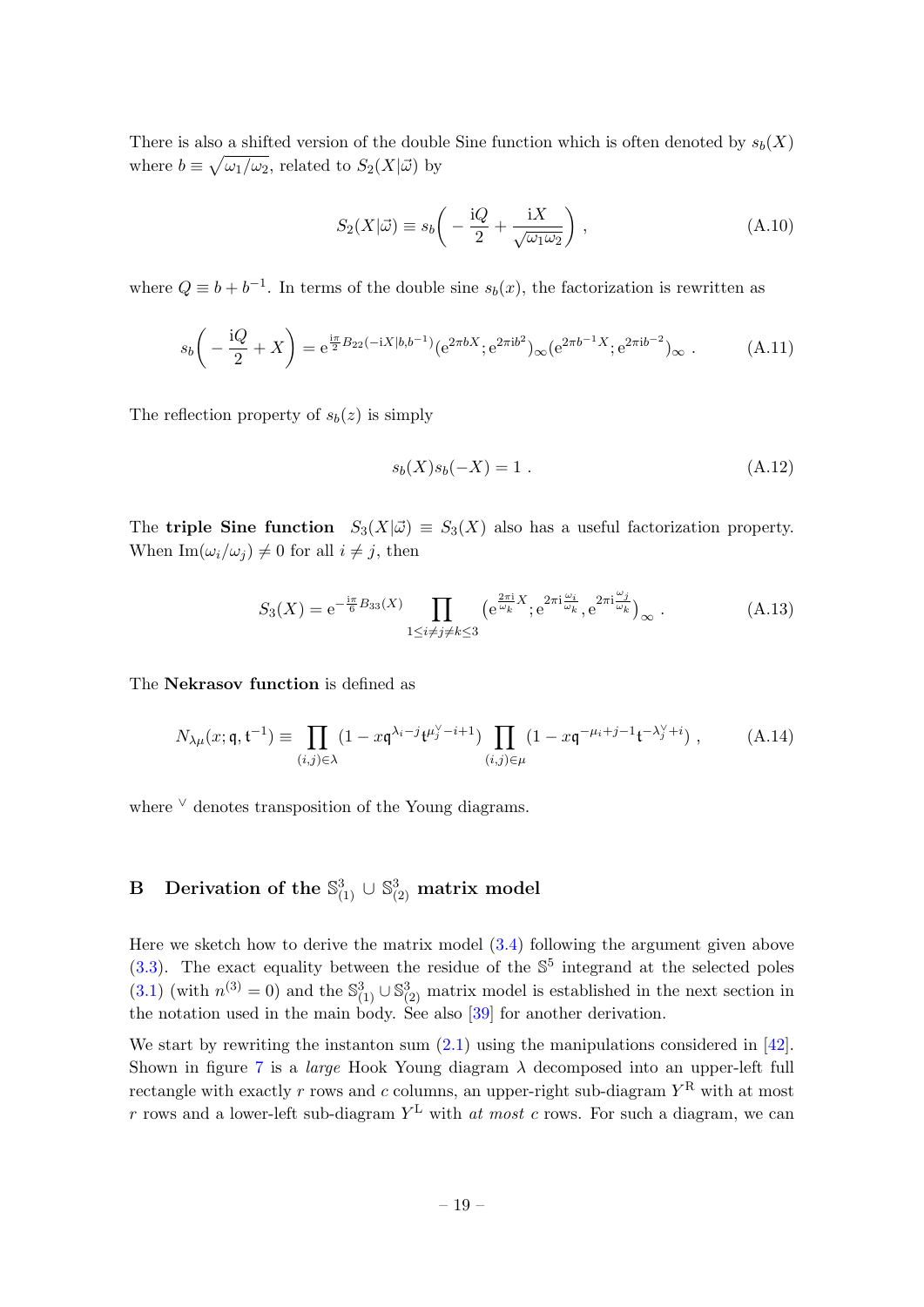

<span id="page-20-0"></span>Figure 7.

write the corresponding summand in the instanton partition function  $(2.1)$  as

$$
\frac{N_{\emptyset\lambda}(Q_{1}\mathfrak{p}^{1/2};\mathfrak{q},t)N_{\lambda\emptyset}(Q_{2}\mathfrak{p}^{1/2};\mathfrak{q},t)}{N_{\lambda\lambda}(1;\mathfrak{q},t)} = \frac{1}{\mathcal{N}_{\emptyset\emptyset}} \prod_{i=1}^{r} \prod_{j=1}^{c} \frac{(1-\mathfrak{p}^{1/2}Q_{2}\mathfrak{q}^{j-1}t^{1-i})(1-\mathfrak{p}^{1/2}Q_{1}t^{i}\mathfrak{q}^{-j})}{(1-t^{i}\mathfrak{q}^{j-1})(1-t^{1-i}\mathfrak{q}^{-j})} \times
$$
\n
$$
\times \Delta_{t}(z_{Y^{\mathbf{R}}};\mathfrak{q})\Delta_{\mathfrak{q}^{-1}}(z_{Y^{\mathbf{L}}};t^{-1}) \prod_{i\geq 1} \frac{(\eta_{\mathbf{R}}^{-1}t^{r}\mathfrak{q}^{-c}z_{Y_{i}^{\mathbf{R}}}/x;\mathfrak{q})_{\infty}}{(t\eta_{\mathbf{R}}t^{-r}\mathfrak{q}^{c}x/z_{Y_{i}^{\mathbf{R}}};\mathfrak{q})_{\infty}} \frac{(\eta_{\mathbf{L}}^{-1}t^{r}\mathfrak{q}^{-c}z_{Y_{i}^{\mathbf{L}}}/x;t^{-1})_{\infty}}{(\mathfrak{q}^{-1}\eta_{\mathbf{L}}t^{-r}\mathfrak{q}^{c}x/z_{Y_{i}^{\mathbf{L}}};t^{-1})_{\infty}} \times \prod_{i,j\geq 1} \frac{1}{(1-\mathfrak{p}^{-1/2}z_{Y_{j}^{\mathbf{L}}}/z_{Y_{i}^{\mathbf{R}}})(1-\mathfrak{p}^{-1/2}z_{Y_{i}^{\mathbf{R}}}/z_{Y_{j}^{\mathbf{L}}})} \times \prod_{i\geq 1} \frac{(t\eta_{\mathbf{R}}\mathfrak{p}^{1/2}Q_{1}x/z_{Y_{i}^{\mathbf{R}}};\mathfrak{q})_{\infty}}{(\eta_{\mathbf{L}}^{-1}\mathfrak{p}^{1/2}Q_{2}z_{Y_{i}^{\mathbf{L}}}/x;t^{-1})_{\infty}} \cdot (B.1)
$$

where  $\eta_{L,R}$  are free parameters such that  $\eta_L/\eta_R = \sqrt{\mathfrak{q}\mathfrak{t}}$ , we defined

$$
z_{Y_i^{\rm L}} \equiv \eta_{\rm L} x \, \mathfrak{t}^{-r} \, \mathfrak{q}^{i-1} \, \mathfrak{t}^{-Y_i^{\rm L}} \;, \quad z_{Y_i^{\rm R}} \equiv \eta_{\rm R} x \, \mathfrak{q}^c \, \mathfrak{t}^{1-i} \, \mathfrak{q}^{Y_i^{\rm R}} \;, \tag{B.2}
$$

and  $\mathcal{N}_{\emptyset\emptyset}$  denotes the whole factor beginning in the second line and evaluated for empty diagrams. The non-perturbative instanton partition function is obtained as the weighted sum over  $\lambda$  with weight  $(\mathfrak{p}^{-1/2}Q_0)^{|\lambda|}$ , where  $|\lambda| \equiv \sum_i \lambda_i$  implies the total number of boxes in  $\lambda$ . The sum can be further decomposed into a form respecting the hook Young diagram decomposition as shown in Figure [7,](#page-20-0) namely  $\sum_{\lambda} = \sum_{r,c\geq 0} \sum_{Y} L_{,Y} R$ , such that  $r - c = \mathfrak{n}$ is a fixed arbitrary integer expressing a linear relation between  $r$  and  $c$ . Note that if we tune  $\mathfrak{p}^{1/2}Q_2 = \mathfrak{q}^{-n_1} \mathfrak{t}^{n_2}$ , the first factor in [\(2.1\)](#page-4-1) vanishes, and therefore the instanton sum only receives non-vanishing contributions from diagrams  $\lambda$  which do not contain the box  $(n_2+1, n_1+1)$ , i.e. Hook diagrams with  $\lambda_{n_2+1} \leq n_1$ ,  $\lambda_{n_1+1}^{\vee} \leq n_2$ : they include all large hook Young diagrams with an upper-left rectangle of the shape  $r = n_2, c = n_1$ , and infinitely many diagrams that we call small hook diagrams. Let us focus on the large Hook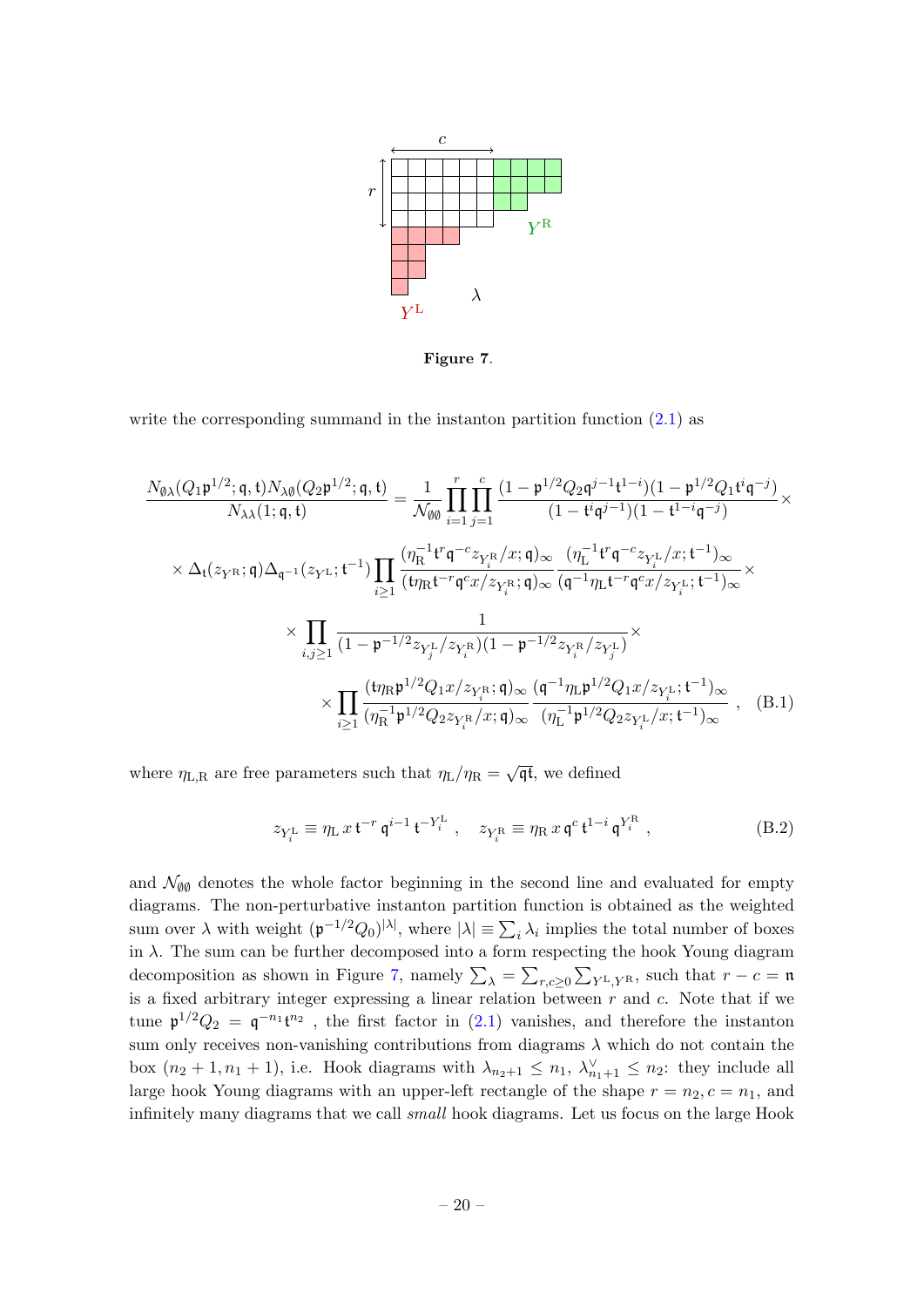diagrams. In this case we get the simplification

$$
\frac{N_{\emptyset\lambda}(Q_{1}\mathfrak{p}^{1/2};\mathfrak{q},t)N_{\lambda\emptyset}(Q_{2}\mathfrak{p}^{1/2};\mathfrak{q},t)}{N_{\lambda\lambda}(1;\mathfrak{q},t)} = \prod_{i=1}^{r} \prod_{j=1}^{c} \frac{(1-\mathfrak{q}^{-j}t^{i})(1-\mathfrak{p}^{1/2}Q_{1}t^{i}\mathfrak{q}^{-j})}{(1-t^{i}\mathfrak{q}^{j-1})(1-t^{1-i}\mathfrak{q}^{-j})} \times
$$
\n
$$
\times \frac{\Delta_{t}(z_{Y^{R}};\mathfrak{q})\Delta_{\mathfrak{q}^{-1}}(z_{Y^{L}};\mathfrak{t}^{-1})}{N_{\emptyset\emptyset}} \prod_{i\geq 1} \frac{(\mathfrak{t}\eta_{R}\mathfrak{p}^{1/2}Q_{1}x/z_{Y^{R}};\mathfrak{q})_{\infty}}{(\mathfrak{q}^{-1}\eta_{L}\mathfrak{p}^{1/2}Q_{1}x/z_{Y^{L}};\mathfrak{t}^{-1})_{\infty}} \times \prod_{i,j\geq 1} \frac{1}{(1-\mathfrak{p}^{-1/2}z_{Y^{L}_{j}}/z_{Y^{R}})(1-\mathfrak{p}^{-1/2}z_{Y^{R}}/z_{Y^{L}})}.
$$
\n(B.3)

Also, the residue of the perturbative factor in [\(2.1\)](#page-4-1) at a pole  $\mathfrak{p}^{1/2}Q_2 = \mathfrak{q}^{-n_1} \mathfrak{t}^{n_2}$  reads

<span id="page-21-1"></span>
$$
\prod_{i=1,2} \frac{1}{(\mathfrak{p}^{1/2} Q_i; \mathfrak{q}, \mathfrak{t}^{-1})_{\infty}} \to \frac{\text{Res}_{z=1}(z; \mathfrak{q}, \mathfrak{t}^{-1})_{\infty}^{-1}}{(\mathfrak{p}^{1/2} Q_1; \mathfrak{q}, \mathfrak{t}^{-1})_{\infty}} \prod_{i=1}^r \prod_{j=1}^c \frac{1}{1 - \mathfrak{q}^{-j} \mathfrak{t}^i} \prod_{j=1}^c \frac{1}{(\mathfrak{q}^{-j}; \mathfrak{t}^{-1})_{\infty}} \prod_{i=1}^r \frac{1}{(\mathfrak{t}^i; \mathfrak{q})_{\infty}}.
$$
\n(B.4)

Notice that the second factor will cancel against the first factor in the numerator of [\(B.3\)](#page-21-0). We can also set

<span id="page-21-0"></span>
$$
Q_1 = \mathfrak{q}^c \mathfrak{t}^{-r} \mathfrak{p}^{1/2} w/x , \qquad (B.5)
$$

and redefine

$$
z_{Y_i^{\mathrm{L}}} \mathfrak{q}^{-c} \mathfrak{t}^r = \eta_{\mathrm{L}} \mathfrak{q}^{-1} x \mathfrak{q}^{-c+i} \mathfrak{t}^{-Y_i^{\mathrm{L}}} \to z_{Y_i^{\mathrm{L}}}, \quad z_{Y_i^{\mathrm{R}}} \mathfrak{q}^{-c} \mathfrak{t}^r = \eta_{\mathrm{R}} \mathfrak{t} x \mathfrak{t}^{r-i} \mathfrak{q}^{Y_i^{\mathrm{R}}} \to z_{Y_i^{\mathrm{R}}}, \qquad (B.6)
$$

so that

$$
\frac{N_{\emptyset\lambda}(Q_{1}\mathfrak{p}^{1/2};\mathfrak{q},t)N_{\lambda\emptyset}(Q_{2}\mathfrak{p}^{1/2};\mathfrak{q},t)}{N_{\lambda\lambda}(1;\mathfrak{q},t)} = \prod_{i=1}^{r} \prod_{j=1}^{c} \frac{(1-\mathfrak{q}^{-j}t^{i})(1-\mathfrak{p}t^{i-r}\mathfrak{q}^{c-j}w/x)}{(1-t^{i}\mathfrak{q}^{j-1})(1-t^{1-i}\mathfrak{q}^{-j})} \times \times \frac{\Delta_{t}(z_{Y^{R}};\mathfrak{q})\Delta_{\mathfrak{q}^{-1}}(z_{Y^{L}};\mathfrak{t}^{-1})}{N_{\emptyset\emptyset}} \prod_{i\geq 1} \frac{(\mathfrak{t}\eta_{R}\mathfrak{p}w/z_{Y_{i}^{R}};\mathfrak{q})_{\infty}}{(\mathfrak{t}\eta_{R}x/z_{Y_{i}^{R}};\mathfrak{q})_{\infty}} \frac{(\mathfrak{q}^{-1}\eta_{L}\mathfrak{p}w/z_{Y_{i}^{L}};\mathfrak{t}^{-1})_{\infty}}{(\mathfrak{q}^{-1}\eta_{L}x/z_{Y_{i}^{L}};\mathfrak{t}^{-1})_{\infty}} \times \times \prod_{i,j\geq 1} \frac{1}{(1-\mathfrak{p}^{-1/2}z_{Y_{j}^{L}}/z_{Y_{i}^{R}})(1-\mathfrak{p}^{-1/2}z_{Y_{i}^{R}}/z_{Y_{j}^{L}})}.
$$
(B.7)

For convenience, we can also set

$$
t\eta_{\rm R}\mathfrak{p}w \equiv w_{\rm R} \ , \quad \mathfrak{q}^{-1}\eta_{\rm L}\mathfrak{p}w \equiv w_{\rm L} \ , \quad t\eta_{\rm R}x \equiv x_{\rm R} \ , \quad \mathfrak{q}^{-1}\eta_{\rm L}x \equiv x_{\rm L} \ , \tag{B.8}
$$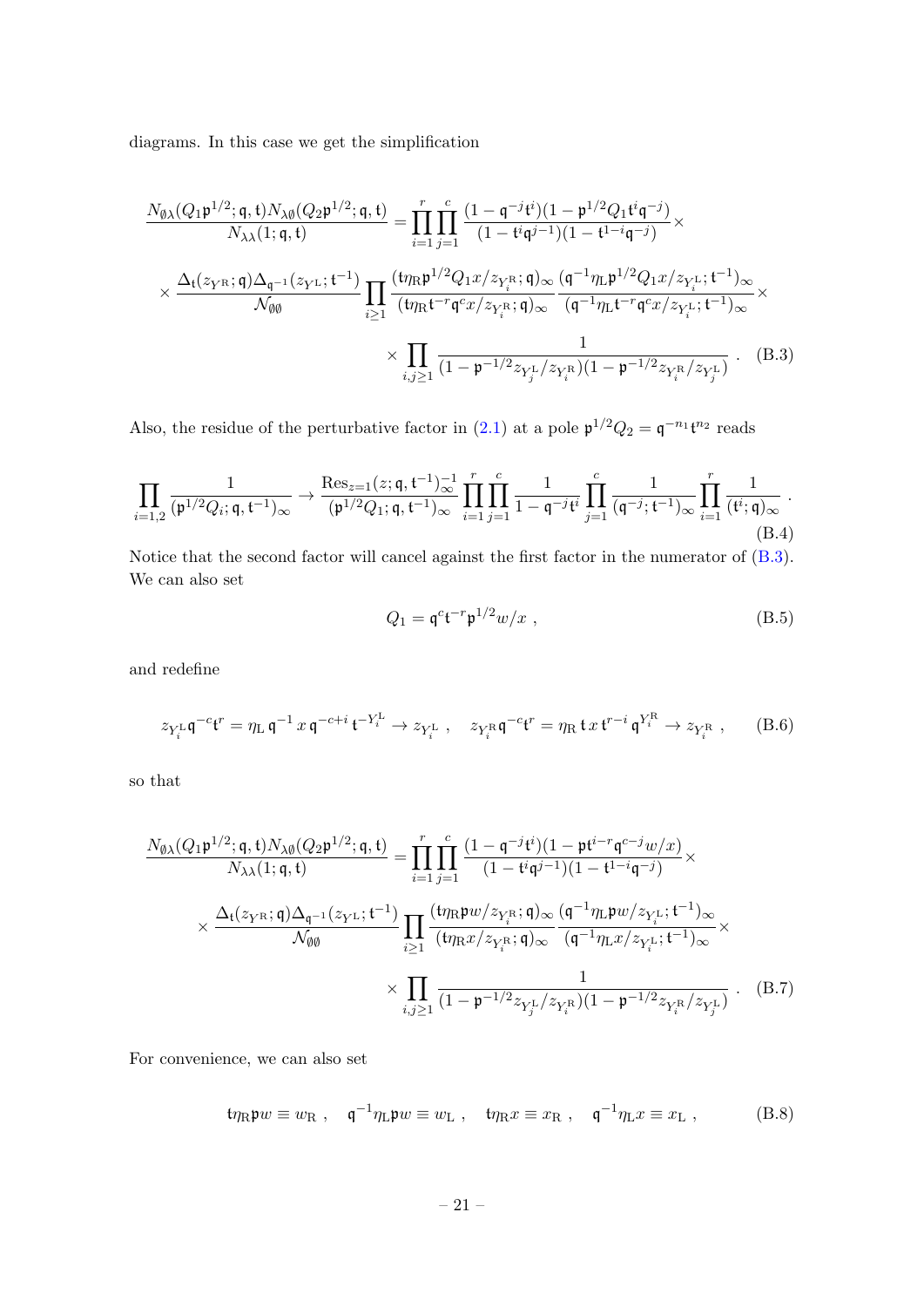so that

$$
\frac{N_{\emptyset\lambda}(Q_{1}\mathfrak{p}^{1/2};\mathfrak{q},t)N_{\lambda\emptyset}(Q_{2}\mathfrak{p}^{1/2};\mathfrak{q},t)}{N_{\lambda\lambda}(1;\mathfrak{q},t)} = \prod_{i=1}^{r} \prod_{j=1}^{c} \frac{(1-\mathfrak{q}^{-j}t^{i})(1-\mathfrak{p}t^{i-r}\mathfrak{q}^{c-j}w/x)}{(1-t^{i}\mathfrak{q}^{j-1})(1-t^{1-i}\mathfrak{q}^{-j})} \times \times \frac{\Delta_{t}(z_{Y^{R}};\mathfrak{q})\Delta_{\mathfrak{q}^{-1}}(z_{Y^{L}};\mathfrak{t}^{-1})}{N_{\emptyset\emptyset}} \prod_{i\geq 1} \frac{(w_{R}/z_{Y_{i}^{R}};\mathfrak{q})_{\infty}(w_{L}/z_{Y_{i}^{L}};\mathfrak{t}^{-1})_{\infty}}{(x_{L}/z_{Y_{i}^{L}};\mathfrak{t}^{-1})_{\infty}} \times \times \prod_{i,j\geq 1} \frac{1}{(1-\mathfrak{p}^{-1/2}z_{Y_{j}^{L}}/z_{Y_{i}^{R}})(1-\mathfrak{p}^{-1/2}z_{Y_{i}^{R}}/z_{Y_{j}^{L}})}.
$$
(B.9)

Notice that

$$
\frac{\Theta(\xi \mathfrak{p}^{-1/2} Q_0/z_{Y_i^R}; \mathfrak{q}) \Theta(\xi; \mathfrak{q})}{\Theta(\xi/z_{Y_i^R}; \mathfrak{q}) \Theta(\xi \mathfrak{p}^{-1/2} Q_0; \mathfrak{q})} = \frac{\Theta(\xi \mathfrak{p}^{-1/2} Q_0/z_{\emptyset_i^R}; \mathfrak{q}) \Theta(\xi; \mathfrak{q})}{\Theta(\xi/z_{\emptyset_i^R}; \mathfrak{q}) \Theta(\xi \mathfrak{p}^{-1/2} Q_0; \mathfrak{q})} (\mathfrak{p}^{-1/2} Q_0)^{|Y_i^R|}, \quad (B.10)
$$

$$
\frac{\Theta(\xi \mathfrak{p}^{-1/2} Q_0/z_{Y_i^{\mathrm{L}}};\mathfrak{t}^{-1})\Theta(\xi;\mathfrak{t}^{-1})}{\Theta(\xi/z_{Y_i^{\mathrm{L}}};\mathfrak{t}^{-1})\Theta(\xi \mathfrak{p}^{-1/2} Q_0;\mathfrak{t}^{-1})} = \frac{\Theta(\xi \mathfrak{p}^{-1/2} Q_0/z_{\emptyset_i^{\mathrm{L}}};\mathfrak{t}^{-1})\Theta(\xi;\mathfrak{t}^{-1})}{\Theta(\xi/z_{\emptyset_i^{\mathrm{L}}};\mathfrak{t}^{-1})\Theta(\xi \mathfrak{p}^{-1/2} Q_0;\mathfrak{t}^{-1})} \left(\mathfrak{p}^{-1/2} Q_0\right)^{|Y_i^{\mathrm{L}}|}, \quad \text{(B.11)}
$$

where  $\xi$  is arbitrary. Since

<span id="page-22-1"></span><span id="page-22-0"></span>
$$
(\mathfrak{p}^{-1/2}Q_0)^{|\lambda|} = (\mathfrak{p}^{-1/2}Q_0)^{rc} (\mathfrak{p}^{-1/2}Q_0)^{|Y^L|} (\mathfrak{p}^{-1/2}Q_0)^{|Y^R|}, \qquad (B.12)
$$

we can recognize the weighted sum over the left and right diagrams (second and third line of [\(B.9\)](#page-22-0)) as the vortex part of the partition function

$$
\mathcal{B}_{LR} \equiv \oint \prod_{i=1}^{r} \frac{\mathrm{d}z_{\mathrm{R}i}}{2\pi i z_{\mathrm{R}i}} \prod_{j=1}^{c} \frac{\mathrm{d}z_{\mathrm{L}j}}{2\pi i z_{\mathrm{L}j}} \Upsilon_{\mathrm{L}}(z_{\mathrm{L}}) \Upsilon_{\mathrm{int}}(z_{\mathrm{L}}, z_{\mathrm{R}}) \Upsilon_{\mathrm{R}}(z_{\mathrm{R}}) =
$$
\n(B.13)  
\n
$$
= \text{Res}_{z_{\mathrm{L}j} = z_{\phi_{j}^{\mathrm{L}}}} \Upsilon_{\mathrm{L}}(z_{\mathrm{L}}) \Upsilon_{\mathrm{int}}(z_{\mathrm{L}}, z_{\mathrm{R}}) \Upsilon_{\mathrm{R}}(z_{\mathrm{R}}) \sum_{Y^{\mathrm{L}}, Y^{\mathrm{R}}} \frac{\Upsilon_{\mathrm{L}}(z_{Y^{\mathrm{L}}}) \Upsilon_{\mathrm{int}}(z_{Y^{\mathrm{L}}}, z_{Y^{\mathrm{R}}}) \Upsilon_{\mathrm{R}}(z_{Y^{\mathrm{R}}})}{\Upsilon_{\mathrm{L}}(z_{\phi}^{\mathrm{L}}) \Upsilon_{\mathrm{int}}(z_{\phi}^{\mathrm{L}}, z_{\phi}^{\mathrm{R}}) \Upsilon_{\mathrm{R}}(z_{\phi}^{\mathrm{R}})},
$$
\n(B.14)

where

$$
\Upsilon_{\rm R}(z_{\rm R}) \equiv \prod_{i=1}^{r} \frac{\Theta(\xi \mathfrak{p}^{-1/2} Q_0/z_{\rm Ri}; \mathfrak{q}) \Theta(\xi; \mathfrak{q})}{\Theta(\xi/z_{\rm Ri}; \mathfrak{q}) \Theta(\xi \mathfrak{p}^{-1/2} Q_0; \mathfrak{q})} \Delta_{\mathfrak{t}}(z_{\rm R}; \mathfrak{q}) \prod_{i=1}^{r} \frac{(w_{\rm R}/z_{\rm Ri}; \mathfrak{q})_{\infty}}{(x_{\rm R}/z_{\rm Ri}; \mathfrak{q})_{\infty}} ,
$$
(B.15)

$$
\Upsilon_{\rm L}(z_{\rm L}) \equiv \prod_{j=1}^{c} \frac{\Theta(\xi \mathfrak{p}^{-1/2} Q_0/z_{\rm Lj}; \mathfrak{t}^{-1}) \Theta(\xi; \mathfrak{t}^{-1})}{\Theta(\xi/z_{\rm Lj}; \mathfrak{t}^{-1}) \Theta(\xi \mathfrak{p}^{-1/2} Q_0; \mathfrak{t}^{-1})} \Delta_{\mathfrak{q}^{-1}}(z_{\rm L}; \mathfrak{t}^{-1}) \prod_{j=1}^{c} \frac{(w_{\rm L}/z_{\rm Lj}; \mathfrak{t}^{-1})_{\infty}}{(x_{\rm L}/z_{\rm Lj}; \mathfrak{t}^{-1})_{\infty}},
$$
\n(B.16)

$$
\Upsilon_{\rm int}(z_{\rm L}, z_{\rm R}) \equiv \prod_{i=1}^{r} \prod_{j=1}^{c} \frac{1}{(1 - \mathfrak{p}^{-1/2} z_{\rm Lj}/z_{\rm Ri})(1 - \mathfrak{p}^{-1/2} z_{\rm Ri}/z_{\rm Lj})}, \qquad (B.17)
$$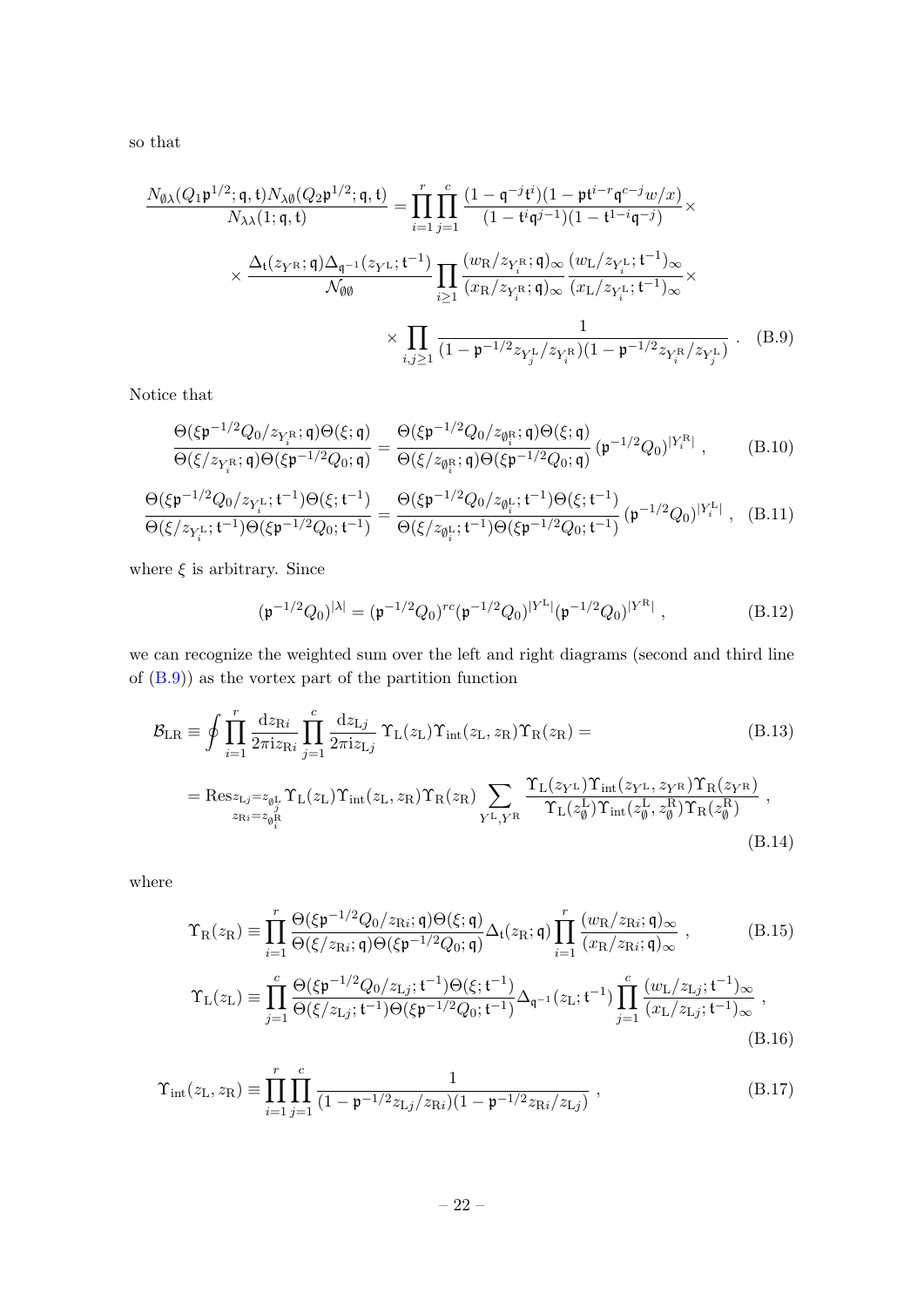and the contour is chosen to encircle the poles<sup>[7](#page-0-0)</sup>

$$
z_{\text{L}j} = z_{Y_j^{\text{L}}} = x_{\text{L}} \, \mathfrak{q}^{-c+j} \, \mathfrak{t}^{-Y_j^{\text{L}}}, \quad z_{\text{R}i} = z_{Y_i^{\text{R}}} = x_{\text{R}} \mathfrak{t}^{r-i} \, \mathfrak{q}^{Y_i^{\text{R}}}. \tag{B.18}
$$

This corresponds to the block integral [\[74\]](#page-33-18) of the SQCDA-U(r) ∪ SQCDA-U(c) theory on [ $\mathbb{C}_{\mathfrak{q}} \times \mathbb{S}^1$ ]∪[ $\mathbb{C}_{\mathfrak{t}^{-1}} \times \mathbb{S}^1$ ], interacting through a pair of 1d chiral multiplets in the bi-fundamental of  $U(r) \times U(c)$  at the common  $\mathbb{S}^1$  intersection at the origin (plus superpotential terms). The 3d FI/vortex counting parameters  $\zeta_L$ ,  $\zeta_R$  are identified with

$$
\mathfrak{p}^{-1/2}Q_0 = \mathfrak{q}^{\zeta_{\mathcal{R}}} = \mathfrak{t}^{-\zeta_{\mathcal{L}}} \ . \tag{B.19}
$$

Now let us think of  $\mathbb{C}_{\mathfrak{q}} \times \mathbb{S}^1$  and  $\mathbb{C}_{\mathfrak{t}^{-1}} \times \mathbb{S}^1$  as two halves of two squashed  $\mathbb{S}^3$ 's, namely

$$
\mathbb{S}^3_{(1)} \simeq [\mathbb{C}_\mathfrak{q} \times \mathbb{S}^1] \#_S [\mathbb{C}_{\tilde{\mathfrak{q}}} \times \mathbb{S}^1], \quad \mathbb{S}^3_{(2)} \simeq [\mathbb{C}_{\mathfrak{t}^{-1}} \times \mathbb{S}^1] \#_S [\mathbb{C}_{\tilde{\mathfrak{t}}^{-1}} \times \mathbb{S}^1], \tag{B.20}
$$

where  $\tilde{\mathfrak{q}}$  and  $\tilde{\mathfrak{t}}$  are related to  $\mathfrak{q}$  and  $\mathfrak{t}$  by the S element in  $SL(2,\mathbb{Z})$  performing the boundary homeomorphism [\[74\]](#page-33-18), and form the partition function on the intersecting space  $\mathbb{S}_{(1)}^3 \cup \mathbb{S}_{(2)}^3$ . In order to do that, it is convenient to parametrize the variables as

$$
\mathfrak{q} \equiv e^{2\pi i \frac{\omega_1}{\omega_3}}, \qquad \mathfrak{t}^{-1} \equiv e^{2\pi i \frac{\omega_2}{\omega_3}}, \qquad \mathfrak{p} \equiv e^{2\pi i \frac{\rho}{\omega_3}},
$$
\n
$$
z_{\mathrm{L}j} \equiv e^{\frac{2\pi i}{\omega_3} Z_{\mathrm{L}j}}, \qquad z_{\mathrm{R}i} \equiv e^{\frac{2\pi i}{\omega_3} Z_{\mathrm{R}i}}, \qquad x_{\mathrm{L},\mathrm{R}} \equiv e^{\frac{2\pi i}{\omega_3} X_{\mathrm{L},\mathrm{R}}}, \qquad w_{\mathrm{L},\mathrm{R}} \equiv e^{\frac{2\pi i}{\omega_3} W_{\mathrm{L},\mathrm{R}}},
$$
\n
$$
\mathfrak{p}^{-1/2} Q_0 \equiv e^{\frac{2\pi i}{\omega_3} \zeta}, \qquad \xi \equiv e^{\frac{2\pi i}{\omega_3} \Xi}.
$$
\n(B.21)

Then we can multiply [\(B.13\)](#page-22-1) with another left block integral with  $\omega_3 \leftrightarrow \omega_2$  and another right block integral with  $\omega_3 \leftrightarrow \omega_1$ . This will convert

$$
(\cdots; \mathfrak{q})_{\infty} \to S_2(\cdots | \omega_1, \omega_3) e^{-\frac{i\pi}{2} B_{22}(\cdots | \omega_1, \omega_3)}, \quad (\cdots; \mathfrak{t}^{-1})_{\infty} \to S_2(\cdots | \omega_2, \omega_3) e^{-\frac{i\pi}{2} B_{22}(\cdots | \omega_2, \omega_3)},
$$
  
\n
$$
\Theta(\cdots; \mathfrak{q}) \to e^{-i\pi B_{22}(\cdots | \omega_1, \omega_3)}, \qquad \Theta(\cdots; \mathfrak{t}^{-1}) \to e^{-i\pi B_{22}(\cdots | \omega_2, \omega_3)}.
$$
 (B.22)

Then the matrix model we are interested in becomes

$$
Z^{\mathbb{S}_{(1)}^3 \cup \mathbb{S}_{(2)}^3} \equiv \int d^c Z_{\rm L} d^r Z_{\rm R} \, Z_{\rm cl}^{\mathbb{S}_{(2)}^3}(Z_{\rm L}) Z_{\rm 1-loop}^{\mathbb{S}_{(2)}^3}(Z_{\rm L}) Z_{\rm int}^{\mathbb{S}^1}(Z_{\rm L}, Z_{\rm R}) Z_{\rm cl}^{\mathbb{S}_{(1)}^3}(Z_{\rm R}) Z_{\rm 1-loop}^{\mathbb{S}_{(1)}^3}(Z_{\rm R}) , \quad (B.23)
$$

<sup>&</sup>lt;sup>7</sup>We simply integrate the z's one after the other, starting from  $z_{R,i=r}$  around  $x_R$  and  $z_{L,j=c}$  around  $x_L$ .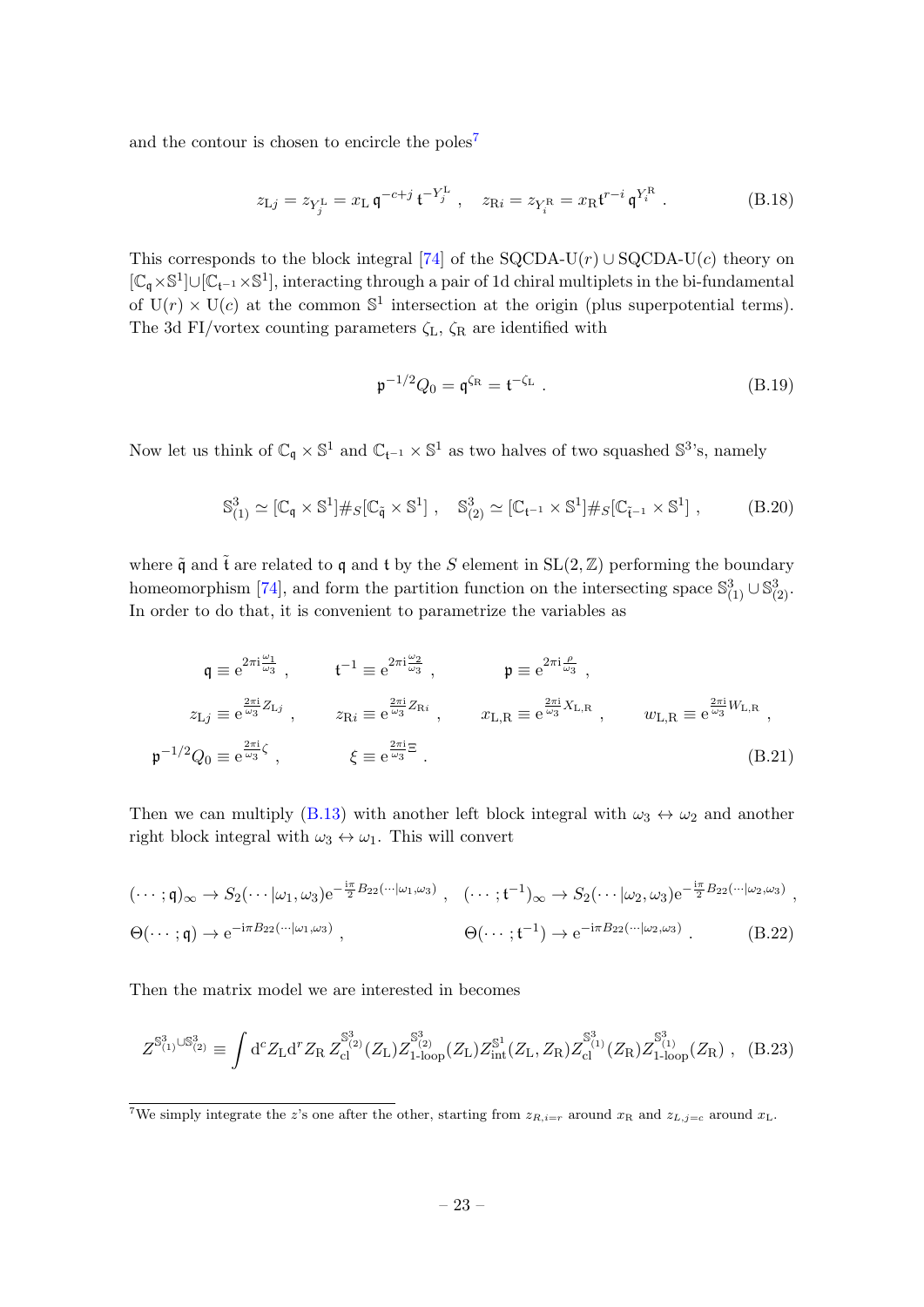where

$$
Z_{1\text{-loop}}^{S_{(1)}^3}(Z_{\rm R}) \equiv \prod_{1 \le i \ne j \le r} \frac{S_2(Z_{\rm R} - Z_{\rm R} - Z_{\rm R} - Z_{\rm R} - Z_{\rm R} - Z_{\rm R} - Z_{\rm R} - Z_{\rm R} - Z_{\rm R} - Z_{\rm R} - Z_{\rm R} - Z_{\rm R} - Z_{\rm R} - Z_{\rm R} - Z_{\rm R} - Z_{\rm R} - Z_{\rm R} - Z_{\rm R} - Z_{\rm R} - Z_{\rm R} - Z_{\rm R} - Z_{\rm R} - Z_{\rm R} - Z_{\rm R} - Z_{\rm R} - Z_{\rm R} - Z_{\rm R} - Z_{\rm R} - Z_{\rm R} - Z_{\rm R} - Z_{\rm R} - Z_{\rm R} - Z_{\rm R} - Z_{\rm R} - Z_{\rm R} - Z_{\rm R} - Z_{\rm R} - Z_{\rm R} - Z_{\rm R} - Z_{\rm R} - Z_{\rm R} - Z_{\rm R} - Z_{\rm R} - Z_{\rm R} - Z_{\rm R} - Z_{\rm R} - Z_{\rm R} - Z_{\rm R} - Z_{\rm R} - Z_{\rm R} - Z_{\rm R} - Z_{\rm R} - Z_{\rm R} - Z_{\rm R} - Z_{\rm R} - Z_{\rm R} - Z_{\rm R} - Z_{\rm R} - Z_{\rm R} - Z_{\rm R} - Z_{\rm R} - Z_{\rm R} - Z_{\rm R} - Z_{\rm R} - Z_{\rm R} - Z_{\rm R} - Z_{\rm R} - Z_{\rm R} - Z_{\rm R} - Z_{\rm R} - Z_{\rm R} - Z_{\rm R} - Z_{\rm R} - Z_{\rm R} - Z_{\rm R} - Z_{\rm R} - Z_{\rm R} - Z_{\rm R} - Z_{\rm R} - Z_{\rm R} - Z_{\rm R} - Z_{\rm R} - Z_{\rm R} - Z_{\rm R} - Z_{\rm R} - Z_{\rm R} - Z_{\rm R} - Z_{\rm R} - Z_{\rm R} - Z_{\rm R} - Z_{\rm R} - Z_{\rm R} - Z_{\rm R} - Z_{\rm R} - Z_{\rm R} - Z_{\rm R} - Z_{\rm R} - Z_{\rm R} - Z_{\rm R} - Z_{\rm R} - Z_{\rm R} - Z_{\rm R} -
$$

$$
Z_{1\text{-loop}}^{S_{(2)}^3}(Z_{\text{L}}) \equiv \prod_{1 \le i \ne j \le c} \frac{S_2(Z_{\text{L}i} - Z_{\text{L}j}|\omega_2, \omega_3)}{S_2(-\omega_1 + Z_{\text{L}i} - Z_{\text{L}j}|\omega_2, \omega_3)} \prod_{j=1}^c \frac{S_2(W_{\text{L}} - Z_{\text{L}j}|\omega_2, \omega_3)}{S_2(X_{\text{L}} - Z_{\text{L}j}|\omega_2, \omega_3)}, \quad (B.25)
$$

$$
Z_{\text{cl}}^{\mathbb{S}_{(1)}^{3}}(Z_{\text{R}}) \equiv e^{\frac{i\pi\omega_{2}}{2\omega_{1}\omega_{3}}(r^{2}-1)(\omega_{1}+\omega_{2}+\omega_{3})} \times e^{-\frac{i\pi}{2\omega_{1}\omega_{3}}r(W_{\text{R}}-X_{\text{R}})(W_{\text{R}}+X_{\text{R}}-\omega_{1}-\omega_{3})} \times \prod_{i=1}^{r} e^{\frac{i\pi}{\omega_{1}\omega_{3}}(W_{\text{R}}-X_{\text{R}})Z_{\text{R}i}} \times \prod_{i=1}^{r} e^{\frac{2\pi i}{\omega_{1}\omega_{3}}\zeta Z_{\text{R}i}}, \qquad (B.26)
$$

$$
i=1 \qquad i=1
$$
  
\n
$$
Z_{\text{cl}}^{\text{S}^3}(Z_{\text{L}}) \equiv e^{\frac{i\pi\omega_1}{2\omega_2\omega_3}(c^2-1)(\omega_1+\omega_2+\omega_3)} \times e^{-\frac{i\pi}{2\omega_2\omega_3}c(W_{\text{L}}-X_{\text{L}})(W_{\text{L}}+X_{\text{L}}-\omega_2-\omega_3)} \times \times \prod_{j=1}^c e^{\frac{i\pi}{\omega_2\omega_3}(W_{\text{L}}-X_{\text{L}})Z_{\text{L}j}} \times \prod_{j=1}^c e^{\frac{2\pi i}{\omega_2\omega_3}\zeta Z_{\text{L}j}} ,
$$
\n(B.27)

$$
Z_{\text{int}}^{\mathbb{S}^1}(Z_{\text{L}}, Z_{\text{R}}) \equiv \prod_{i=1}^r \prod_{j=1}^r \prod_{\pm} \frac{e^{\frac{i\pi}{\omega_3}\rho}}{4\sin\frac{\pi}{\omega_3} \Big[Z_{\text{R}i} - Z_{\text{L}j} \pm \frac{\rho}{2}\Big]}.
$$
(B.28)

Notice the renormalization of the FI by  $(W_L - X_L)/2 = (W_R - X_R)/2$  (we impose this equality), as usual when going from K-theoretic to field-theoretic notation. The vortex part of the above matrix model captures the Hook truncation of the  $\mathbb{S}^5$  integrand at the poles specified in [\(3.1\)](#page-9-2) with  $n^{(3)} = 0$ . In order to obtain the exact equality between the matrix model and the residue of the  $\mathbb{S}^5$  integrand at these poles, one needs to carefully study the extra factors in the first line of  $(B.9)$ , their combination with the 5d perturbative contributions [\(B.4\)](#page-21-1) as well as the residue of the matrix model at the trivial poles (perturbative part). Also, in order to fully specify the matrix model, one needs to choose an integration contour. The right choice turns out to be a Jeffrey-Kirwan prescription as studied in [\[39\]](#page-31-14). Intuitively, the poles coming from the  $\mathbb{S}^3$ 's integrands will capture the contribution from large Hook diagrams (namely those constructed over a rectangle of size  $r \times c$  and considered in this appendix), while the contribution from small Hook diagrams (namely those which do not contain the box  $(r, c)$  are accounted by additional poles coming from the  $\mathbb{S}^1$  piece.

#### <span id="page-24-0"></span> $\mathbf C$  $^3$  and  $\mathbb{S}^3_{(1)}\cup\mathbb{S}^3_{(2)}$  partition functions

In this appendix, we establish the exact equality between the residue of the  $\mathbb{S}^5$  integrand at the selected poles [\(3.1\)](#page-9-2) (with  $n^{(3)} = 0$ ) and the  $\mathbb{S}_{(1)}^3 \cup \mathbb{S}_{(2)}^3$  matrix model [\(3.4\)](#page-11-1) in the notation used in the main body. We start by recalling useful definitions of partition functions on a squashed spheres or their intersections.

The squashed  $\mathbb{S}^3$  partition function of a  $U(n)$  gauge theory coupled to  $n_f = n_{af}$  fundamental and anti-fundamental chirals and one adjoint, which we will refer to as  $U(n)$ -SQCDA, is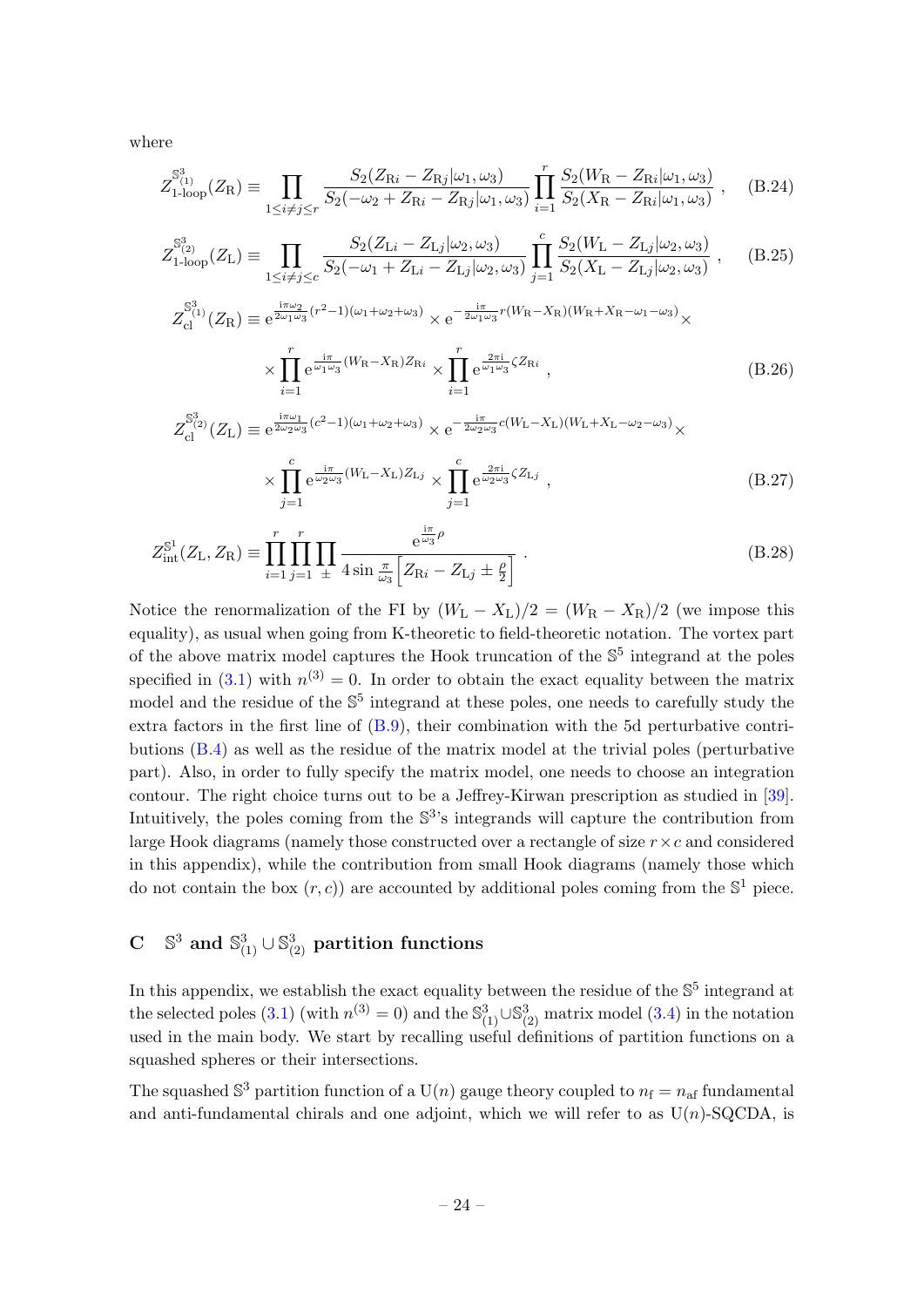given by

$$
Z_{U(n)\text{-}SQCDA}^{\mathbb{S}^3} \equiv \int \frac{d^n \sigma}{(2\pi i)^n n!} e^{-2\pi i \zeta \sum_a \sigma_a} \prod_{a>b} 2 \sinh \pi b (\sigma_a - \sigma_b) 2 \sinh \pi b^{-1} (\sigma_a - \sigma_b)
$$

$$
\times \prod_{i=1}^{n_f} \frac{\prod_{a=1}^n s_b (+iQ/2 + \sigma_a - \tilde{m}_i)}{\prod_{a=1}^n s_b (-iQ/2 + \sigma_a - m_i)} \prod_{a,b=1}^n s_b \left(\frac{iQ}{2} - \sigma_a + \sigma_b + m_{\text{adj}}\right). \quad (C.1)
$$

As usual, b denotes the squashing parameter,  $Q \equiv b + b^{-1}$ , while  $m_i$ ,  $\tilde{m}_i$  and  $m_{\text{adj}}$  denote the complexified masses of fundamental, anti-fundamental and adjoint chiral multiplets

$$
m \equiv m^{\mathbb{R}} - q \frac{\mathrm{i} Q}{2} , \qquad \tilde{m} \equiv \tilde{m}^{\mathbb{R}} + \tilde{q} \frac{\mathrm{i} Q}{2} , \qquad m_{\text{adj}} \equiv m_{\text{adj}}^{\mathbb{R}} - q_{\text{adj}} \frac{\mathrm{i} Q}{2} , \qquad (C.2)
$$

and  $\zeta$  is the FI parameter. Let us denote the integrand simply as  $Z_{\text{U}(n)-\text{SQCDA}}^{\mathbb{S}^3}(\sigma)$ . Then the partition function of a pair of U(n<sup>( $\alpha$ )</sup>)-SQCDA on  $\mathbb{S}^3_{(1)} \cup \mathbb{S}^3_{(2)}$ , interacting through a pair of 1d bi-fundamental chiral multiplets at the intersection  $\mathbb{S}^1 = \mathbb{S}^3_{(1)} \cap \mathbb{S}^3_{(2)}$ , is given by

$$
Z_{U(n^{(1)})\text{-}SQCDA\cup U(n^{(2)})\text{-}SQCDA}^{S_{(1)}^3 \cup S_{(2)}^3} \equiv \int \prod_{\alpha=1}^2 \prod_{a=1}^{n^{(\alpha)}} \frac{\mathrm{d}\sigma_a^{(\alpha)}}{2\pi \mathrm{i} \, n^{(\alpha)}} Z_{U(n^{(1)}), n_{\text{f}}, n_{\text{af}}}^{S^3}(\sigma^{(1)}) Z_{1d \text{ chiral}}^{S^1}(\sigma^{(1)}, \sigma^{(2)}) Z_{U(n^{(2)}), n_{\text{f}}, n_{\text{af}}}^{S^3}(\sigma^{(2)}) , \quad (C.3)
$$

where the contribution from the 1d chiral multiplets is captured by

$$
Z_{\rm 1d\ chiral}^{\mathbb{S}^1}(\sigma^{(1)},\sigma^{(2)}) = \prod_{\pm} \prod_{a=1}^{n^{(1)}} \prod_{b=1}^{n^{(2)}} \frac{1}{2i \sinh \pi (b_{(1)}\sigma_a^{(1)} - b_{(2)}\sigma_a^{(2)} \pm \frac{i}{2}(b_{(1)}^2 + b_{(2)}^2))} \ . \tag{C.4}
$$

In general, the parameters in the two SQCDA are independent, however, when they are the worldvolume theories of intersecting codimension 2 defects in a bulk 5d  $\mathcal{N}=1$  theory, the masses are likely to be related due to 5d/3d superpotentials, which is indeed the case throughout our paper. For example, we have mass relations

<span id="page-25-0"></span>
$$
b_{(1)}m_i^{(1)} - b_{(2)}m_i^{(2)} = \frac{1}{2}(b_{(2)}^2 - b_{(1)}^2) \tag{C.5}
$$

The matrix model [\(C.3\)](#page-25-0) should be understood as a contour integral with a Jeffrey-Kirwan residue prescription. Take  $n^{(1)} = 1, n^{(2)} = 1$  as an example. There are two sets of poles, the first of which is given by

$$
\sigma^{(1)} = m^{(1)} - \mathrm{i} \mathfrak{m}^{(1)} b_{(1)} - \mathrm{i} \mathfrak{n}^{(1)} b_{(1)}^{-1} , \qquad \sigma^{(2)} = m^{(2)} - \mathrm{i} \mathfrak{m}^{(2)} b_{(2)} - \mathrm{i} \mathfrak{n}^{(2)} b_{(2)}^{-1} , \qquad (C.6)
$$

for all  $\mathfrak{m}^{(\alpha)}$ ,  $\mathfrak{n}^{(\alpha)} \geq 0$ , while the second

$$
\sigma^{(1)} = m^{(1)} - i(-1)b_{(1)} - i\mathfrak{n}^{(1)}b_{(1)}^{-1}, \qquad \sigma^{(2)} = m^{(2)} - i\mathfrak{n}^{(2)}b_{(2)}^{-1}, \qquad (C.7)
$$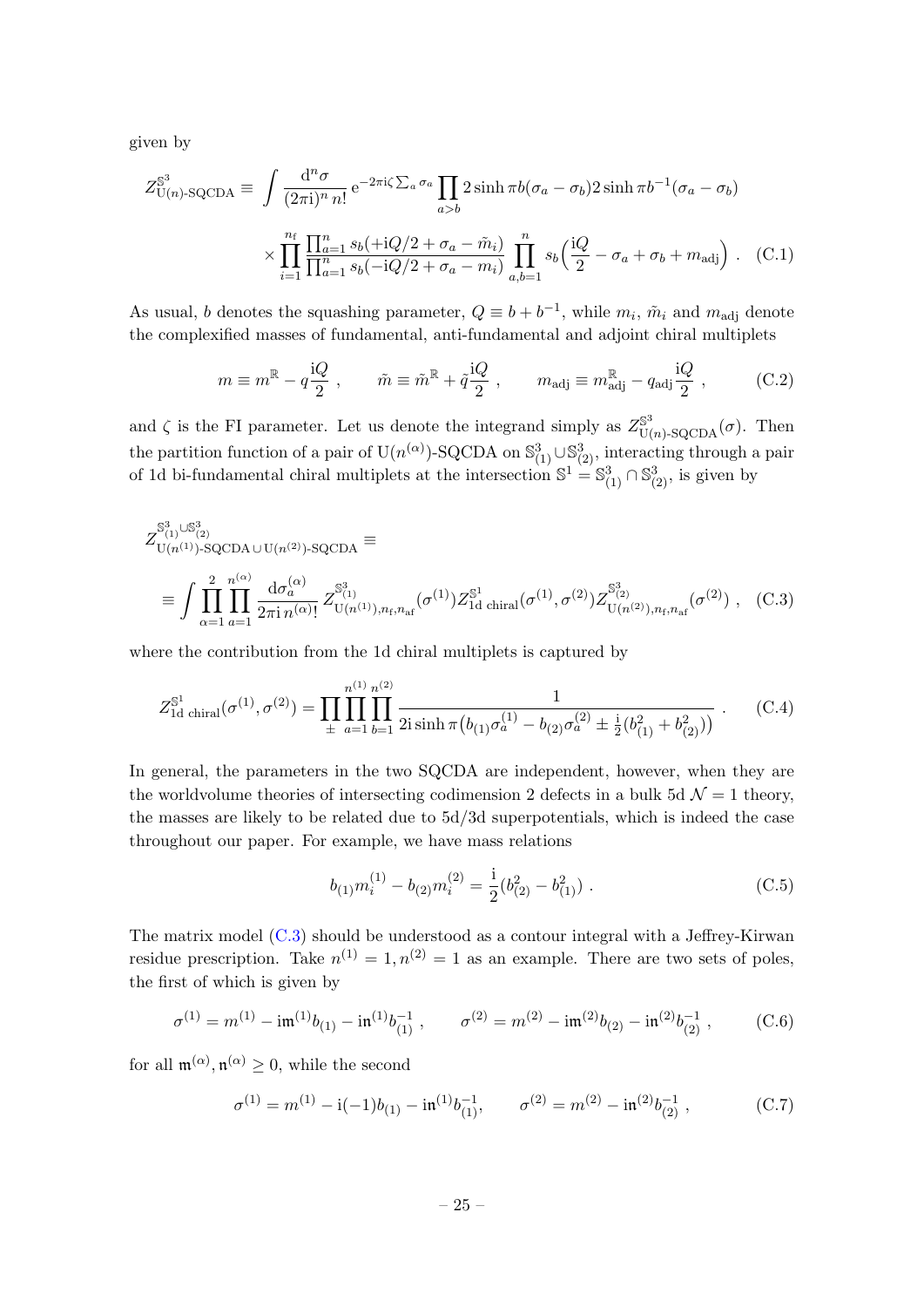

<span id="page-26-1"></span>Figure 8. Refined topological vertices.

for all  $\mathfrak{n}^{(\alpha)} \geq 0$ . Clearly, the second set come from the poles of  $Z_{\rm 1d\ chiral}^{\mathbb{S}^1}$ , since this set of poles satisfy

$$
\sinh \pi \left( b_{(1)} \sigma^{(1)} - b_{(2)} \sigma^{(2)} - \frac{i}{2} (b_{(2)}^2 + b_{(1)}^2) \right) = 0 , \qquad (C.8)
$$

thanks to the mass relations mentioned above. With these definitions, the equality [\(3.4\)](#page-11-1) and the master identities [\(3.7\)](#page-12-1) can be explicitly verified (e.g. by using Mathematica).

#### <span id="page-26-0"></span>D The refined topological vertex and DIM algebra

#### The refined topological vertex

The topological vertex formalism  $[58]$  and its refinement  $[61, 62]$  $[61, 62]$  $[61, 62]$  are powerful tools to study 5d instanton partition functions and their properties. In this note we will mainly follow the conventions of  $[62]$ , which we now review.

The relevant vertices<sup>[8](#page-0-0)</sup> are graphically represented in Figure [8.](#page-26-1) Note that at each vertex there are two black and one white arrows (the preferred/instanton direction), each labeled by a Young diagram. The three arrows are ordered in a clockwise manner, keeping the white arrow in the middle. For example, in the two diagrams in the Figure [8,](#page-26-1) the white arrows are labeled with  $\lambda_2$ , and is also the second index of the vertex. Lowered/raised indices of the vertex correspond to incoming/outgoing arrows. These graphical vertices represent the following contributions to the full amplitute,

$$
C_{\lambda_1\lambda_2}{}^{\lambda_3} = P_{\lambda_2}(\mathfrak{t}^\rho;\mathfrak{q},\mathfrak{t}) \sum_\lambda \mathfrak{p}^{\frac{|\lambda|-|\lambda_3|}{2}} f_{\lambda_3}(\mathfrak{q},\mathfrak{t})^{-1} \iota P_{\lambda_1^\vee/\lambda^\vee}(-t^{\lambda^\vee}\mathfrak{q}^\rho;\mathfrak{t},\mathfrak{q}) P_{\lambda_3/\lambda}(\mathfrak{q}^\lambda t^\rho;\mathfrak{q},\mathfrak{t})\ ,\quad \text{(D.1)}
$$

$$
C^{\lambda_1\lambda_2}{}_{\lambda_3} = P_{\lambda_2^{\vee}}(-\mathfrak{q}^{\rho};\mathfrak{t},\mathfrak{q}) \sum_{\lambda} \mathfrak{p}^{\frac{|\lambda_3|-|\lambda|}{2}} f_{\lambda_3}(\mathfrak{q},\mathfrak{t}) \iota P_{\lambda_1/\lambda}(\mathfrak{q}^{\lambda} t^{\rho};\mathfrak{q},\mathfrak{t}) P_{\lambda_3^{\vee}/\lambda^{\vee}}(-\mathfrak{t}^{\lambda^{\vee}}\mathfrak{q}^{\rho};\mathfrak{q},\mathfrak{t})
$$
 (D.2)

The  $P_{\lambda/\mu}(x; \mathfrak{q}, \mathfrak{t})$  is the skew Macdonald function of the sequence of variables  $x = (x_1, x_2, \ldots)$ with Young diagrams  $\lambda = (\lambda_1, \lambda_2, \ldots)$  and  $\mu = (\mu_1, \mu_2, \ldots)$  as parameters, while  $|\lambda| \equiv \sum_i \lambda_i$ denotes the total number of boxes in the diagram  $\lambda$  and  $\iota$  is the involution  $\iota(p_n) = -p_n$ 

 $\overline{\text{B}}$ There are two more vertices with different directions of the white arrows. However, we choose to build the web diagrams with just the two in Figure [8.](#page-26-1)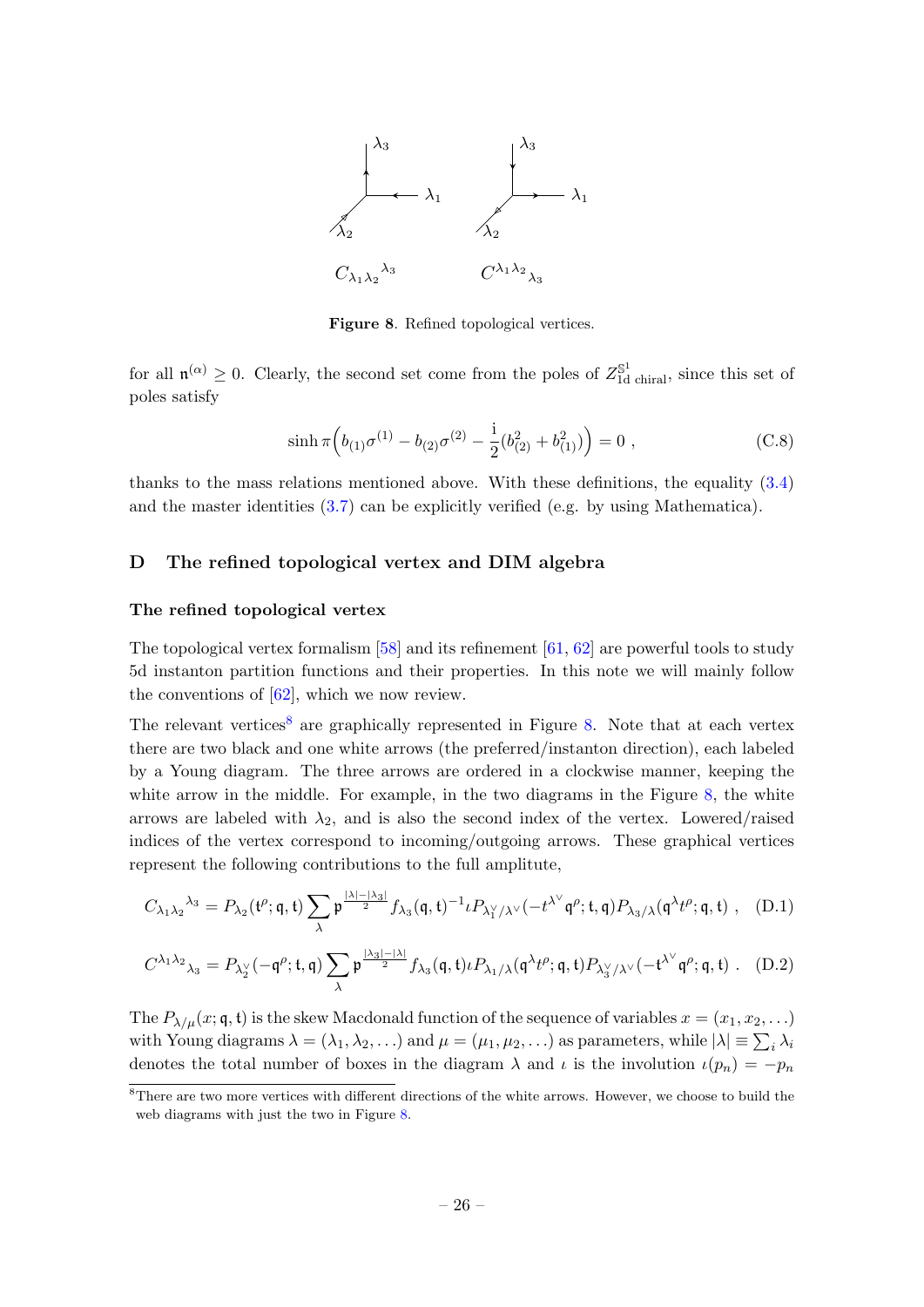

<span id="page-27-0"></span>Figure 9. DIM intertwining operators.

acting on the power sums  $p_n \equiv \sum_i x_i^n$ . The other parameters  $\mathfrak{q} \equiv e^{2\pi i \epsilon_1}$ ,  $\mathfrak{t} \equiv e^{-2\pi i \epsilon_2}$  and  $\mathfrak{p} \equiv \mathfrak{q} \mathfrak{t}^{-1}$  are complex numbers.

The vertices can be joined together to form web diagrams corresponding to CY or  $(p, q)$ webs engineering 5d supersymmetric gauge theories. In doing so, each internal line is further associated to a complex parameter  $Q^{|\lambda|}$  and a framing factor  $f_{\lambda}(\mathfrak{q},\mathfrak{t})^n$  (for us  $n=0$ ), and the corresponding Young diagrams are summed over.

#### DIM intertwiners

The topological vertex can be interpreted as matrix elements of DIM intertwining operators in the Macdonald basis [\[103\]](#page-35-2), namely

$$
C^{\mu\lambda}_{\nu}(\mathbf{q}, \mathbf{t}) = Q_{N_{(u,v)}}^{|\lambda|} (t^{-1/2}v)^{|\nu| - |\mu|} \frac{f_{\lambda}^{N}(\mathbf{q}, \mathbf{t}) f_{\nu}(\mathbf{q}, \mathbf{t})}{\langle P_{\lambda} | P_{\lambda} \rangle} \langle \iota P_{\mu} | \Phi_{\lambda} \left[_{(0,1)_v}^{(1, N+1) - uv}_{(1, N)_u} \right] | \iota Q_{\nu} \rangle
$$
  

$$
C_{\mu\lambda}^{\nu}(\mathbf{q}, \mathbf{t}) = Q_{N_{(v,u)}}^{-|\lambda|} (t^{-1/2}u)^{|\mu| - |\nu|} \frac{1}{f_{\lambda}^{N}(\mathbf{q}, \mathbf{t}) f_{\nu}(\mathbf{q}, \mathbf{t})} \langle \iota P_{\nu} | \Phi_{\lambda}^{*} \left[^{(1, N)_v}_{(1, N+1) - uv} \right] | \iota Q_{\mu} \rangle , \tag{D.3}
$$

where we defined  $Q_{N_{(x,y)}} \equiv -\mathfrak{q}(-y)^N / \mathfrak{t}^{1/2}x$ . The state  $|\iota P_\mu\rangle$  and its dual  $\langle \iota Q_\mu |$  give a Fock basis, and the labels  $(n, k)_x$  are DIM representations specified by the integer values of the two central charges and the complex spectral parameter. In particular,  $(0, 1)_x$  is called vertical, while  $(1, N)_x$  is called horizontal. They are isomorphic and related by the so-called spectral duality [\[100,](#page-35-3) [104,](#page-35-4) [105\]](#page-35-5), a manifestation of the  $SL(2, \mathbb{Z})$  group of automorphism of the DIM algebra. In the web diagram, the choice of preferred/white direction correspond to the choice of vertical representation, to which  $\Phi$  or  $\Phi^*$  are attached. See figure [9](#page-27-0) for an illustration.

As the basic example, let us consider the resolved conifold amplitude with preferred direction or (0, 1) representation along the vertical direction

$$
\langle \emptyset | \Phi_{\emptyset}^* \left[ \begin{smallmatrix} (1,N)_{b} & (0,1)_{a} \\ (1,N+1)_{-ab} & (0,1)_{a} \end{smallmatrix} \right] \Phi_{\emptyset} \left[ \begin{smallmatrix} (1,N+1)_{-uv} \\ (0,1)_{v} & (1,N)_{u} \end{smallmatrix} \right] | \emptyset \rangle = \sum_{\lambda} (v/a)^{|\lambda|} C_{\lambda \emptyset} {\,}^{\emptyset}(\mathfrak{q},\mathfrak{t}) C^{\lambda \emptyset} {\,}^{\emptyset}(\mathfrak{q},\mathfrak{t}) ,
$$
\n(D.4)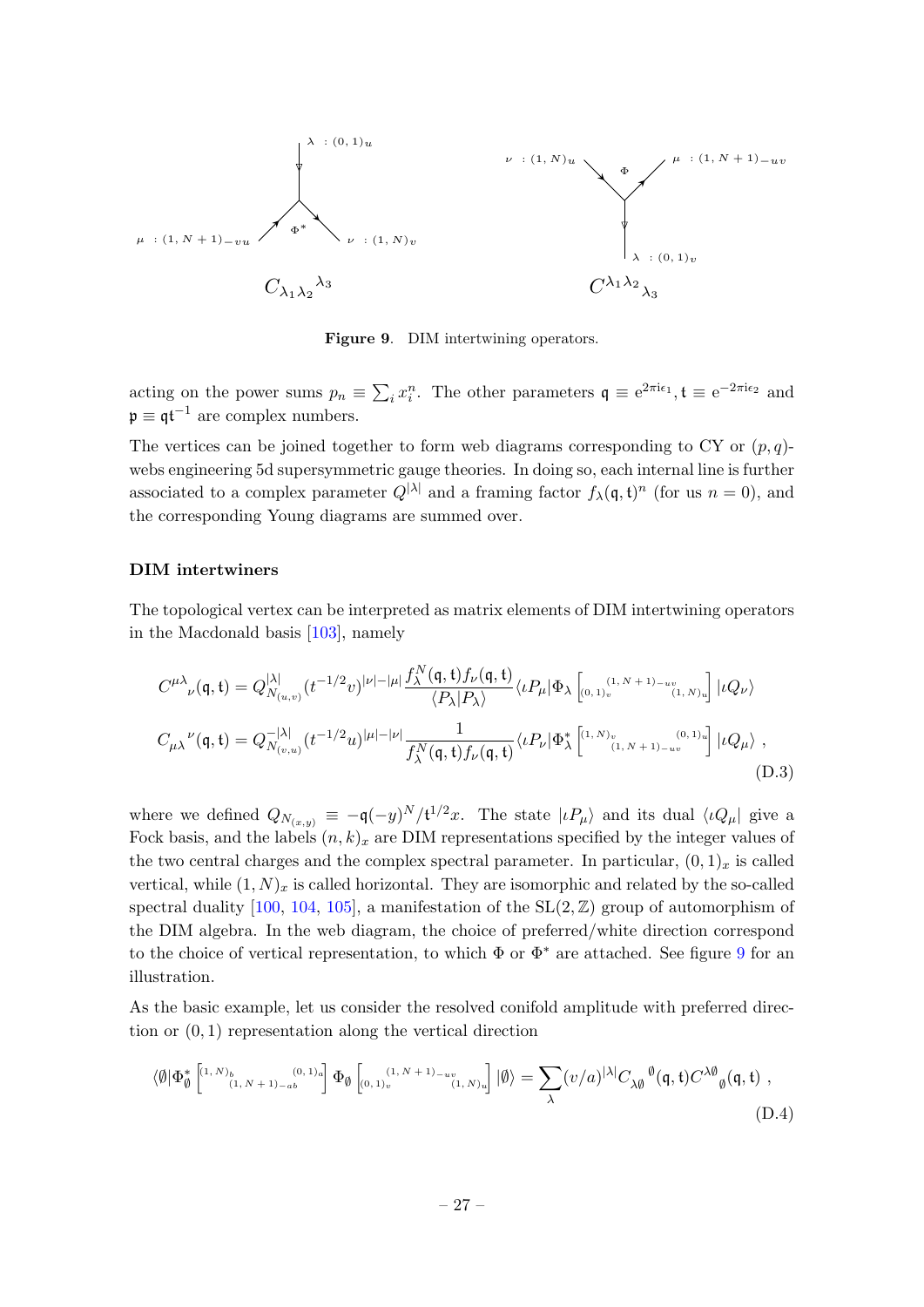

<span id="page-28-0"></span>**Figure 10.** Action of the S element in  $SL(2, \mathbb{Z})$  (for  $N = 0$ ).



<span id="page-28-1"></span>Figure 11. The third triality frame for the resolved conifold.

where  $uv = ab$ . Alternatively, we could have put the preferred direction or  $(0, 1)$  representation along the horizontal direction

$$
\langle \emptyset | \Phi_{\emptyset}^{*} \left[ {}^{(1, N-1)_{-v'/u'}} {}^{(0, 1)_{u'}} {}^{(0, 1)_{u'}} \right] \Phi_{\emptyset} \left[ {}_{(0, 1)_{b'}} {}^{(1, N)_{a'}} {}^{(1, N-1)_{-a'/b'}} \right] | \emptyset \rangle = \sum_{\lambda} (b'/u')^{|\lambda|} C_{\lambda \emptyset} {}^{\emptyset}(\mathfrak{q}, \mathfrak{t}) C^{\lambda \emptyset} {}_{\emptyset}(\mathfrak{q}, \mathfrak{t}) ,
$$
\n(D.5)

where  $a'/b = v'/u'$ . The two results should agree because of slicing invariance of the topological vertex, and they do provided  $v/a = b'/u' \equiv Q_0$ , which is the ratio of the outgoing/incoming spectral parameters associated to the  $(0, 1)$  representations. From the DIM perspective, this should descend from the  $SL(2, \mathbb{Z})$  automorphism of the algebra, see Figure [10](#page-28-0) for an illustration. A more complicated choice is to assign the preferred direction or  $(0, 1)$  representation to the diagonal direction. Now the composition of the intertwiners acts on the tensor product of two Fock spaces, and the corresponding amplitude is

$$
\langle \emptyset | \otimes \langle \emptyset | \sum_{\lambda} \frac{1}{\langle P_{\lambda} | P_{\lambda} \rangle} \Phi_{\lambda} \left[ \langle 0, 1 \rangle_{-b''/a''} \right]^{(1, 1 - M)_{b''}} \langle 1, -M \rangle_{a''} \rangle \otimes \Phi_{\lambda}^{*} \left[ \langle 1, -M \rangle_{v''} \right]^{(0, 1)} \langle 1, 1 - M \rangle_{u''} \langle 0, 1 \rangle_{a''} \rangle \langle \emptyset | \emptyset \rangle \otimes \langle \emptyset \rangle =
$$
  

$$
= \sum_{\lambda} (a''/v'')^{|\lambda|} C^{\emptyset \lambda}{}_{\emptyset}(\mathfrak{q}, \mathfrak{t}) C_{\emptyset \lambda}{}^{\emptyset}(\mathfrak{q}, \mathfrak{t}) , \quad (D.6)
$$

where  $b''/a'' = u''/v''$ . This corresponds to the Nekrasov partition function of the 5d pure  $U(1)$  SYM theory with instanton counting parameter  $a''/v''$ . This expansion coincides with the previous ones provided we identify  $a''/v'' = Q_0$ . See figure [11](#page-28-1) for an illustration.

For the next level of complication, we can consider the geometries considered in the main text. As we discussed, there is a frame corresponding to a U(1) theory with two flavors (Figure [1](#page-4-0) left), a frame corresponding to four free hypers (Figure [1](#page-4-0) center) and a frame corresponding to a  $U(1) \times U(1)$  $U(1) \times U(1)$  $U(1) \times U(1)$  theory with one bi-fundamental hyper (Figure 1 right). It is now easy to recognize the various topological amplitudes as (vacuum) matrix elements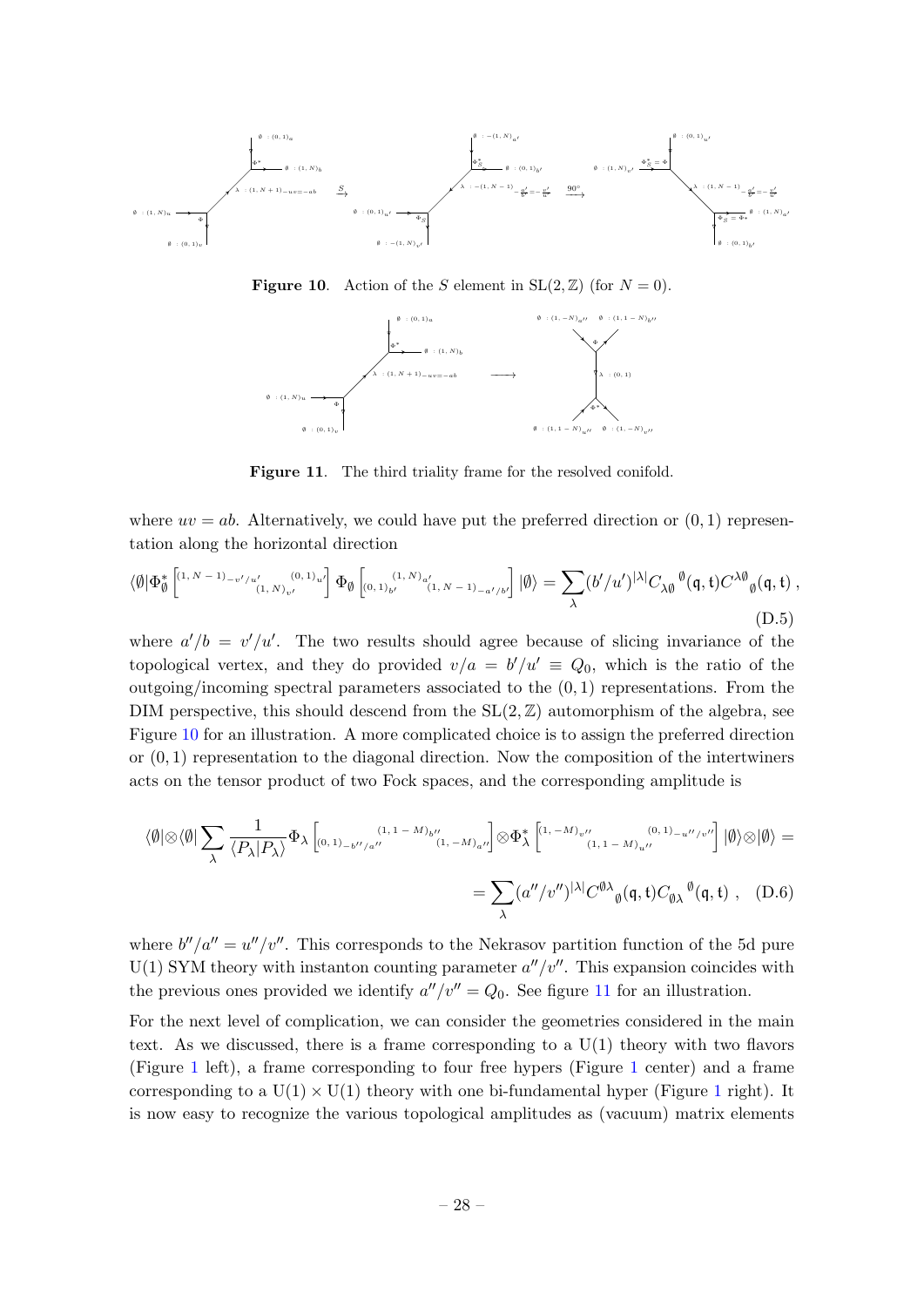of intertwining operators between various representations, and the fact that they should agree is expected from the  $SL(2, \mathbb{Z})$  automorphism of DIM. In particular, we can identify (we neglect the unnecessary labels in order to avoid clutteing)

$$
Z_1 = \langle \emptyset | \otimes \langle \emptyset | \sum_{\lambda} \frac{\left(\Phi_{\emptyset}^* \otimes 1\right) \left(\Phi_{\lambda} \otimes \Phi_{\lambda}^*\right) \left(1 \otimes \Phi_{\emptyset}\right)}{\langle P_{\lambda} | P_{\lambda} \rangle} | \emptyset \rangle \otimes | \emptyset \rangle , \qquad (D.7)
$$

$$
Z_2 = \langle \emptyset | \Phi_{\emptyset}^* \Phi_{\emptyset} \Phi_{\emptyset}^* \Phi_{\emptyset} | \emptyset \rangle , \qquad (D.8)
$$

$$
Z_3 = \langle \emptyset | \otimes \langle \emptyset | \otimes \langle \emptyset | \sum_{\lambda_1, \lambda_2} \frac{\left(1 \otimes \Phi_{\lambda_1} \otimes \Phi_{\lambda_1}^*\right)\left(\Phi_{\lambda_2} \otimes \Phi_{\lambda_2}^* \otimes 1\right)}{\langle P_{\lambda_1} | P_{\lambda_1} \rangle \langle P_{\lambda_2} | P_{\lambda_2} \rangle} | \emptyset \rangle \otimes | \emptyset \rangle \otimes | \emptyset \rangle. \tag{D.9}
$$

Of course, we need suitable identifications between parameters. Anyhow, from the form of the matrix elements it is immediate that  $Z_1$  should correspond to a U(1) theory,  $Z_2$  to a free theory and  $Z_3$  to a U(1) × U(1) theory. Also, since the W<sub>q,t</sub>-1(A<sub>1</sub>) or q-Virasoro algebra can be represented on the tensor product of two horizontal DIM representations, while  $W_{q,t^{-1}}(A_2)$  can be represented on the tensor product of three horizontal DIM representations, the resulting 5d  $\mathcal{N} = 1$  quiver gauge theories match with Kimura-Pestun construction of quiver  $W_{q,t-1}$  algebras [\[93\]](#page-34-5). In their construction, the basic object is the **Z** operator, which is an *infinite* product of the  $W_{q,t-1}$  screening charges. From the DIM perspective, we can identify

$$
\mathbf{Z}[A_1] = \sum_{\lambda} \frac{\Phi_{\lambda} \otimes \Phi_{\lambda}^*}{\langle P_{\lambda} | P_{\lambda} \rangle} , \quad \mathbf{Z}[A_2] = \sum_{\lambda_1, \lambda_2} \frac{\left(1 \otimes \Phi_{\lambda_1} \otimes \Phi_{\lambda_1}^*\right)\left(\Phi_{\lambda_2} \otimes \Phi_{\lambda_2}^* \otimes 1\right)}{\langle P_{\lambda_1} | P_{\lambda_1} \rangle \langle P_{\lambda_2} | P_{\lambda_2} \rangle} . \tag{D.10}
$$

On the other hand, it is known that Kimura-Pestun construction as an analogous for 3d  $\mathcal{N} = 2$  quiver gauge theories, which involves a *finite* number of W<sub>q,t<sup>-1</sup></sub> screening charges [\[89,](#page-34-6) [106–](#page-35-6)[108\]](#page-35-7). An efficient control on the transformation relations between the DIM operators in different duality frames and at specific points in the parameter space (corresponding to complete Higgsing of the 5d theories) would imply an elegant description of some 3d dualities. The peculiar example of the self-mirror  $T[U(N)]$  theory [\[7\]](#page-30-1) has been recently considered in [\[30\]](#page-31-6) from the  $W_{\mathfrak{q},\mathfrak{t}^{-1}}$  perspective.

#### References

- <span id="page-29-0"></span>1. K. A. Intriligator and N. Seiberg, "Mirror symmetry in three-dimensional gauge theories," Phys. Lett. B387 [\(1996\) 513–519,](http://dx.doi.org/10.1016/0370-2693(96)01088-X) [arXiv:hep-th/9607207 \[hep-th\]](http://arxiv.org/abs/hep-th/9607207).
- <span id="page-29-1"></span>2. A. Hanany and E. Witten, "Type IIB superstrings, BPS monopoles, and three-dimensional gauge dynamics," Nucl. Phys. B492 [\(1997\) 152–190,](http://dx.doi.org/10.1016/S0550-3213(97)00157-0, 10.1016/S0550-3213(97)80030-2) [arXiv:hep-th/9611230 \[hep-th\]](http://arxiv.org/abs/hep-th/9611230).
- 3. T. Kitao, K. Ohta, and N. Ohta, "Three-dimensional gauge dynamics from brane configurations with  $(p,q)$  - five-brane," Nucl. Phys. **B539** [\(1999\) 79–106,](http://dx.doi.org/10.1016/S0550-3213(98)00726-3) [arXiv:hep-th/9808111 \[hep-th\]](http://arxiv.org/abs/hep-th/9808111).
- <span id="page-29-2"></span>4. O. Aharony, A. Hanany, and B. Kol, "Webs of (p,q) five-branes, five-dimensional field theories and grid diagrams," JHEP 01 [\(1998\) 002,](http://dx.doi.org/10.1088/1126-6708/1998/01/002) [arXiv:hep-th/9710116 \[hep-th\]](http://arxiv.org/abs/hep-th/9710116).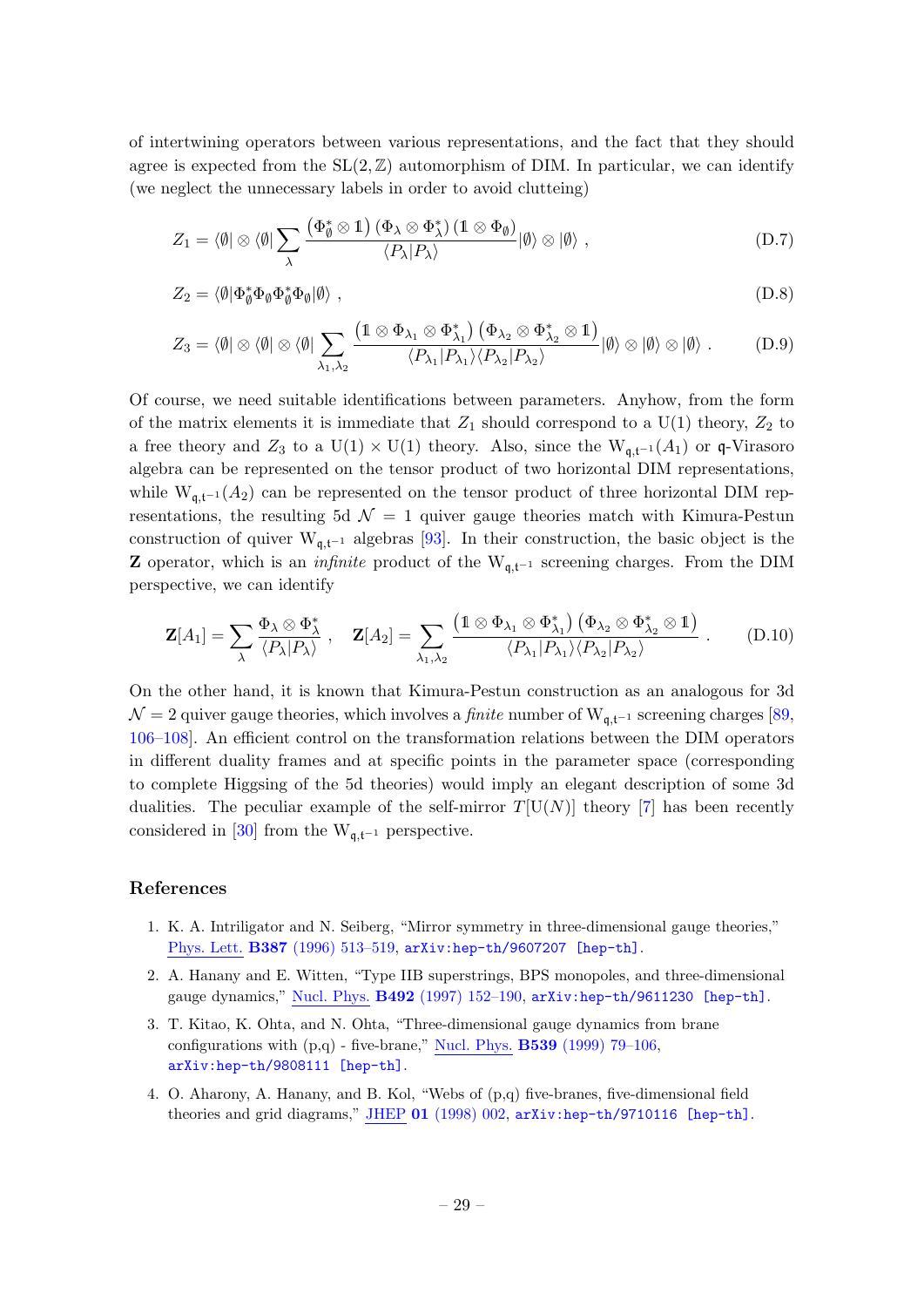- 5. O. Aharony and A. Hanany, "Branes, superpotentials and superconformal fixed points," Nucl. Phys. B504 [\(1997\) 239–271,](http://dx.doi.org/10.1016/S0550-3213(97)00472-0) [arXiv:hep-th/9704170 \[hep-th\]](http://arxiv.org/abs/hep-th/9704170).
- <span id="page-30-0"></span>6. B. Kol and J. Rahmfeld, "BPS spectrum of five-dimensional field theories, (p,q) webs and curve counting," JHEP 08 [\(1998\) 006,](http://dx.doi.org/10.1088/1126-6708/1998/08/006) [arXiv:hep-th/9801067 \[hep-th\]](http://arxiv.org/abs/hep-th/9801067).
- <span id="page-30-1"></span>7. D. Gaiotto and E. Witten, "S-Duality of Boundary Conditions In N=4 Super Yang-Mills Theory," Adv. Theor. Math. Phys. 13 [\(2009\) no. 3, 721–896,](http://dx.doi.org/10.4310/ATMP.2009.v13.n3.a5) [arXiv:0807.3720 \[hep-th\]](http://arxiv.org/abs/0807.3720).
- <span id="page-30-2"></span>8. E. Witten, "SL(2,Z) action on three-dimensional conformal field theories with Abelian symmetry," [arXiv:hep-th/0307041 \[hep-th\]](http://arxiv.org/abs/hep-th/0307041).
- <span id="page-30-3"></span>9. A. Kapustin and M. J. Strassler, "On mirror symmetry in three-dimensional Abelian gauge theories," JHEP 04 [\(1999\) 021,](http://dx.doi.org/10.1088/1126-6708/1999/04/021) [arXiv:hep-th/9902033 \[hep-th\]](http://arxiv.org/abs/hep-th/9902033).
- <span id="page-30-4"></span>10. D. R. Gulotta, C. P. Herzog, and S. S. Pufu, "From Necklace Quivers to the F-theorem, Operator Counting, and  $T(U(N))$ ," JHEP 12 [\(2011\) 077,](http://dx.doi.org/10.1007/JHEP12(2011)077) [arXiv:1105.2817 \[hep-th\]](http://arxiv.org/abs/1105.2817).
- <span id="page-30-5"></span>11. B. Assel, "Hanany-Witten effect and SL(2, Z) dualities in matrix models," JHEP 10 [\(2014\)](http://dx.doi.org/10.1007/JHEP10(2014)117) [117,](http://dx.doi.org/10.1007/JHEP10(2014)117) [arXiv:1406.5194 \[hep-th\]](http://arxiv.org/abs/1406.5194).
- <span id="page-30-6"></span>12. O. Aharony, "IR duality in  $d = 3$  N=2 supersymmetric USp(2N(c)) and U(N(c)) gauge theories," Phys. Lett. B404 [\(1997\) 71–76,](http://dx.doi.org/10.1016/S0370-2693(97)00530-3) [arXiv:hep-th/9703215 \[hep-th\]](http://arxiv.org/abs/hep-th/9703215).
- 13. O. Aharony, A. Hanany, K. A. Intriligator, N. Seiberg, and M. J. Strassler, "Aspects of N=2 supersymmetric gauge theories in three-dimensions," Nucl. Phys. B499 [\(1997\) 67–99,](http://dx.doi.org/10.1016/S0550-3213(97)00323-4) [arXiv:hep-th/9703110 \[hep-th\]](http://arxiv.org/abs/hep-th/9703110).
- <span id="page-30-7"></span>14. J. de Boer, K. Hori, and Y. Oz, "Dynamics of N=2 supersymmetric gauge theories in three-dimensions," Nucl. Phys. B500 [\(1997\) 163–191,](http://dx.doi.org/10.1016/S0550-3213(97)00328-3) [arXiv:hep-th/9703100 \[hep-th\]](http://arxiv.org/abs/hep-th/9703100).
- <span id="page-30-8"></span>15. O. Aharony, S. S. Razamat, N. Seiberg, and B. Willett, "3d dualities from 4d dualities," JHEP 07 [\(2013\) 149,](http://dx.doi.org/10.1007/JHEP07(2013)149) [arXiv:1305.3924 \[hep-th\]](http://arxiv.org/abs/1305.3924).
- 16. O. Aharony, S. S. Razamat, N. Seiberg, and B. Willett, "3d dualities from 4d dualities for orthogonal groups," JHEP 08 [\(2013\) 099,](http://dx.doi.org/10.1007/JHEP08(2013)099) [arXiv:1307.0511 \[hep-th\]](http://arxiv.org/abs/1307.0511).
- 17. A. Amariti and C. Klare, "A journey to 3d: exact relations for adjoint SQCD from dimensional reduction," JHEP 05 [\(2015\) 148,](http://dx.doi.org/10.1007/JHEP05(2015)148) [arXiv:1409.8623 \[hep-th\]](http://arxiv.org/abs/1409.8623).
- 18. S. Benvenuti and S. Pasquetti, "3d  $\mathcal{N}=2$  mirror symmetry, pq-webs and monopole superpotentials," JHEP 08 [\(2016\) 136,](http://dx.doi.org/10.1007/JHEP08(2016)136) [arXiv:1605.02675 \[hep-th\]](http://arxiv.org/abs/1605.02675).
- 19. F. Benini, S. Benvenuti, and S. Pasquetti, "SUSY monopole potentials in 2+1 dimensions," JHEP 08 [\(2017\) 086,](http://dx.doi.org/10.1007/JHEP08(2017)086) [arXiv:1703.08460 \[hep-th\]](http://arxiv.org/abs/1703.08460).
- <span id="page-30-11"></span>20. S. Benvenuti and S. Giacomelli, "Abelianization and sequential confinement in  $2 + 1$ dimensions," JHEP 10 [\(2017\) 173,](http://dx.doi.org/10.1007/JHEP10(2017)173) [arXiv:1706.04949 \[hep-th\]](http://arxiv.org/abs/1706.04949).
- <span id="page-30-12"></span>21. S. Benvenuti and S. Giacomelli, "Supersymmetric gauge theories with decoupled operators and chiral ring stability," Phys. Rev. Lett. 119 [\(2017\) no. 25, 251601,](http://dx.doi.org/10.1103/PhysRevLett.119.251601) [arXiv:1706.02225](http://arxiv.org/abs/1706.02225) [\[hep-th\]](http://arxiv.org/abs/1706.02225).
- <span id="page-30-9"></span>22. S. Giacomelli and N. Mekareeya, "Mirror theories of 3d  $\mathcal{N}=2$  SQCD," [arXiv:1711.11525](http://arxiv.org/abs/1711.11525) [\[hep-th\]](http://arxiv.org/abs/1711.11525).
- <span id="page-30-10"></span>23. A. Kapustin, B. Willett, and I. Yaakov, "Exact Results for Wilson Loops in Superconformal Chern-Simons Theories with Matter," JHEP 03 [\(2010\) 089,](http://dx.doi.org/10.1007/JHEP03(2010)089) [arXiv:0909.4559 \[hep-th\]](http://arxiv.org/abs/0909.4559).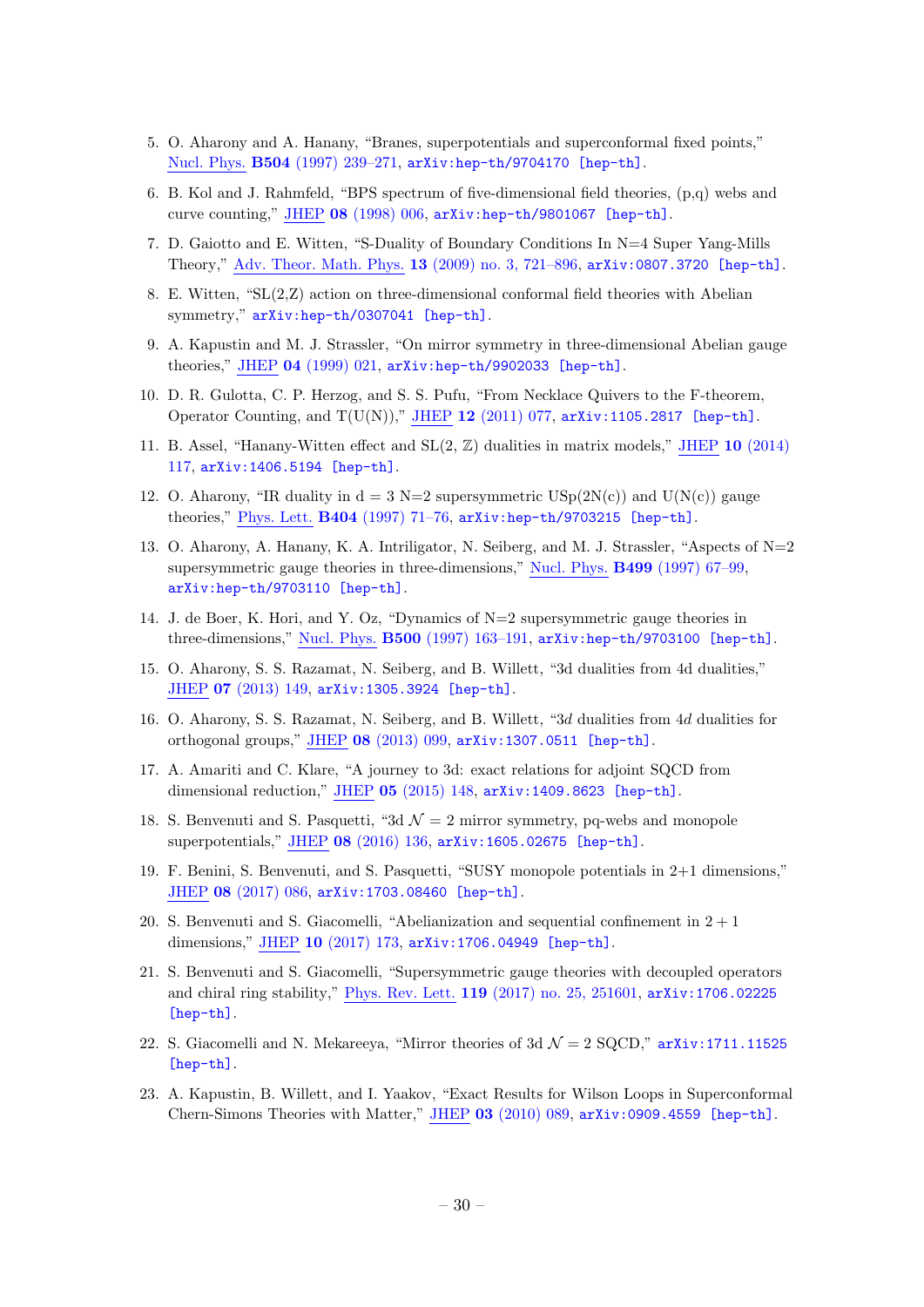- <span id="page-31-0"></span>24. N. Hama, K. Hosomichi, and S. Lee, "SUSY Gauge Theories on Squashed Three-Spheres," JHEP 05 [\(2011\) 014,](http://dx.doi.org/10.1007/JHEP05(2011)014) [arXiv:1102.4716 \[hep-th\]](http://arxiv.org/abs/1102.4716).
- <span id="page-31-1"></span>25. V. Pestun et al., "Localization techniques in quantum field theories," J. Phys. A50 [\(2017\)](http://dx.doi.org/10.1088/1751-8121/aa63c1) [no. 44, 440301,](http://dx.doi.org/10.1088/1751-8121/aa63c1) [arXiv:1608.02952 \[hep-th\]](http://arxiv.org/abs/1608.02952).
- <span id="page-31-2"></span>26. S. Katz, P. Mayr, and C. Vafa, "Mirror symmetry and exact solution of 4D N=2 gauge theories: 1.," Adv. Theor. Math. Phys. 1 [\(1998\) 53–114,](http://dx.doi.org/10.4310/ATMP.1997.v1.n1.a2) [arXiv:hep-th/9706110 \[hep-th\]](http://arxiv.org/abs/hep-th/9706110).
- <span id="page-31-3"></span>27. L. Bao, E. Pomoni, M. Taki, and F. Yagi, "M5-Branes, Toric Diagrams and Gauge Theory Duality," JHEP 04 [\(2012\) 105,](http://dx.doi.org/10.1007/JHEP04(2012)105) [arXiv:1112.5228 \[hep-th\]](http://arxiv.org/abs/1112.5228).
- <span id="page-31-4"></span>28. D. Gaiotto, L. Rastelli, and S. S. Razamat, "Bootstrapping the superconformal index with surface defects," JHEP 01 [\(2013\) 022,](http://dx.doi.org/10.1007/JHEP01(2013)022) [arXiv:1207.3577 \[hep-th\]](http://arxiv.org/abs/1207.3577).
- <span id="page-31-5"></span>29. D. Gaiotto and H.-C. Kim, "Surface defects and instanton partition functions," [JHEP](http://dx.doi.org/10.1007/JHEP10(2016)012) 10 [\(2016\) 012,](http://dx.doi.org/10.1007/JHEP10(2016)012) [arXiv:1412.2781 \[hep-th\]](http://arxiv.org/abs/1412.2781).
- <span id="page-31-6"></span>30. A. Nedelin, S. Pasquetti, and Y. Zenkevich, " $T[U(N)]$  duality webs: mirror symmetry, spectral duality and gauge/CFT correspondences,"  $arXiv:1712.08140$  [hep-th].
- 31. A. Nedelin, S. Pasquetti, and Y. Zenkevich, "To appear,".
- <span id="page-31-7"></span>32. F. Aprile, S. Pasquetti, and Y. Zenkevich, "To appear,".
- <span id="page-31-8"></span>33. N. A. Nekrasov, "Instanton partition functions and M-theory," in Proceedings, 15th International Seminar on High Energy Physics (Quarks 2008). 2008. [http://quarks.inr.ac.ru/2008/proceedings/p5\\_FT/nekrasov.pdf](http://quarks.inr.ac.ru/2008/proceedings/p5_FT/nekrasov.pdf).
- <span id="page-31-9"></span>34. N. Aghaei, A. Amariti, and Y. Sekiguchi, "Notes on Integral Identities for 3d Supersymmetric Dualities," JHEP 04 [\(2018\) 022,](http://dx.doi.org/10.1007/JHEP04(2018)022) [arXiv:1709.08653 \[hep-th\]](http://arxiv.org/abs/1709.08653).
- <span id="page-31-10"></span>35. K. Maruyoshi and J. Song, "Enhancement of Supersymmetry via Renormalization Group Flow and the Superconformal Index," Phys. Rev. Lett. 118 [\(2017\) no. 15, 151602,](http://dx.doi.org/10.1103/PhysRevLett.118.151602) [arXiv:1606.05632 \[hep-th\]](http://arxiv.org/abs/1606.05632).
- <span id="page-31-11"></span>36. K. Maruyoshi and J. Song, " $\mathcal{N} = 1$  deformations and RG flows of  $\mathcal{N} = 2$  SCFTs," [JHEP](http://dx.doi.org/10.1007/JHEP02(2017)075) 02 [\(2017\) 075,](http://dx.doi.org/10.1007/JHEP02(2017)075) [arXiv:1607.04281 \[hep-th\]](http://arxiv.org/abs/1607.04281).
- <span id="page-31-12"></span>37. Y. Pan and W. Peelaers, "Ellipsoid partition function from Seiberg-Witten monopoles," JHEP 10 [\(2015\) 183,](http://dx.doi.org/10.1007/JHEP10(2015)183) [arXiv:1508.07329 \[hep-th\]](http://arxiv.org/abs/1508.07329).
- <span id="page-31-13"></span>38. J. Gomis, B. Le Floch, Y. Pan, and W. Peelaers, "Intersecting Surface Defects and Two-Dimensional CFT," Phys. Rev. D96 [\(2017\) no. 4, 045003,](http://dx.doi.org/10.1103/PhysRevD.96.045003) [arXiv:1610.03501](http://arxiv.org/abs/1610.03501) [\[hep-th\]](http://arxiv.org/abs/1610.03501).
- <span id="page-31-14"></span>39. Y. Pan and W. Peelaers, "Intersecting Surface Defects and Instanton Partition Functions," JHEP 07 [\(2017\) 073,](http://dx.doi.org/10.1007/JHEP07(2017)073) [arXiv:1612.04839 \[hep-th\]](http://arxiv.org/abs/1612.04839).
- 40. N. Nekrasov, "BPS/CFT correspondence II: Instantons at crossroads, moduli and compactness theorem," Adv. Theor. Math. Phys. 21 [\(2017\) 503–583,](http://dx.doi.org/10.4310/ATMP.2017.v21.n2.a4) [arXiv:1608.07272](http://arxiv.org/abs/1608.07272) [\[hep-th\]](http://arxiv.org/abs/1608.07272).
- 41. N. Nekrasov, "BPS/CFT correspondence III: Gauge Origami partition function and qq-characters," [arXiv:1701.00189 \[hep-th\]](http://arxiv.org/abs/1701.00189).
- <span id="page-31-15"></span>42. F. Nieri, Y. Pan, and M. Zabzine, "3d Expansions of 5d Instanton Partition Functions," JHEP 04 [\(2018\) 092,](http://dx.doi.org/10.1007/JHEP04(2018)092) [arXiv:1711.06150 \[hep-th\]](http://arxiv.org/abs/1711.06150).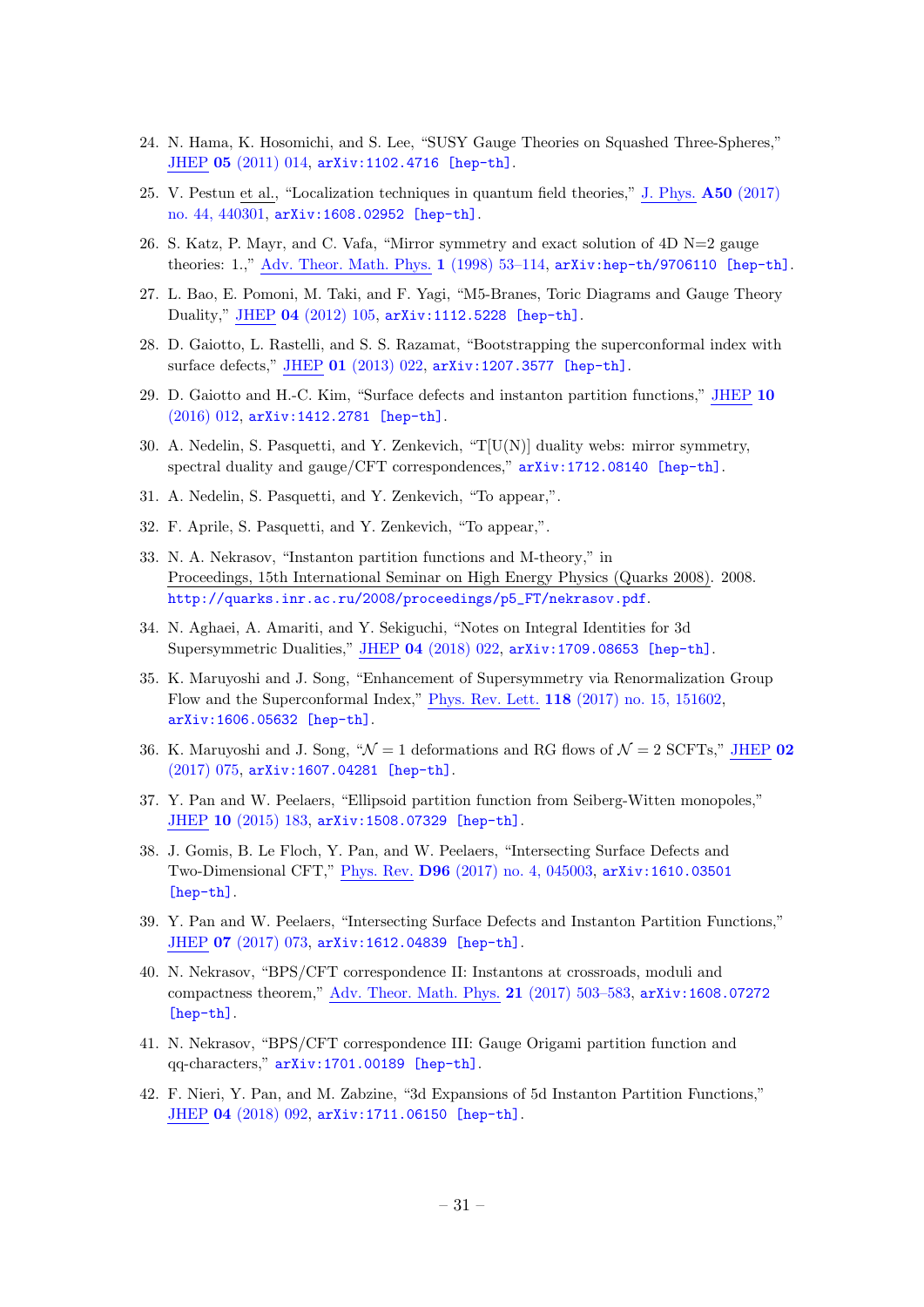- <span id="page-32-0"></span>43. F. Nieri, Y. Pan, and M. Zabzine, "Bootstrapping the  $S<sup>5</sup>$  partition function," 2018. [arXiv:1807.11900 \[hep-th\]](http://arxiv.org/abs/1807.11900).
- <span id="page-32-1"></span>44. A. Lossev, N. Nekrasov, and S. L. Shatashvili, "Testing Seiberg-Witten solution," in Strings, branes and dualities. Proceedings, NATO Advanced Study Institute, Cargese, France, May 26-June 14, 1997, pp. 359–372. 1997. [arXiv:hep-th/9801061 \[hep-th\]](http://arxiv.org/abs/hep-th/9801061).
- 45. G. W. Moore, N. Nekrasov, and S. Shatashvili, "D particle bound states and generalized instantons," Commun. Math. Phys. 209 [\(2000\) 77–95,](http://dx.doi.org/10.1007/s002200050016) [arXiv:hep-th/9803265 \[hep-th\]](http://arxiv.org/abs/hep-th/9803265).
- 46. G. W. Moore, N. Nekrasov, and S. Shatashvili, "Integrating over Higgs branches," [Commun.](http://dx.doi.org/10.1007/PL00005525) Math. Phys. 209 [\(2000\) 97–121,](http://dx.doi.org/10.1007/PL00005525) [arXiv:hep-th/9712241 \[hep-th\]](http://arxiv.org/abs/hep-th/9712241).
- 47. A. Losev, N. Nekrasov, and S. L. Shatashvili, "Issues in topological gauge theory," [Nucl.](http://dx.doi.org/10.1016/S0550-3213(98)00628-2) Phys. B534 [\(1998\) 549–611,](http://dx.doi.org/10.1016/S0550-3213(98)00628-2) [arXiv:hep-th/9711108 \[hep-th\]](http://arxiv.org/abs/hep-th/9711108).
- 48. N. A. Nekrasov, "Seiberg-Witten prepotential from instanton counting," Adv. [Theor.](http://dx.doi.org/10.4310/ATMP.2003.v7.n5.a4) Math. Phys. 7 [\(2003\) no. 5, 831–864,](http://dx.doi.org/10.4310/ATMP.2003.v7.n5.a4) [arXiv:hep-th/0206161 \[hep-th\]](http://arxiv.org/abs/hep-th/0206161).
- 49. N. Nekrasov and A. Okounkov, "Seiberg-Witten theory and random partitions," [Prog.](http://dx.doi.org/10.1007/0-8176-4467-9_15) Math. 244 [\(2006\) 525–596,](http://dx.doi.org/10.1007/0-8176-4467-9_15) [arXiv:hep-th/0306238 \[hep-th\]](http://arxiv.org/abs/hep-th/0306238).
- <span id="page-32-7"></span>50. H.-C. Kim, J. Kim, and S. Kim, "Instantons on the 5-sphere and M5-branes," [arXiv:1211.0144 \[hep-th\]](http://arxiv.org/abs/1211.0144).
- 51. K. Hosomichi, R.-K. Seong, and S. Terashima, "Supersymmetric Gauge Theories on the Five-Sphere," Nucl. Phys. B865 [\(2012\) 376–396,](http://dx.doi.org/10.1016/j.nuclphysb.2012.08.007) [arXiv:1203.0371 \[hep-th\]](http://arxiv.org/abs/1203.0371).
- 52. Y. Imamura, "Perturbative partition function for squashed  $S^5$ ," PTEP 2013 [\(2013\) no. 7,](http://dx.doi.org/10.1093/ptep/ptt044) [073B01,](http://dx.doi.org/10.1093/ptep/ptt044) [arXiv:1210.6308 \[hep-th\]](http://arxiv.org/abs/1210.6308).
- <span id="page-32-8"></span>53. G. Lockhart and C. Vafa, "Superconformal Partition Functions and Non-perturbative Topological Strings," [arXiv:1210.5909 \[hep-th\]](http://arxiv.org/abs/1210.5909).
- <span id="page-32-2"></span>54. J. Källen, J. Qiu, and M. Zabzine, "The perturbative partition function of supersymmetric 5D Yang-Mills theory with matter on the five-sphere," JHEP 08 [\(2012\) 157,](http://dx.doi.org/10.1007/JHEP08(2012)157) [arXiv:1206.6008 \[hep-th\]](http://arxiv.org/abs/1206.6008).
- <span id="page-32-3"></span>55. K. A. Intriligator, D. R. Morrison, and N. Seiberg, "Five-dimensional supersymmetric gauge theories and degenerations of Calabi-Yau spaces," Nucl. Phys. B497 [\(1997\) 56–100,](http://dx.doi.org/10.1016/S0550-3213(97)00279-4) [arXiv:hep-th/9702198 \[hep-th\]](http://arxiv.org/abs/hep-th/9702198).
- 56. N. C. Leung and C. Vafa, "Branes and toric geometry," Adv. [Theor.](http://dx.doi.org/10.4310/ATMP.1998.v2.n1.a4) Math. Phys. 2 (1998) [91–118,](http://dx.doi.org/10.4310/ATMP.1998.v2.n1.a4) [arXiv:hep-th/9711013 \[hep-th\]](http://arxiv.org/abs/hep-th/9711013).
- <span id="page-32-4"></span>57. T. J. Hollowood, A. Iqbal, and C. Vafa, "Matrix models, geometric engineering and elliptic genera," JHEP 03 [\(2008\) 069,](http://dx.doi.org/10.1088/1126-6708/2008/03/069) [arXiv:hep-th/0310272 \[hep-th\]](http://arxiv.org/abs/hep-th/0310272).
- <span id="page-32-5"></span>58. M. Aganagic, A. Klemm, M. Marino, and C. Vafa, "The Topological vertex," [Commun.](http://dx.doi.org/10.1007/s00220-004-1162-z) Math. Phys. 254 [\(2005\) 425–478,](http://dx.doi.org/10.1007/s00220-004-1162-z) [arXiv:hep-th/0305132 \[hep-th\]](http://arxiv.org/abs/hep-th/0305132).
- 59. A. Iqbal and A.-K. Kashani-Poor, "The Vertex on a strip," Adv. [Theor.](http://dx.doi.org/10.4310/ATMP.2006.v10.n3.a2) Math. Phys. 10 [\(2006\) no. 3, 317–343,](http://dx.doi.org/10.4310/ATMP.2006.v10.n3.a2) [arXiv:hep-th/0410174 \[hep-th\]](http://arxiv.org/abs/hep-th/0410174).
- 60. H. Awata and H. Kanno, "Instanton counting, Macdonald functions and the moduli space of D-branes," JHEP 05 [\(2005\) 039,](http://dx.doi.org/10.1088/1126-6708/2005/05/039) [arXiv:hep-th/0502061 \[hep-th\]](http://arxiv.org/abs/hep-th/0502061).
- <span id="page-32-6"></span>61. A. Iqbal, C. Kozcaz, and C. Vafa, "The Refined topological vertex," JHEP 10 [\(2009\) 069,](http://dx.doi.org/10.1088/1126-6708/2009/10/069) [arXiv:hep-th/0701156 \[hep-th\]](http://arxiv.org/abs/hep-th/0701156).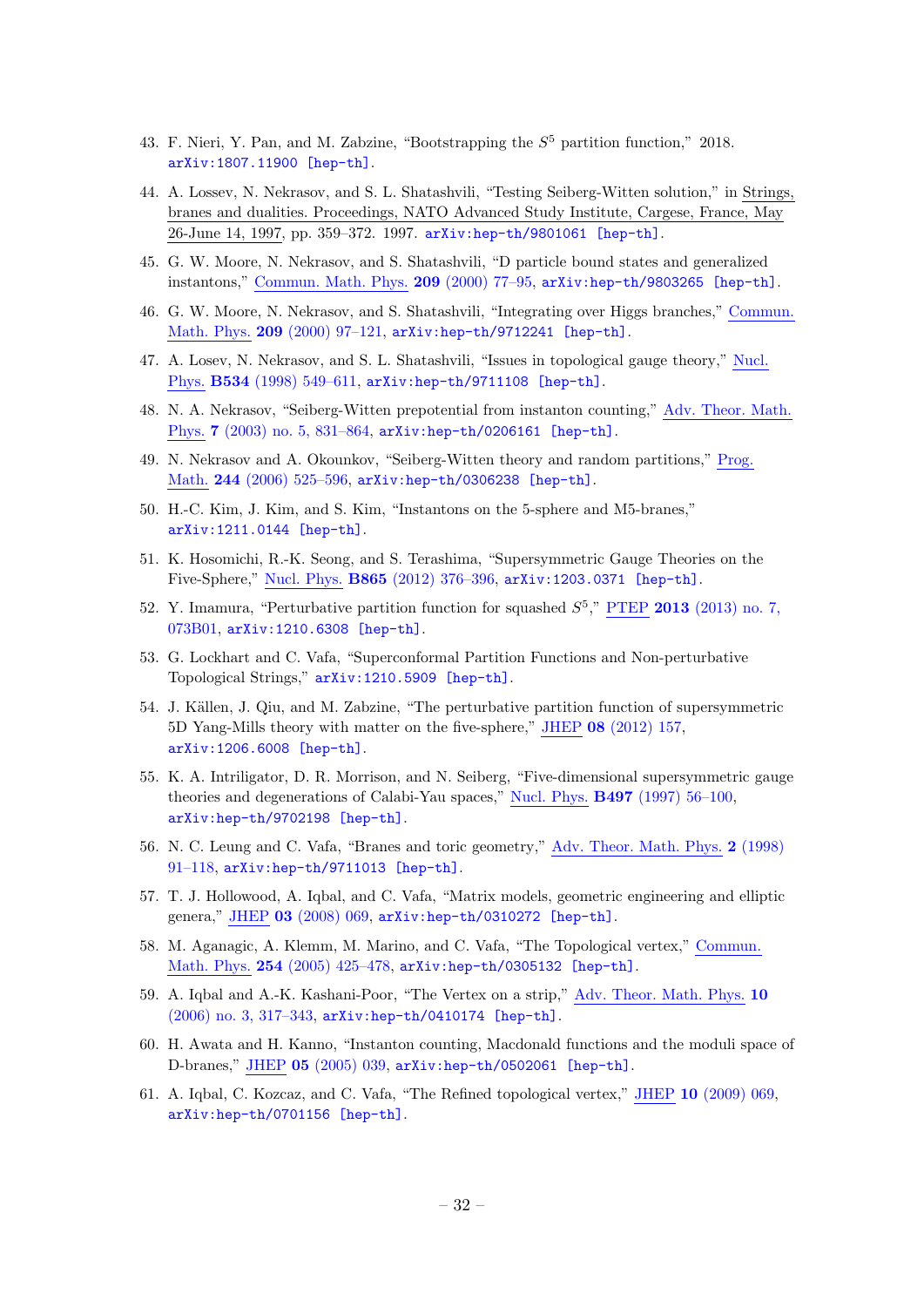- <span id="page-33-0"></span>62. H. Awata and H. Kanno, "Refined BPS state counting from Nekrasov's formula and Macdonald functions," Int. J. Mod. Phys. A24 [\(2009\) 2253–2306,](http://dx.doi.org/10.1142/S0217751X09043006) [arXiv:0805.0191](http://arxiv.org/abs/0805.0191) [\[hep-th\]](http://arxiv.org/abs/0805.0191).
- <span id="page-33-1"></span>63. L. Bao, V. Mitev, E. Pomoni, M. Taki, and F. Yagi, "Non-Lagrangian Theories from Brane Junctions," JHEP 01 [\(2014\) 175,](http://dx.doi.org/10.1007/JHEP01(2014)175) [arXiv:1310.3841 \[hep-th\]](http://arxiv.org/abs/1310.3841).
- <span id="page-33-2"></span>64. M. Taki, "Seiberg Duality, 5d SCFTs and Nekrasov Partition Functions," [arXiv:1401.7200](http://arxiv.org/abs/1401.7200) [\[hep-th\]](http://arxiv.org/abs/1401.7200).
- <span id="page-33-3"></span>65. B. Bastian, S. Hohenegger, A. Iqbal, and S.-J. Rey, "Triality in Little String Theories," Phys. Rev. D97 [\(2018\) no. 4, 046004,](http://dx.doi.org/10.1103/PhysRevD.97.046004) [arXiv:1711.07921 \[hep-th\]](http://arxiv.org/abs/1711.07921).
- <span id="page-33-4"></span>66. B. Bastian, S. Hohenegger, A. Iqbal, and S.-J. Rey, "Beyond Triality: Dual Quiver Gauge Theories and Little String Theories," [arXiv:1807.00186 \[hep-th\]](http://arxiv.org/abs/1807.00186).
- <span id="page-33-5"></span>67. J. Qiu, L. Tizzano, J. Winding, and M. Zabzine, "Gluing Nekrasov partition functions," Commun. Math. Phys. 337 [\(2015\) no. 2, 785–816,](http://dx.doi.org/10.1007/s00220-015-2351-7) [arXiv:1403.2945 \[hep-th\]](http://arxiv.org/abs/1403.2945).
- <span id="page-33-6"></span>68. Y. Pan, "5d Higgs Branch Localization, Seiberg-Witten Equations and Contact Geometry," JHEP 01 [\(2015\) 145,](http://dx.doi.org/10.1007/JHEP01(2015)145) [arXiv:1406.5236 \[hep-th\]](http://arxiv.org/abs/1406.5236).
- <span id="page-33-7"></span>69. F. Nieri, S. Pasquetti, F. Passerini, and A. Torrielli, "5D partition functions, q-Virasoro systems and integrable spin-chains," JHEP 12 [\(2014\) 040,](http://dx.doi.org/10.1007/JHEP12(2014)040) [arXiv:1312.1294 \[hep-th\]](http://arxiv.org/abs/1312.1294).
- <span id="page-33-8"></span>70. J. Qiu and M. Zabzine, "Factorization of 5D super Yang-Mills theory on  $Y^{p,q}$  spaces," [Phys.](http://dx.doi.org/10.1103/PhysRevD.89.065040) Rev. D89 [\(2014\) no. 6, 065040,](http://dx.doi.org/10.1103/PhysRevD.89.065040) [arXiv:1312.3475 \[hep-th\]](http://arxiv.org/abs/1312.3475).
- <span id="page-33-9"></span>71. F. Benini and W. Peelaers, "Higgs branch localization in three dimensions," [JHEP](http://dx.doi.org/10.1007/JHEP05(2014)030) 05 [\(2014\) 030,](http://dx.doi.org/10.1007/JHEP05(2014)030) [arXiv:1312.6078 \[hep-th\]](http://arxiv.org/abs/1312.6078).
- <span id="page-33-10"></span>72. J. Gomis and B. Le Floch, "M2-brane surface operators and gauge theory dualities in Toda," JHEP 04 [\(2016\) 183,](http://dx.doi.org/10.1007/JHEP04(2016)183) [arXiv:1407.1852 \[hep-th\]](http://arxiv.org/abs/1407.1852).
- <span id="page-33-11"></span>73. S. Pasquetti, "Factorisation of  $N = 2$  Theories on the Squashed 3-Sphere," JHEP 04 [\(2012\)](http://dx.doi.org/10.1007/JHEP04(2012)120) [120,](http://dx.doi.org/10.1007/JHEP04(2012)120) [arXiv:1111.6905 \[hep-th\]](http://arxiv.org/abs/1111.6905).
- <span id="page-33-18"></span>74. C. Beem, T. Dimofte, and S. Pasquetti, "Holomorphic Blocks in Three Dimensions," [JHEP](http://dx.doi.org/10.1007/JHEP12(2014)177) 12 [\(2014\) 177,](http://dx.doi.org/10.1007/JHEP12(2014)177) [arXiv:1211.1986 \[hep-th\]](http://arxiv.org/abs/1211.1986).
- <span id="page-33-12"></span>75. M. Taki, "Holomorphic Blocks for 3d Non-abelian Partition Functions," [arXiv:1303.5915](http://arxiv.org/abs/1303.5915) [\[hep-th\]](http://arxiv.org/abs/1303.5915).
- <span id="page-33-13"></span>76. F. V. de Bult, Hyperbolic Hypergeometric Functions. PhD thesis, Universiteit van Amsterdam, 2007.
- <span id="page-33-14"></span>77. A. Mironov, A. Morozov, and Y. Zenkevich, "Spectral duality in elliptic systems, six-dimensional gauge theories and topological strings," JHEP 05 [\(2016\) 121,](http://dx.doi.org/10.1007/JHEP05(2016)121) [arXiv:1603.00304 \[hep-th\]](http://arxiv.org/abs/1603.00304).
- <span id="page-33-15"></span>78. S. Hohenegger and A. Iqbal, "M-strings, elliptic genera and  $\mathcal{N}=4$  string amplitudes," Fortsch. Phys. 62 [\(2014\) 155–206,](http://dx.doi.org/10.1002/prop.201300035) [arXiv:1310.1325 \[hep-th\]](http://arxiv.org/abs/1310.1325).
- <span id="page-33-16"></span>79. B. Haghighat, C. Kozcaz, G. Lockhart, and C. Vafa, "Orbifolds of M-strings," [Phys.](http://dx.doi.org/10.1103/PhysRevD.89.046003) Rev. D89 [\(2014\) no. 4, 046003,](http://dx.doi.org/10.1103/PhysRevD.89.046003) [arXiv:1310.1185 \[hep-th\]](http://arxiv.org/abs/1310.1185).
- <span id="page-33-17"></span>80. F. Nieri, Y. Pan, and M. Zabzine, "q-Virasoro modular triple," [arXiv:1710.07170](http://arxiv.org/abs/1710.07170) [\[hep-th\]](http://arxiv.org/abs/1710.07170).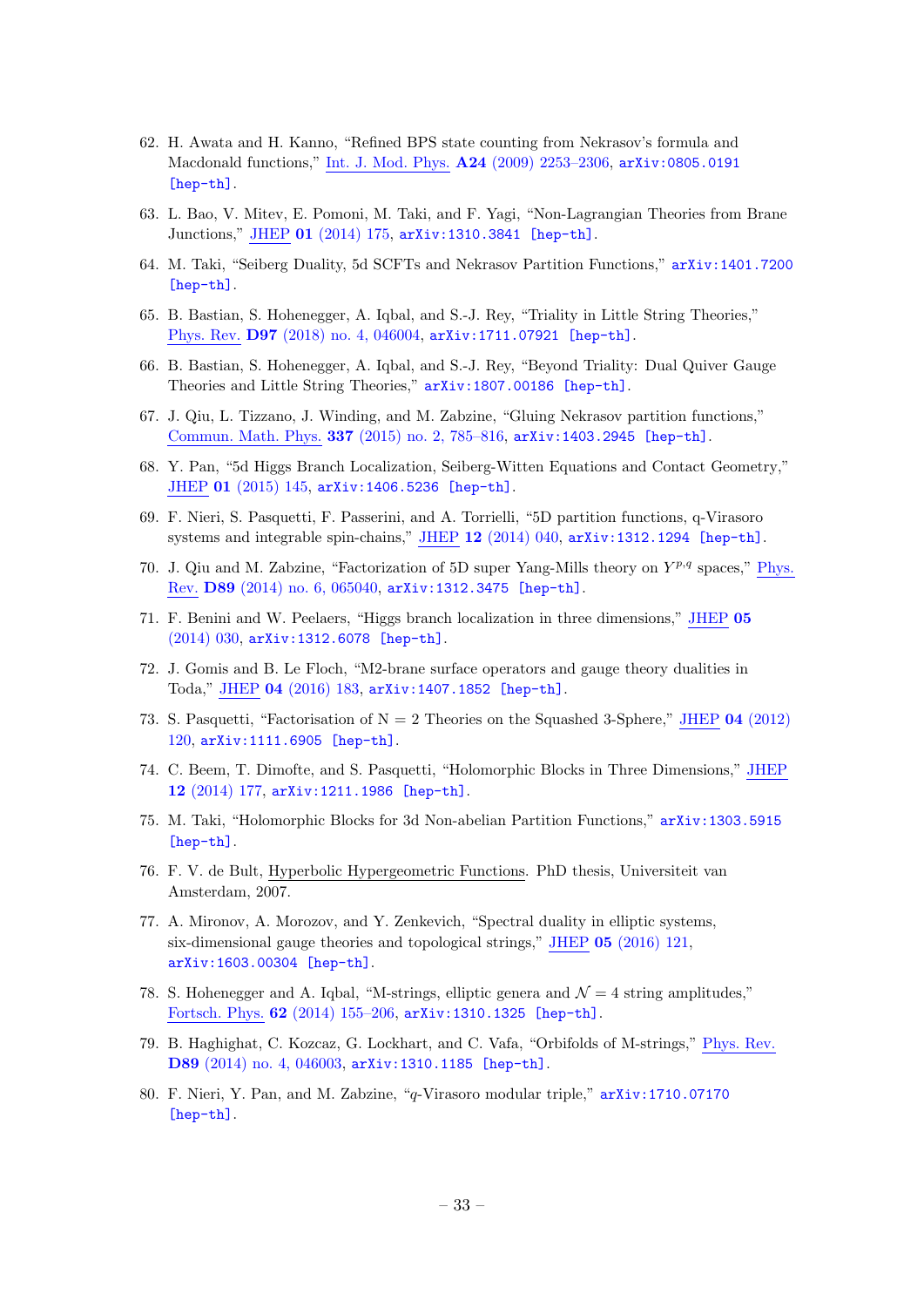- <span id="page-34-0"></span>81. N. Nekrasov and V. Pestun, "Seiberg-Witten geometry of four dimensional N=2 quiver gauge theories," [arXiv:1211.2240 \[hep-th\]](http://arxiv.org/abs/1211.2240).
- 82. E. Carlsson, N. Nekrasov, and A. Okounkov, "Five dimensional gauge theories and vertex operators," Moscow Math. J. 14 (2014) no. 1, 39–61, [arXiv:1308.2465 \[math.RT\]](http://arxiv.org/abs/1308.2465).
- 83. N. Nekrasov, V. Pestun, and S. Shatashvili, "Quantum geometry and quiver gauge theories," [arXiv:1312.6689 \[hep-th\]](http://arxiv.org/abs/1312.6689).
- 84. N. Nekrasov, "BPS/CFT correspondence: non-perturbative Dyson-Schwinger equations and qq-characters," JHEP 03 [\(2016\) 181,](http://dx.doi.org/10.1007/JHEP03(2016)181) [arXiv:1512.05388 \[hep-th\]](http://arxiv.org/abs/1512.05388).
- 85. H. Awata and Y. Yamada, "Five-dimensional AGT Conjecture and the Deformed Virasoro Algebra," JHEP 01 [\(2010\) 125,](http://dx.doi.org/10.1007/JHEP01(2010)125) [arXiv:0910.4431 \[hep-th\]](http://arxiv.org/abs/0910.4431).
- 86. H. Awata and Y. Yamada, "Five-dimensional AGT Relation and the Deformed beta-ensemble," Prog. Theor. Phys. 124 [\(2010\) 227–262,](http://dx.doi.org/10.1143/PTP.124.227) [arXiv:1004.5122 \[hep-th\]](http://arxiv.org/abs/1004.5122).
- 87. A. Mironov, A. Morozov, S. Shakirov, and A. Smirnov, "Proving AGT conjecture as HS duality: extension to five dimensions," Nucl. Phys. B855 [\(2012\) 128–151,](http://dx.doi.org/10.1016/j.nuclphysb.2011.09.021) [arXiv:1105.0948](http://arxiv.org/abs/1105.0948) [\[hep-th\]](http://arxiv.org/abs/1105.0948).
- 88. F. Nieri, S. Pasquetti, and F. Passerini, "3d and 5d Gauge Theory Partition Functions as q-deformed CFT Correlators," Lett. Math. Phys. 105 [\(2015\) no. 1, 109–148,](http://dx.doi.org/10.1007/s11005-014-0727-9) [arXiv:1303.2626 \[hep-th\]](http://arxiv.org/abs/1303.2626).
- <span id="page-34-6"></span>89. A. Nedelin, F. Nieri, and M. Zabzine, "q-Virasoro modular double and 3d partition functions," Commun. Math. Phys. 353 [\(2017\) no. 3, 1059–1102,](http://dx.doi.org/10.1007/s00220-017-2882-1) [arXiv:1605.07029](http://arxiv.org/abs/1605.07029) [\[hep-th\]](http://arxiv.org/abs/1605.07029).
- 90. V. Mitev and E. Pomoni, "Toda 3-Point Functions From Topological Strings," [JHEP](http://dx.doi.org/10.1007/JHEP06(2015)049) 06 [\(2015\) 049,](http://dx.doi.org/10.1007/JHEP06(2015)049) [arXiv:1409.6313 \[hep-th\]](http://arxiv.org/abs/1409.6313).
- 91. M. Isachenkov, V. Mitev, and E. Pomoni, "Toda 3-Point Functions From Topological Strings II," JHEP 08 [\(2016\) 066,](http://dx.doi.org/10.1007/JHEP08(2016)066) [arXiv:1412.3395 \[hep-th\]](http://arxiv.org/abs/1412.3395).
- 92. M. Aganagic and N. Haouzi, "ADE Little String Theory on a Riemann Surface (and Triality)," [arXiv:1506.04183 \[hep-th\]](http://arxiv.org/abs/1506.04183).
- <span id="page-34-5"></span>93. T. Kimura and V. Pestun, "Quiver W-algebras," [arXiv:1512.08533 \[hep-th\]](http://arxiv.org/abs/1512.08533).
- 94. S. Benvenuti, G. Bonelli, M. Ronzani, and A. Tanzini, "Symmetry enhancements via 5d instantons,  $qW$  -algebrae and  $(1, 0)$  superconformal index," JHEP 09 [\(2016\) 053,](http://dx.doi.org/10.1007/JHEP09(2016)053) [arXiv:1606.03036 \[hep-th\]](http://arxiv.org/abs/1606.03036).
- <span id="page-34-1"></span>95. M. Aganagic, E. Frenkel, and A. Okounkov, "Quantum q-Langlands Correspondence," [arXiv:1701.03146 \[hep-th\]](http://arxiv.org/abs/1701.03146).
- <span id="page-34-2"></span>96. J. Ding and K. Iohara, ["Generalization of drinfeld quantum affine algebras,"Letters](http://dx.doi.org/10.1023/A:1007341410987) in Mathematical Physics 41 [\(Jul, 1997\) 181–193.](http://dx.doi.org/10.1023/A:1007341410987) <https://doi.org/10.1023/A:1007341410987>.
- <span id="page-34-3"></span>97. K. Miki, "A  $(q, \gamma)$  analog of the  $w_{1+\infty}$  algebra," Journal of [Mathematical](http://dx.doi.org/10.1063/1.2823979) Physics 48 (2007) [no. 12, 123520,](http://dx.doi.org/10.1063/1.2823979) [https://doi.org/10.1063/1.2823979](http://arxiv.org/abs/https://doi.org/10.1063/1.2823979). <https://doi.org/10.1063/1.2823979>.
- <span id="page-34-4"></span>98. A. Mironov, A. Morozov, and Y. Zenkevich, "Ding-Iohara-Miki symmetry of network matrix models," Phys. Lett. B762 [\(2016\) 196–208,](http://dx.doi.org/10.1016/j.physletb.2016.09.033) [arXiv:1603.05467 \[hep-th\]](http://arxiv.org/abs/1603.05467).